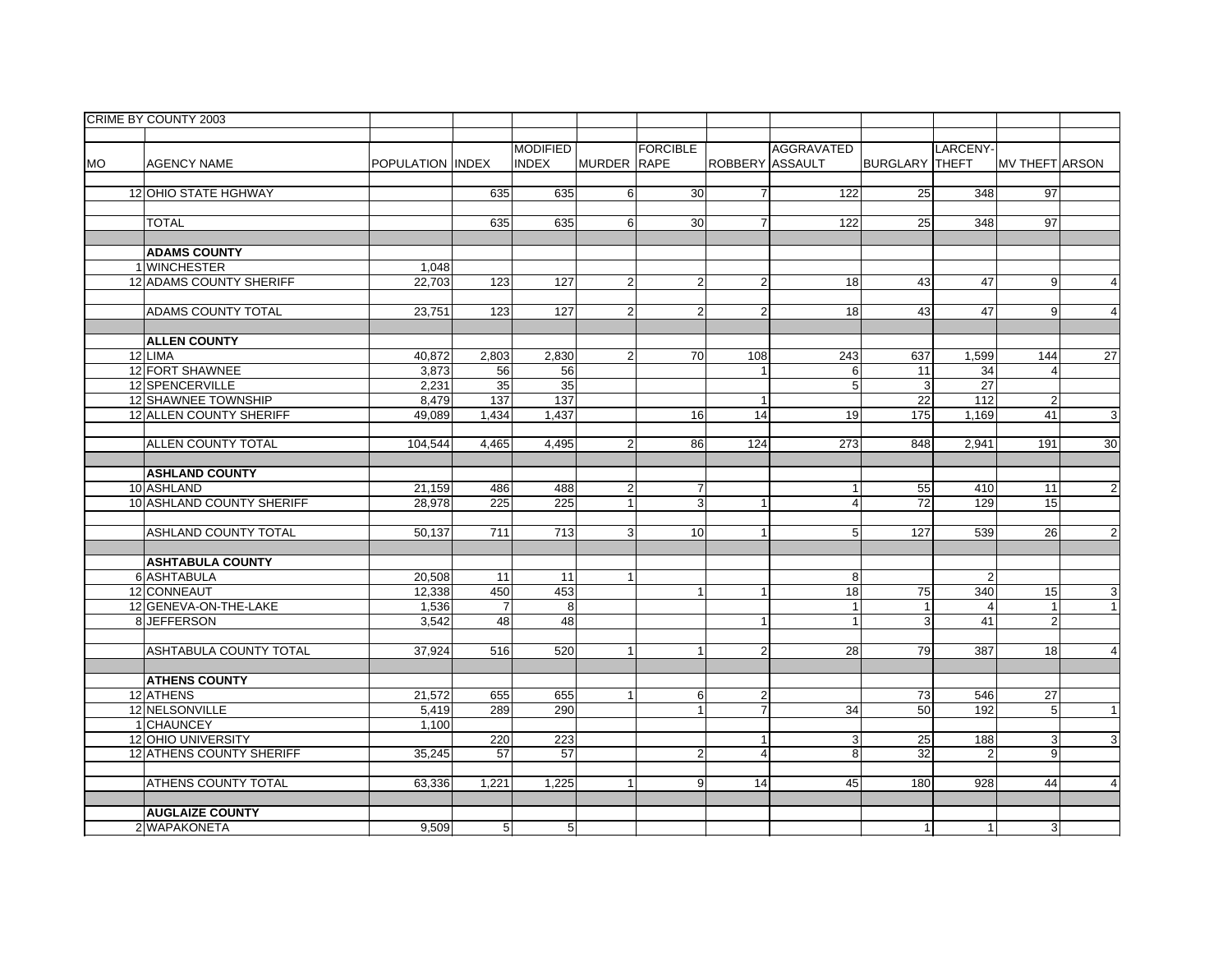| <b>MO</b><br><b>INDEX</b><br><b>MURDER RAPE</b><br><b>ROBBERY ASSAULT</b><br><b>POPULATION IINDEX</b><br><b>BURGLARY THEFT</b><br><b>MV THEFT ARSON</b><br><b>AGENCY NAME</b><br>12 AUGLAIZE COUNTY SHERIFF<br>28.512<br>90<br>90<br>3<br>33<br>48<br>5<br><b>AUGLAIZE COUNTY TOTAL</b><br>95<br>38.021<br>95<br>$\mathbf{1}$<br>3<br>34<br>49<br>8<br><b>BELMONT COUNTY</b><br>12 BARNESVILLE<br>4,187<br>12 BELLAIRE<br>219<br>220<br>182<br>4,809<br>5<br>17<br>10<br>$\overline{4}$<br>11 POWHATAN POINT<br>1,730<br>$\overline{7}$<br>$\overline{7}$<br>3<br>3<br>39<br>39<br>23<br>12 SHADYSIDE<br>3,630<br>6<br>8<br>11 BETHESDA<br>$\overline{7}$<br>$\overline{7}$<br>$\overline{2}$<br>$\overline{2}$<br>1,408<br>$\overline{2}$<br>$\overline{37}$<br>$\overline{37}$<br>35<br>$\overline{2}$<br>11 RICHLAND TOWNSHIP<br>8,456<br>12 BELMONT COUNTY SHERIFF<br>36,082<br>454<br>460<br>15<br>276<br>44<br>10<br>$\overline{4}$<br>105<br><b>BELMONT COUNTY TOTAL</b><br>60,302<br>764<br>771<br>13<br>9<br>29<br>133<br>522<br>58<br><b>BROWN COUNTY</b><br>12 MOUNT ORAB<br>2,594<br>77<br>92<br>92<br>14<br>$\overline{1}$<br>12 BROWN COUNTY SHERIFF<br>531<br>538<br>6<br>6<br>331<br>39.265<br>145<br>39<br>4<br>$6 \overline{6}$<br><b>BROWN COUNTY TOTAL</b><br>41,859<br>623<br>630<br>$\overline{4}$<br>$\overline{7}$<br>159<br>408<br>39<br><b>BUTLER COUNTY</b><br>$12*$<br><b>MIDDLETOWN</b><br>49,082<br>3,436<br>3,448<br>22<br>61<br>76<br>671<br>2,454<br>152<br>12 FAIRFIELD<br>16<br>31<br>119<br>42,149<br>1,881<br>1,887<br>204<br>1,361<br>150<br>12 HAMILTON<br>60,167<br>4,849<br>4,853<br>72<br>144<br>268<br>1,019<br>2,931<br>411<br>4<br>$12*$<br><b>MONROE</b><br>14<br>9<br>10,571<br>654<br>654<br>65<br>89<br>457<br>20<br>12 TRENTON<br>225<br>225<br>$\mathbf{1}$<br>45<br>165<br>10<br>9,395<br>$\overline{4}$<br>12 WEST CHESTER TOWNSHIP<br>1,710<br>1,720<br>$\overline{2}$<br>11<br>35<br>29<br>285<br>1,253<br>95<br>53,862<br>12 MIAMI UNIVERSITY<br>251<br>255<br>$\mathbf{3}$<br>37<br>210<br>8 FAIRFIELD TOWNSHIP<br>16,016<br>383<br>383<br>$\mathbf{1}$<br>3<br>126<br>52<br>189<br>12<br>$12*$<br>SHARONVILLE<br>2,234<br>117<br>118<br>$\overline{2}$<br>3<br>13<br>91<br>6<br>$\overline{2}$<br>12<br>79<br>12 BUTLER COUNTY SHERIFF<br>73,582<br>1,195<br>1,216<br>10<br>64<br>330<br>700<br><b>BUTLER COUNTY TOTAL</b><br>317,058<br>14,701<br>14,759<br>6<br>154<br>296<br>753<br>2,745<br>936<br>9,811<br><b>CARROLL COUNTY</b><br>$12*$<br><b>MAGNOLIA</b><br>317<br>30<br>30<br>$\mathbf{1}$<br>19<br>3<br>$07*$<br>52<br><b>MINERVA</b><br>1,929<br>50<br>40<br>$\overline{1}$<br>$\overline{4}$<br>5<br>283<br>12 CARROLL COUNTY SHERIFF<br>22.472<br>281<br>3<br>95<br>164<br>17<br>$\mathbf{1}$<br>$\mathbf{1}$ |                             |        |     | <b>MODIFIED</b> | <b>FORCIBLE</b> |                | AGGRAVATED     |     | <b>LARCENY-</b> |    |                |
|---------------------------------------------------------------------------------------------------------------------------------------------------------------------------------------------------------------------------------------------------------------------------------------------------------------------------------------------------------------------------------------------------------------------------------------------------------------------------------------------------------------------------------------------------------------------------------------------------------------------------------------------------------------------------------------------------------------------------------------------------------------------------------------------------------------------------------------------------------------------------------------------------------------------------------------------------------------------------------------------------------------------------------------------------------------------------------------------------------------------------------------------------------------------------------------------------------------------------------------------------------------------------------------------------------------------------------------------------------------------------------------------------------------------------------------------------------------------------------------------------------------------------------------------------------------------------------------------------------------------------------------------------------------------------------------------------------------------------------------------------------------------------------------------------------------------------------------------------------------------------------------------------------------------------------------------------------------------------------------------------------------------------------------------------------------------------------------------------------------------------------------------------------------------------------------------------------------------------------------------------------------------------------------------------------------------------------------------------------------------------------------------------------------------------------------------------------------------------------------------------------------------------------------------------------------------------------------------------------------------------------------------------------------------------------------------------------------------------------------------------------------------------------------|-----------------------------|--------|-----|-----------------|-----------------|----------------|----------------|-----|-----------------|----|----------------|
|                                                                                                                                                                                                                                                                                                                                                                                                                                                                                                                                                                                                                                                                                                                                                                                                                                                                                                                                                                                                                                                                                                                                                                                                                                                                                                                                                                                                                                                                                                                                                                                                                                                                                                                                                                                                                                                                                                                                                                                                                                                                                                                                                                                                                                                                                                                                                                                                                                                                                                                                                                                                                                                                                                                                                                                       |                             |        |     |                 |                 |                |                |     |                 |    |                |
|                                                                                                                                                                                                                                                                                                                                                                                                                                                                                                                                                                                                                                                                                                                                                                                                                                                                                                                                                                                                                                                                                                                                                                                                                                                                                                                                                                                                                                                                                                                                                                                                                                                                                                                                                                                                                                                                                                                                                                                                                                                                                                                                                                                                                                                                                                                                                                                                                                                                                                                                                                                                                                                                                                                                                                                       |                             |        |     |                 |                 |                |                |     |                 |    |                |
|                                                                                                                                                                                                                                                                                                                                                                                                                                                                                                                                                                                                                                                                                                                                                                                                                                                                                                                                                                                                                                                                                                                                                                                                                                                                                                                                                                                                                                                                                                                                                                                                                                                                                                                                                                                                                                                                                                                                                                                                                                                                                                                                                                                                                                                                                                                                                                                                                                                                                                                                                                                                                                                                                                                                                                                       |                             |        |     |                 |                 |                |                |     |                 |    |                |
|                                                                                                                                                                                                                                                                                                                                                                                                                                                                                                                                                                                                                                                                                                                                                                                                                                                                                                                                                                                                                                                                                                                                                                                                                                                                                                                                                                                                                                                                                                                                                                                                                                                                                                                                                                                                                                                                                                                                                                                                                                                                                                                                                                                                                                                                                                                                                                                                                                                                                                                                                                                                                                                                                                                                                                                       |                             |        |     |                 |                 |                |                |     |                 |    |                |
|                                                                                                                                                                                                                                                                                                                                                                                                                                                                                                                                                                                                                                                                                                                                                                                                                                                                                                                                                                                                                                                                                                                                                                                                                                                                                                                                                                                                                                                                                                                                                                                                                                                                                                                                                                                                                                                                                                                                                                                                                                                                                                                                                                                                                                                                                                                                                                                                                                                                                                                                                                                                                                                                                                                                                                                       |                             |        |     |                 |                 |                |                |     |                 |    |                |
|                                                                                                                                                                                                                                                                                                                                                                                                                                                                                                                                                                                                                                                                                                                                                                                                                                                                                                                                                                                                                                                                                                                                                                                                                                                                                                                                                                                                                                                                                                                                                                                                                                                                                                                                                                                                                                                                                                                                                                                                                                                                                                                                                                                                                                                                                                                                                                                                                                                                                                                                                                                                                                                                                                                                                                                       |                             |        |     |                 |                 |                |                |     |                 |    |                |
|                                                                                                                                                                                                                                                                                                                                                                                                                                                                                                                                                                                                                                                                                                                                                                                                                                                                                                                                                                                                                                                                                                                                                                                                                                                                                                                                                                                                                                                                                                                                                                                                                                                                                                                                                                                                                                                                                                                                                                                                                                                                                                                                                                                                                                                                                                                                                                                                                                                                                                                                                                                                                                                                                                                                                                                       |                             |        |     |                 |                 |                |                |     |                 |    |                |
|                                                                                                                                                                                                                                                                                                                                                                                                                                                                                                                                                                                                                                                                                                                                                                                                                                                                                                                                                                                                                                                                                                                                                                                                                                                                                                                                                                                                                                                                                                                                                                                                                                                                                                                                                                                                                                                                                                                                                                                                                                                                                                                                                                                                                                                                                                                                                                                                                                                                                                                                                                                                                                                                                                                                                                                       |                             |        |     |                 |                 |                |                |     |                 |    |                |
|                                                                                                                                                                                                                                                                                                                                                                                                                                                                                                                                                                                                                                                                                                                                                                                                                                                                                                                                                                                                                                                                                                                                                                                                                                                                                                                                                                                                                                                                                                                                                                                                                                                                                                                                                                                                                                                                                                                                                                                                                                                                                                                                                                                                                                                                                                                                                                                                                                                                                                                                                                                                                                                                                                                                                                                       |                             |        |     |                 |                 |                |                |     |                 |    |                |
|                                                                                                                                                                                                                                                                                                                                                                                                                                                                                                                                                                                                                                                                                                                                                                                                                                                                                                                                                                                                                                                                                                                                                                                                                                                                                                                                                                                                                                                                                                                                                                                                                                                                                                                                                                                                                                                                                                                                                                                                                                                                                                                                                                                                                                                                                                                                                                                                                                                                                                                                                                                                                                                                                                                                                                                       |                             |        |     |                 |                 |                |                |     |                 |    |                |
|                                                                                                                                                                                                                                                                                                                                                                                                                                                                                                                                                                                                                                                                                                                                                                                                                                                                                                                                                                                                                                                                                                                                                                                                                                                                                                                                                                                                                                                                                                                                                                                                                                                                                                                                                                                                                                                                                                                                                                                                                                                                                                                                                                                                                                                                                                                                                                                                                                                                                                                                                                                                                                                                                                                                                                                       |                             |        |     |                 |                 |                |                |     |                 |    |                |
|                                                                                                                                                                                                                                                                                                                                                                                                                                                                                                                                                                                                                                                                                                                                                                                                                                                                                                                                                                                                                                                                                                                                                                                                                                                                                                                                                                                                                                                                                                                                                                                                                                                                                                                                                                                                                                                                                                                                                                                                                                                                                                                                                                                                                                                                                                                                                                                                                                                                                                                                                                                                                                                                                                                                                                                       |                             |        |     |                 |                 |                |                |     |                 |    |                |
|                                                                                                                                                                                                                                                                                                                                                                                                                                                                                                                                                                                                                                                                                                                                                                                                                                                                                                                                                                                                                                                                                                                                                                                                                                                                                                                                                                                                                                                                                                                                                                                                                                                                                                                                                                                                                                                                                                                                                                                                                                                                                                                                                                                                                                                                                                                                                                                                                                                                                                                                                                                                                                                                                                                                                                                       |                             |        |     |                 |                 |                |                |     |                 |    | 6              |
|                                                                                                                                                                                                                                                                                                                                                                                                                                                                                                                                                                                                                                                                                                                                                                                                                                                                                                                                                                                                                                                                                                                                                                                                                                                                                                                                                                                                                                                                                                                                                                                                                                                                                                                                                                                                                                                                                                                                                                                                                                                                                                                                                                                                                                                                                                                                                                                                                                                                                                                                                                                                                                                                                                                                                                                       |                             |        |     |                 |                 |                |                |     |                 |    |                |
|                                                                                                                                                                                                                                                                                                                                                                                                                                                                                                                                                                                                                                                                                                                                                                                                                                                                                                                                                                                                                                                                                                                                                                                                                                                                                                                                                                                                                                                                                                                                                                                                                                                                                                                                                                                                                                                                                                                                                                                                                                                                                                                                                                                                                                                                                                                                                                                                                                                                                                                                                                                                                                                                                                                                                                                       |                             |        |     |                 |                 |                |                |     |                 |    | $\overline{7}$ |
|                                                                                                                                                                                                                                                                                                                                                                                                                                                                                                                                                                                                                                                                                                                                                                                                                                                                                                                                                                                                                                                                                                                                                                                                                                                                                                                                                                                                                                                                                                                                                                                                                                                                                                                                                                                                                                                                                                                                                                                                                                                                                                                                                                                                                                                                                                                                                                                                                                                                                                                                                                                                                                                                                                                                                                                       |                             |        |     |                 |                 |                |                |     |                 |    |                |
|                                                                                                                                                                                                                                                                                                                                                                                                                                                                                                                                                                                                                                                                                                                                                                                                                                                                                                                                                                                                                                                                                                                                                                                                                                                                                                                                                                                                                                                                                                                                                                                                                                                                                                                                                                                                                                                                                                                                                                                                                                                                                                                                                                                                                                                                                                                                                                                                                                                                                                                                                                                                                                                                                                                                                                                       |                             |        |     |                 |                 |                |                |     |                 |    |                |
|                                                                                                                                                                                                                                                                                                                                                                                                                                                                                                                                                                                                                                                                                                                                                                                                                                                                                                                                                                                                                                                                                                                                                                                                                                                                                                                                                                                                                                                                                                                                                                                                                                                                                                                                                                                                                                                                                                                                                                                                                                                                                                                                                                                                                                                                                                                                                                                                                                                                                                                                                                                                                                                                                                                                                                                       |                             |        |     |                 |                 |                |                |     |                 |    |                |
|                                                                                                                                                                                                                                                                                                                                                                                                                                                                                                                                                                                                                                                                                                                                                                                                                                                                                                                                                                                                                                                                                                                                                                                                                                                                                                                                                                                                                                                                                                                                                                                                                                                                                                                                                                                                                                                                                                                                                                                                                                                                                                                                                                                                                                                                                                                                                                                                                                                                                                                                                                                                                                                                                                                                                                                       |                             |        |     |                 |                 |                |                |     |                 |    | $\overline{7}$ |
|                                                                                                                                                                                                                                                                                                                                                                                                                                                                                                                                                                                                                                                                                                                                                                                                                                                                                                                                                                                                                                                                                                                                                                                                                                                                                                                                                                                                                                                                                                                                                                                                                                                                                                                                                                                                                                                                                                                                                                                                                                                                                                                                                                                                                                                                                                                                                                                                                                                                                                                                                                                                                                                                                                                                                                                       |                             |        |     |                 |                 |                |                |     |                 |    |                |
|                                                                                                                                                                                                                                                                                                                                                                                                                                                                                                                                                                                                                                                                                                                                                                                                                                                                                                                                                                                                                                                                                                                                                                                                                                                                                                                                                                                                                                                                                                                                                                                                                                                                                                                                                                                                                                                                                                                                                                                                                                                                                                                                                                                                                                                                                                                                                                                                                                                                                                                                                                                                                                                                                                                                                                                       |                             |        |     |                 |                 |                |                |     |                 |    | $\overline{7}$ |
|                                                                                                                                                                                                                                                                                                                                                                                                                                                                                                                                                                                                                                                                                                                                                                                                                                                                                                                                                                                                                                                                                                                                                                                                                                                                                                                                                                                                                                                                                                                                                                                                                                                                                                                                                                                                                                                                                                                                                                                                                                                                                                                                                                                                                                                                                                                                                                                                                                                                                                                                                                                                                                                                                                                                                                                       |                             |        |     |                 |                 |                |                |     |                 |    |                |
|                                                                                                                                                                                                                                                                                                                                                                                                                                                                                                                                                                                                                                                                                                                                                                                                                                                                                                                                                                                                                                                                                                                                                                                                                                                                                                                                                                                                                                                                                                                                                                                                                                                                                                                                                                                                                                                                                                                                                                                                                                                                                                                                                                                                                                                                                                                                                                                                                                                                                                                                                                                                                                                                                                                                                                                       |                             |        |     |                 |                 |                |                |     |                 |    |                |
|                                                                                                                                                                                                                                                                                                                                                                                                                                                                                                                                                                                                                                                                                                                                                                                                                                                                                                                                                                                                                                                                                                                                                                                                                                                                                                                                                                                                                                                                                                                                                                                                                                                                                                                                                                                                                                                                                                                                                                                                                                                                                                                                                                                                                                                                                                                                                                                                                                                                                                                                                                                                                                                                                                                                                                                       |                             |        |     |                 |                 |                |                |     |                 |    | 12             |
|                                                                                                                                                                                                                                                                                                                                                                                                                                                                                                                                                                                                                                                                                                                                                                                                                                                                                                                                                                                                                                                                                                                                                                                                                                                                                                                                                                                                                                                                                                                                                                                                                                                                                                                                                                                                                                                                                                                                                                                                                                                                                                                                                                                                                                                                                                                                                                                                                                                                                                                                                                                                                                                                                                                                                                                       |                             |        |     |                 |                 |                |                |     |                 |    | 6              |
|                                                                                                                                                                                                                                                                                                                                                                                                                                                                                                                                                                                                                                                                                                                                                                                                                                                                                                                                                                                                                                                                                                                                                                                                                                                                                                                                                                                                                                                                                                                                                                                                                                                                                                                                                                                                                                                                                                                                                                                                                                                                                                                                                                                                                                                                                                                                                                                                                                                                                                                                                                                                                                                                                                                                                                                       |                             |        |     |                 |                 |                |                |     |                 |    | $\overline{a}$ |
|                                                                                                                                                                                                                                                                                                                                                                                                                                                                                                                                                                                                                                                                                                                                                                                                                                                                                                                                                                                                                                                                                                                                                                                                                                                                                                                                                                                                                                                                                                                                                                                                                                                                                                                                                                                                                                                                                                                                                                                                                                                                                                                                                                                                                                                                                                                                                                                                                                                                                                                                                                                                                                                                                                                                                                                       |                             |        |     |                 |                 |                |                |     |                 |    |                |
|                                                                                                                                                                                                                                                                                                                                                                                                                                                                                                                                                                                                                                                                                                                                                                                                                                                                                                                                                                                                                                                                                                                                                                                                                                                                                                                                                                                                                                                                                                                                                                                                                                                                                                                                                                                                                                                                                                                                                                                                                                                                                                                                                                                                                                                                                                                                                                                                                                                                                                                                                                                                                                                                                                                                                                                       |                             |        |     |                 |                 |                |                |     |                 |    |                |
|                                                                                                                                                                                                                                                                                                                                                                                                                                                                                                                                                                                                                                                                                                                                                                                                                                                                                                                                                                                                                                                                                                                                                                                                                                                                                                                                                                                                                                                                                                                                                                                                                                                                                                                                                                                                                                                                                                                                                                                                                                                                                                                                                                                                                                                                                                                                                                                                                                                                                                                                                                                                                                                                                                                                                                                       |                             |        |     |                 |                 |                |                |     |                 |    | 10             |
|                                                                                                                                                                                                                                                                                                                                                                                                                                                                                                                                                                                                                                                                                                                                                                                                                                                                                                                                                                                                                                                                                                                                                                                                                                                                                                                                                                                                                                                                                                                                                                                                                                                                                                                                                                                                                                                                                                                                                                                                                                                                                                                                                                                                                                                                                                                                                                                                                                                                                                                                                                                                                                                                                                                                                                                       |                             |        |     |                 |                 |                |                |     |                 |    | $\overline{4}$ |
|                                                                                                                                                                                                                                                                                                                                                                                                                                                                                                                                                                                                                                                                                                                                                                                                                                                                                                                                                                                                                                                                                                                                                                                                                                                                                                                                                                                                                                                                                                                                                                                                                                                                                                                                                                                                                                                                                                                                                                                                                                                                                                                                                                                                                                                                                                                                                                                                                                                                                                                                                                                                                                                                                                                                                                                       |                             |        |     |                 |                 |                |                |     |                 |    |                |
|                                                                                                                                                                                                                                                                                                                                                                                                                                                                                                                                                                                                                                                                                                                                                                                                                                                                                                                                                                                                                                                                                                                                                                                                                                                                                                                                                                                                                                                                                                                                                                                                                                                                                                                                                                                                                                                                                                                                                                                                                                                                                                                                                                                                                                                                                                                                                                                                                                                                                                                                                                                                                                                                                                                                                                                       |                             |        |     |                 |                 |                |                |     |                 |    | $\overline{1}$ |
|                                                                                                                                                                                                                                                                                                                                                                                                                                                                                                                                                                                                                                                                                                                                                                                                                                                                                                                                                                                                                                                                                                                                                                                                                                                                                                                                                                                                                                                                                                                                                                                                                                                                                                                                                                                                                                                                                                                                                                                                                                                                                                                                                                                                                                                                                                                                                                                                                                                                                                                                                                                                                                                                                                                                                                                       |                             |        |     |                 |                 |                |                |     |                 |    | 21             |
|                                                                                                                                                                                                                                                                                                                                                                                                                                                                                                                                                                                                                                                                                                                                                                                                                                                                                                                                                                                                                                                                                                                                                                                                                                                                                                                                                                                                                                                                                                                                                                                                                                                                                                                                                                                                                                                                                                                                                                                                                                                                                                                                                                                                                                                                                                                                                                                                                                                                                                                                                                                                                                                                                                                                                                                       |                             |        |     |                 |                 |                |                |     |                 |    |                |
|                                                                                                                                                                                                                                                                                                                                                                                                                                                                                                                                                                                                                                                                                                                                                                                                                                                                                                                                                                                                                                                                                                                                                                                                                                                                                                                                                                                                                                                                                                                                                                                                                                                                                                                                                                                                                                                                                                                                                                                                                                                                                                                                                                                                                                                                                                                                                                                                                                                                                                                                                                                                                                                                                                                                                                                       |                             |        |     |                 |                 |                |                |     |                 |    | 58             |
|                                                                                                                                                                                                                                                                                                                                                                                                                                                                                                                                                                                                                                                                                                                                                                                                                                                                                                                                                                                                                                                                                                                                                                                                                                                                                                                                                                                                                                                                                                                                                                                                                                                                                                                                                                                                                                                                                                                                                                                                                                                                                                                                                                                                                                                                                                                                                                                                                                                                                                                                                                                                                                                                                                                                                                                       |                             |        |     |                 |                 |                |                |     |                 |    |                |
|                                                                                                                                                                                                                                                                                                                                                                                                                                                                                                                                                                                                                                                                                                                                                                                                                                                                                                                                                                                                                                                                                                                                                                                                                                                                                                                                                                                                                                                                                                                                                                                                                                                                                                                                                                                                                                                                                                                                                                                                                                                                                                                                                                                                                                                                                                                                                                                                                                                                                                                                                                                                                                                                                                                                                                                       |                             |        |     |                 |                 |                |                |     |                 |    |                |
|                                                                                                                                                                                                                                                                                                                                                                                                                                                                                                                                                                                                                                                                                                                                                                                                                                                                                                                                                                                                                                                                                                                                                                                                                                                                                                                                                                                                                                                                                                                                                                                                                                                                                                                                                                                                                                                                                                                                                                                                                                                                                                                                                                                                                                                                                                                                                                                                                                                                                                                                                                                                                                                                                                                                                                                       |                             |        |     |                 |                 |                |                |     |                 |    |                |
|                                                                                                                                                                                                                                                                                                                                                                                                                                                                                                                                                                                                                                                                                                                                                                                                                                                                                                                                                                                                                                                                                                                                                                                                                                                                                                                                                                                                                                                                                                                                                                                                                                                                                                                                                                                                                                                                                                                                                                                                                                                                                                                                                                                                                                                                                                                                                                                                                                                                                                                                                                                                                                                                                                                                                                                       |                             |        |     |                 |                 |                |                |     |                 |    | $\mathbf{2}$   |
|                                                                                                                                                                                                                                                                                                                                                                                                                                                                                                                                                                                                                                                                                                                                                                                                                                                                                                                                                                                                                                                                                                                                                                                                                                                                                                                                                                                                                                                                                                                                                                                                                                                                                                                                                                                                                                                                                                                                                                                                                                                                                                                                                                                                                                                                                                                                                                                                                                                                                                                                                                                                                                                                                                                                                                                       |                             |        |     |                 |                 |                |                |     |                 |    | $\overline{2}$ |
|                                                                                                                                                                                                                                                                                                                                                                                                                                                                                                                                                                                                                                                                                                                                                                                                                                                                                                                                                                                                                                                                                                                                                                                                                                                                                                                                                                                                                                                                                                                                                                                                                                                                                                                                                                                                                                                                                                                                                                                                                                                                                                                                                                                                                                                                                                                                                                                                                                                                                                                                                                                                                                                                                                                                                                                       |                             |        |     |                 |                 |                |                |     |                 |    |                |
|                                                                                                                                                                                                                                                                                                                                                                                                                                                                                                                                                                                                                                                                                                                                                                                                                                                                                                                                                                                                                                                                                                                                                                                                                                                                                                                                                                                                                                                                                                                                                                                                                                                                                                                                                                                                                                                                                                                                                                                                                                                                                                                                                                                                                                                                                                                                                                                                                                                                                                                                                                                                                                                                                                                                                                                       | <b>CARROLL COUNTY TOTAL</b> | 24.718 | 361 | 365             | $\mathbf{1}$    | $\overline{2}$ | $\overline{7}$ | 107 | 223             | 21 | $\overline{4}$ |
|                                                                                                                                                                                                                                                                                                                                                                                                                                                                                                                                                                                                                                                                                                                                                                                                                                                                                                                                                                                                                                                                                                                                                                                                                                                                                                                                                                                                                                                                                                                                                                                                                                                                                                                                                                                                                                                                                                                                                                                                                                                                                                                                                                                                                                                                                                                                                                                                                                                                                                                                                                                                                                                                                                                                                                                       |                             |        |     |                 |                 |                |                |     |                 |    |                |
| <b>CHAMPAIGN COUNTY</b>                                                                                                                                                                                                                                                                                                                                                                                                                                                                                                                                                                                                                                                                                                                                                                                                                                                                                                                                                                                                                                                                                                                                                                                                                                                                                                                                                                                                                                                                                                                                                                                                                                                                                                                                                                                                                                                                                                                                                                                                                                                                                                                                                                                                                                                                                                                                                                                                                                                                                                                                                                                                                                                                                                                                                               |                             |        |     |                 |                 |                |                |     |                 |    |                |
| 12 URBANA<br>$\overline{2}$<br>8<br>11,538<br>391<br>391<br>6<br>60<br>298<br>17                                                                                                                                                                                                                                                                                                                                                                                                                                                                                                                                                                                                                                                                                                                                                                                                                                                                                                                                                                                                                                                                                                                                                                                                                                                                                                                                                                                                                                                                                                                                                                                                                                                                                                                                                                                                                                                                                                                                                                                                                                                                                                                                                                                                                                                                                                                                                                                                                                                                                                                                                                                                                                                                                                      |                             |        |     |                 |                 |                |                |     |                 |    |                |
| 12 CHAMPAIGN COUNTY SHERIFF<br>ω<br>25,905<br>432<br>433<br>6<br>137<br>258<br>28                                                                                                                                                                                                                                                                                                                                                                                                                                                                                                                                                                                                                                                                                                                                                                                                                                                                                                                                                                                                                                                                                                                                                                                                                                                                                                                                                                                                                                                                                                                                                                                                                                                                                                                                                                                                                                                                                                                                                                                                                                                                                                                                                                                                                                                                                                                                                                                                                                                                                                                                                                                                                                                                                                     |                             |        |     |                 |                 |                |                |     |                 |    | $\overline{1}$ |
|                                                                                                                                                                                                                                                                                                                                                                                                                                                                                                                                                                                                                                                                                                                                                                                                                                                                                                                                                                                                                                                                                                                                                                                                                                                                                                                                                                                                                                                                                                                                                                                                                                                                                                                                                                                                                                                                                                                                                                                                                                                                                                                                                                                                                                                                                                                                                                                                                                                                                                                                                                                                                                                                                                                                                                                       |                             |        |     |                 |                 |                |                |     |                 |    |                |
| 5 <sub>5</sub><br>8 <sup>1</sup><br><b>CHAMPAIGN COUNTY TOTAL</b><br>37,443<br>823<br>824<br>12<br>197<br>556<br>45                                                                                                                                                                                                                                                                                                                                                                                                                                                                                                                                                                                                                                                                                                                                                                                                                                                                                                                                                                                                                                                                                                                                                                                                                                                                                                                                                                                                                                                                                                                                                                                                                                                                                                                                                                                                                                                                                                                                                                                                                                                                                                                                                                                                                                                                                                                                                                                                                                                                                                                                                                                                                                                                   |                             |        |     |                 |                 |                |                |     |                 |    | $\overline{1}$ |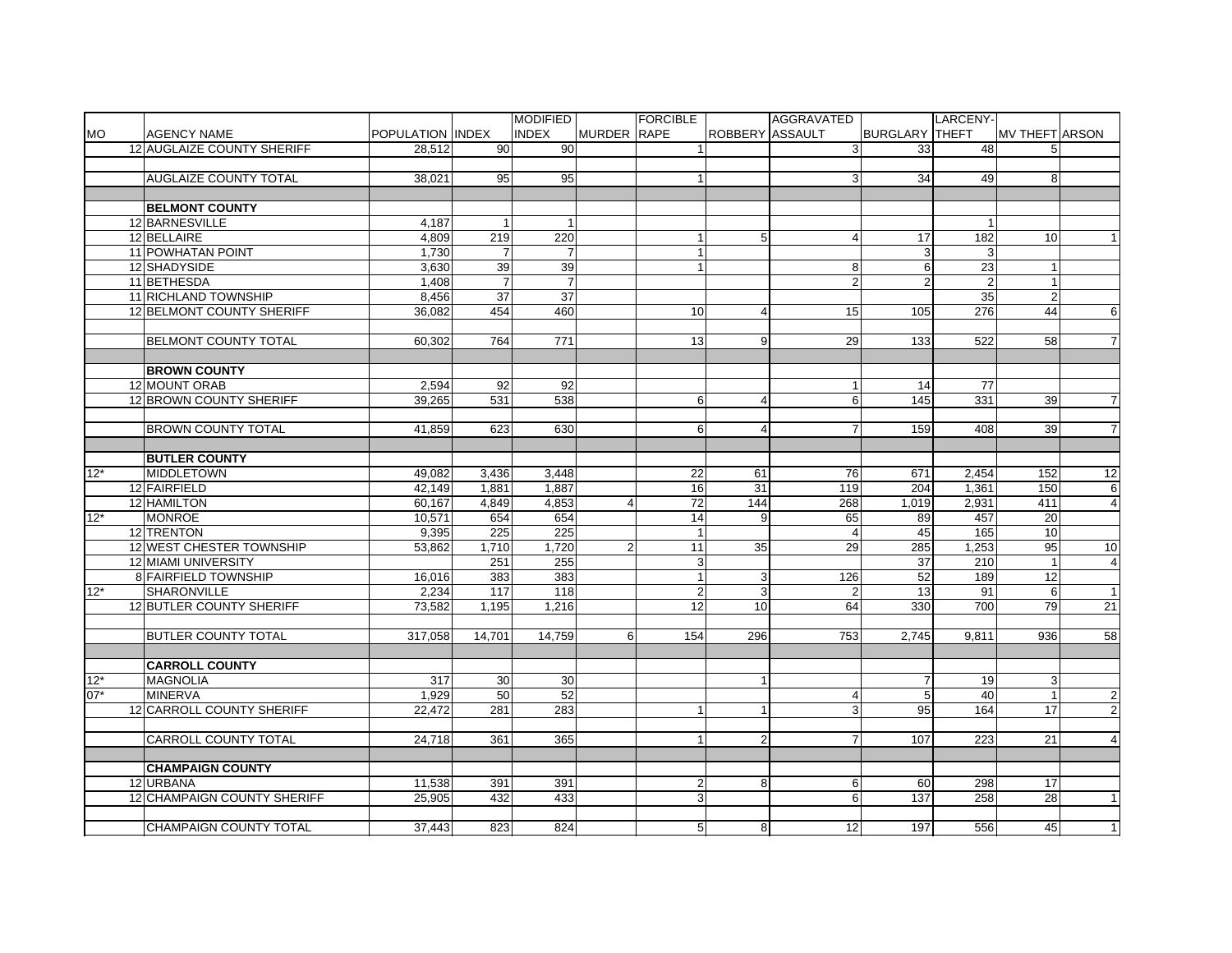|       |                                  |                  |                  | <b>MODIFIED</b> |                | <b>FORCIBLE</b>  |                 | AGGRAVATED      |                       | LARCENY- |                 |                 |
|-------|----------------------------------|------------------|------------------|-----------------|----------------|------------------|-----------------|-----------------|-----------------------|----------|-----------------|-----------------|
| МO    | <b>AGENCY NAME</b>               | POPULATION INDEX |                  | <b>INDEX</b>    | MURDER RAPE    |                  | ROBBERY ASSAULT |                 | <b>BURGLARY THEFT</b> |          | MV THEFT ARSON  |                 |
|       |                                  |                  |                  |                 |                |                  |                 |                 |                       |          |                 |                 |
|       | <b>CLARK COUNTY</b>              |                  |                  |                 |                |                  |                 |                 |                       |          |                 |                 |
|       | 12 SPRINGFIELD                   | 64,214           | 6,811            | 6,834           | 5 <sup>1</sup> | 74               | 285             | 194             | 1,573                 | 4,022    | 658             | 23              |
|       | 11 SOUTH CHARLESTON              | 1.827            | 27               | 28              |                |                  |                 | $\overline{2}$  | 9                     | 15       | $\overline{1}$  | $\mathbf{1}$    |
|       | <b>8 SOUTH VIENNA</b>            | 506              |                  |                 |                |                  |                 |                 |                       | 3        |                 |                 |
|       | 12 GERMAN TOWNSHIP               | 7,745            | 308              | 312             |                |                  | 5               | 2               | 32                    | 263      | 6               | $\overline{4}$  |
|       | 12 CLARK COUNTY SHERIFF          | 69,018           | 2,265            | 2,278           | $\overline{3}$ | 17               | 30              | 32              | 594                   | 1,441    | 148             | 13              |
|       |                                  |                  |                  |                 |                |                  |                 |                 |                       |          |                 |                 |
|       | <b>CLARK COUNTY TOTAL</b>        | 143,310          | 9,415            | 9,456           | 8 <sup>1</sup> | 91               | 321             | 230             | 2,208                 | 5,744    | 813             | 41              |
|       |                                  |                  |                  |                 |                |                  |                 |                 |                       |          |                 |                 |
|       | <b>CLERMONT COUNTY</b>           |                  |                  |                 |                |                  |                 |                 |                       |          |                 |                 |
| $12*$ | <b>MILFORD</b>                   | 6.311            | 230              | 233             |                | $\overline{4}$   | 3               | 3               | 28                    | 179      | 13 <sup>1</sup> | ω               |
|       | 12 GOSHEN TOWNSHIP               | 14,331           | $\overline{342}$ | 343             |                | $\overline{3}$   |                 | 21              | 85                    | 211      | 22              | $\overline{1}$  |
|       | 12 MIAMI TOWNSHIP                | 37,266           | 944              | 946             |                | $\overline{4}$   | 6               | 33              | 103                   | 761      | 37              | $\overline{c}$  |
|       | 12 PIERCE TOWNSHIP               | 12,533           | 350              | 350             |                | $6 \overline{6}$ | 3               | $\overline{7}$  | 85                    | 229      | 20              |                 |
|       | 12 CLERMONT COUNTY SHERIFF       | 63.583           | 1.737            | 1.775           |                | 63               | 5               | $\overline{17}$ | 451                   | 1.097    | 104             | 38              |
|       |                                  |                  |                  |                 |                |                  |                 |                 |                       |          |                 |                 |
|       | <b>CLERMONT COUNTY TOTAL</b>     | 134,024          | 3.603            | 3.647           |                | 80               | 17              | 81              | 752                   |          | 196             | 44              |
|       |                                  |                  |                  |                 |                |                  |                 |                 |                       | 2,477    |                 |                 |
|       |                                  |                  |                  |                 |                |                  |                 |                 |                       |          |                 |                 |
|       | <b>CLINTON COUNTY</b>            |                  |                  |                 |                |                  |                 |                 |                       |          |                 |                 |
|       | 12 BLANCHESTER                   | 4,262            | 200              | 200             |                | $\mathbf{1}$     |                 | $\overline{7}$  | 17                    | 169      | 6               |                 |
|       | 4 WILMINGTON                     | 12.154           | $\overline{2}$   | $\overline{2}$  |                |                  |                 |                 |                       | 2        |                 |                 |
|       | <b>12 CLINTON COUNTY SHERIFF</b> | 24,726           | 128              | 128             |                | $\mathbf{1}$     |                 | 10              | $\overline{22}$       | 88       | $\overline{7}$  |                 |
|       |                                  |                  |                  |                 |                |                  |                 |                 |                       |          |                 |                 |
|       | <b>CLINTON COUNTY TOTAL</b>      | 41,142           | 330              | 330             |                | $\overline{2}$   |                 | $\overline{17}$ | 39                    | 259      | 13              |                 |
|       |                                  |                  |                  |                 |                |                  |                 |                 |                       |          |                 |                 |
|       | <b>COLUMBIANA COUNTY</b>         |                  |                  |                 |                |                  |                 |                 |                       |          |                 |                 |
|       | 12 EAST PALESTINE                | 4.867            | 157              | 157             |                |                  | $\overline{2}$  | $\mathbf{1}$    | 22                    | 132      |                 |                 |
|       | 12 SALEM                         | 12.334           | 83               | 83              |                | $\overline{2}$   |                 | $\overline{4}$  | 19                    | 55       | $\mathbf{3}$    |                 |
|       | 12 WELLSVILLE                    | 4,150            | 141              | 141             |                | $\mathbf{1}$     |                 | 32              | 20                    | 80       | $\overline{7}$  |                 |
| $07*$ | <b>MINERVA</b>                   | 5                |                  |                 |                |                  |                 |                 |                       |          |                 |                 |
|       | 7 COLUMBIANA COUNTY SHERIFF      | 67.622           | 215              | 215             |                | 3 <sup>1</sup>   |                 | 6               | 84                    | 87       | 34              |                 |
|       |                                  |                  |                  |                 |                |                  |                 |                 |                       |          |                 |                 |
|       | <b>COLUMBIANA COUNTY TOTAL</b>   | 88.978           | 596              | 596             |                | $6 \mid$         | $\overline{4}$  | 43              | 145                   | 354      | 44              |                 |
|       |                                  |                  |                  |                 |                |                  |                 |                 |                       |          |                 |                 |
|       | <b>COSHOCTON COUNTY</b>          |                  |                  |                 |                |                  |                 |                 |                       |          |                 |                 |
|       | 12 COSHOCTON COUNTY SHERIFF      | 36,883           | 606              | 606             |                |                  |                 | 1               | 54                    | 525      | 26              |                 |
|       |                                  |                  |                  |                 |                |                  |                 |                 |                       |          |                 |                 |
|       | COSHOCTON COUNTY TOTAL           | 36,883           | 606              | 606             |                |                  |                 | 1               | 54                    | 525      | 26              |                 |
|       |                                  |                  |                  |                 |                |                  |                 |                 |                       |          |                 |                 |
|       | <b>CRAWFORD COUNTY</b>           |                  |                  |                 |                |                  |                 |                 |                       |          |                 |                 |
| $12*$ | <b>CRESTLINE</b>                 | 5,014            | 76               | 76              |                | $\mathbf{1}$     |                 | $\overline{2}$  | 7                     | 59       | $\overline{7}$  |                 |
|       | 12 GALION                        | 11,597           | 493              | 498             |                | $\overline{2}$   | $\overline{4}$  | $\overline{7}$  | 60                    | 403      | 16              | $5\overline{)}$ |
|       | 12 CRAWFORD COUNTY SHERIFF       | 16,825           | 186              | 186             |                | $\overline{2}$   |                 | 1               | 60                    | 114      | 8               |                 |
|       |                                  |                  |                  |                 |                |                  |                 |                 |                       |          |                 |                 |
|       | <b>CRAWFORD COUNTY TOTAL</b>     | 33.436           | 755              | 760             | $\mathbf{1}$   | 5 <sup>1</sup>   | 5 <sup>1</sup>  | 10              | 127                   | 576      | 31              | 5               |
|       |                                  |                  |                  |                 |                |                  |                 |                 |                       |          |                 |                 |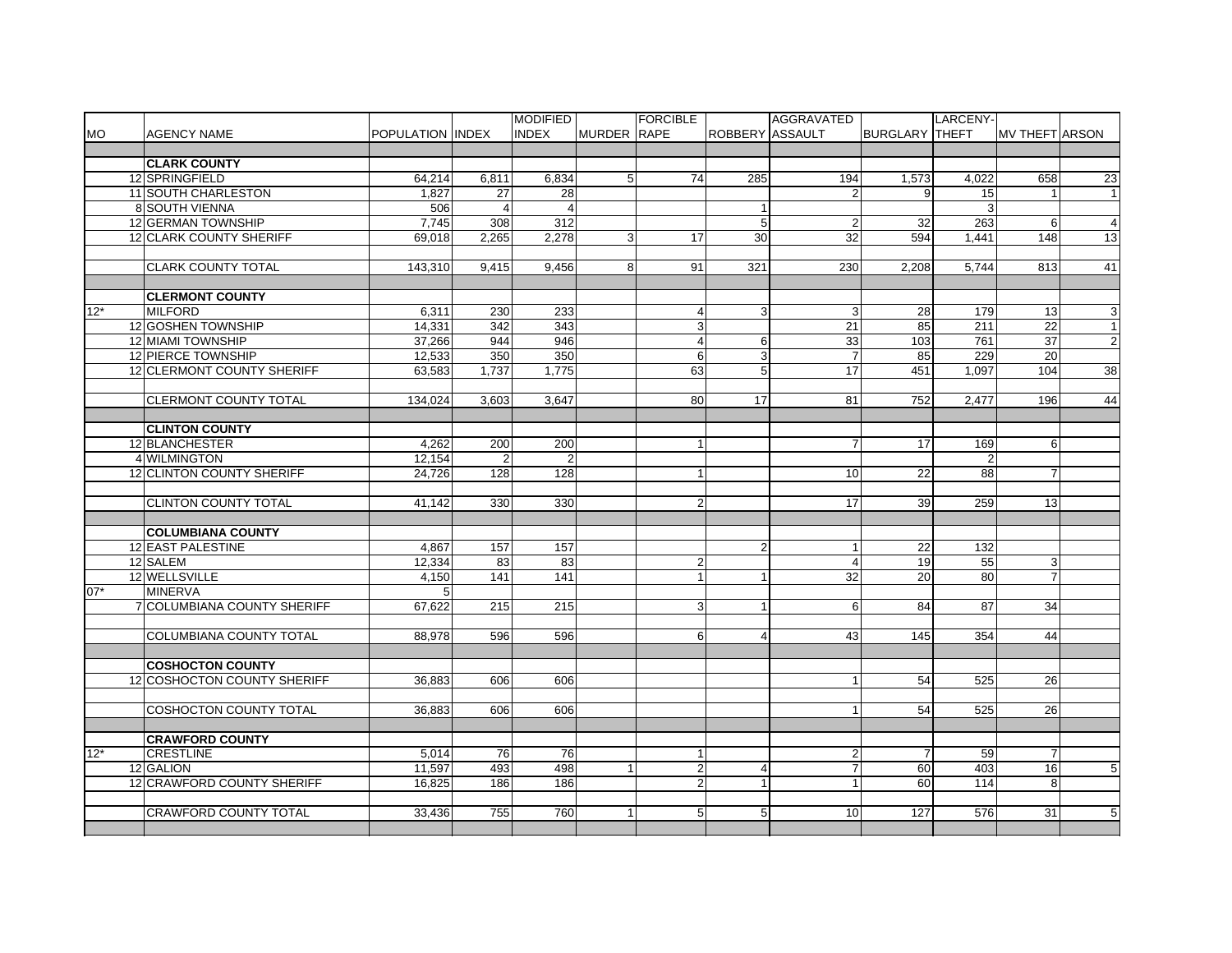|           |                               |                  |                | <b>MODIFIED</b> |                    | <b>FORCIBLE</b> |                        | AGGRAVATED      |                         | LARCENY- |                       |                 |
|-----------|-------------------------------|------------------|----------------|-----------------|--------------------|-----------------|------------------------|-----------------|-------------------------|----------|-----------------------|-----------------|
| <b>MO</b> | <b>AGENCY NAME</b>            | POPULATION INDEX |                | <b>INDEX</b>    | <b>MURDER RAPE</b> |                 | <b>ROBBERY ASSAULT</b> |                 | <b>BURGLARY THEFT</b>   |          | <b>MV THEFT ARSON</b> |                 |
|           | <b>CUYAHOGA COUNTY</b>        |                  |                |                 |                    |                 |                        |                 |                         |          |                       |                 |
|           | 12 CLEVELAND                  | 468,446          | 32,278         | 32,739          | 73                 | 646             | 3167                   | 2,314           | 8,048                   | 12,832   | 5,198                 | 461             |
|           | 12 BAY VILLAGE                | 15,894           | $\overline{2}$ | $\overline{2}$  |                    |                 |                        |                 |                         |          | 2                     |                 |
|           | 8 BEDFORD                     | 13,992           | $\overline{1}$ | $\mathbf{1}$    |                    |                 |                        |                 |                         |          |                       |                 |
|           | 12 BEDFORD HEIGHTS            | 11,307           | 335            | 337             |                    |                 | 8                      | 26              | 51                      | 196      | 53                    | $\overline{2}$  |
|           | 3 BENTLEYVILLE VILLAGE        | 955              |                |                 |                    |                 |                        |                 |                         |          |                       |                 |
|           | 12 BEREA                      | 18,770           | 403            | 404             |                    | $\overline{7}$  | 5                      | 21              | 48                      | 304      | 18                    |                 |
|           | 12 BRECKSVILLE                | 13,565           | 105            | 105             |                    |                 |                        | 5               | $\overline{17}$         | 74       | 8                     |                 |
|           | 12 BROADVIEW HEIGHTS          | 16,364           | 130            | 131             |                    |                 |                        | 12              | 15                      | 82       | 19                    |                 |
|           | 12 BROOKLYN                   | 11,429           | 552            | 553             |                    |                 | $\overline{7}$         | 8               | 44                      | 432      | 61                    | $\mathbf{1}$    |
|           | 12 BROOKLYN HEIGHTS           | 1,551            | 48             | $\overline{48}$ |                    |                 |                        | $\overline{1}$  | 12                      | 26       | 9                     |                 |
|           | 12 BROOK PARK                 | 20.967           | 101            | 101             |                    |                 |                        | 3               | 17                      | 55       | 26                    |                 |
|           | 1 CHAGRIN FALLS               | 3,968            |                |                 |                    |                 |                        |                 |                         |          |                       |                 |
|           | 12 CLEVELAND HEIGHTS          | 49.797           | 724            | 724             |                    |                 | 13                     |                 | 101                     | 520      | 90                    |                 |
|           | 12 EAST CLEVELAND             | 26,686           | 106            | 106             |                    | 6               |                        | 91              |                         |          | 8                     |                 |
|           | 12 EUCLID                     | 51,977           | 1,935          | 1.948           | $\mathbf{1}$       | 16              | 84                     | $\overline{74}$ | 442                     | 1,162    | 156                   | 13              |
|           | 12 FAIRVIEW PARK              | 17,328           | 20             | 20              |                    |                 |                        |                 | $\overline{\mathbf{A}}$ | 9        | $\overline{7}$        |                 |
|           | 12 GARFIELD HEIGHTS           | 30.301           | 913            | 920             |                    | 6               | 39                     | 73              | 165                     | 555      | 75                    | $\overline{7}$  |
|           | 12 GATES MILLS                | 2.462            | 13             | $\overline{13}$ |                    |                 |                        |                 |                         | 12       | 1                     |                 |
|           | 12 HIGHLAND HEIGHTS           | 8,457            | 103            | 103             |                    |                 |                        | 5               | 7                       | 89       | $\overline{2}$        |                 |
| $12*$     | <b>HUNTING VALLEY</b>         | 584              | $\overline{7}$ | $\overline{7}$  |                    |                 |                        |                 | $\overline{1}$          | 6        |                       |                 |
|           | 12 INDEPENDENCE               | 7,158            | 49             | 49              |                    | $\mathbf{1}$    |                        | 6               | $\overline{2}$          | 27       | 13                    |                 |
|           | 12 LAKEWOOD                   | 55,356           | 1,032          | 1,035           |                    | $\overline{4}$  | 27                     | 54              | 193                     | 668      | 86                    | 3               |
|           | 12 LYNDHURST                  | 15,074           | 33             | 33              | $\overline{1}$     | 3               |                        |                 | $\Delta$                | 22       | $\overline{2}$        |                 |
|           | 12 MAYFIELD HEIGHTS           | 19,145           | 267            | 267             |                    |                 | 3                      | 9               | 22                      | 224      | 9                     |                 |
|           | 12 MAYFIELD VILLAGE           | 3,395            | 51             | 51              |                    |                 |                        | $\overline{2}$  | 3                       | 46       |                       |                 |
|           | 12 NORTH OLMSTED              | 33,829           | 430            | 431             |                    |                 | $\overline{7}$         | $\overline{12}$ | 34                      | 325      | 51                    |                 |
|           | 12 NORTH ROYALTON             | 30,635           | 128            | 128             |                    | $\overline{2}$  | $\overline{2}$         | 8               | 28                      | 77       | 11                    |                 |
|           | 9 OAKWOOD VILLAGE             | 3,667            | 3              | 3               |                    |                 |                        | 3               |                         |          |                       |                 |
|           | 12 OLMSTED FALLS              | 8,337            | 107            | 113             |                    | $\mathbf{1}$    |                        |                 | 18                      | 81       | 6                     | 6               |
|           | 12 PARMA                      | 84,642           | 1,534          | 1,544           |                    | 17              | 50                     | 65              | 341                     | 930      | 131                   | $\overline{10}$ |
|           | 12 PARMA HEIGHTS              | 21,410           | 486            | 490             |                    | $\overline{4}$  | 12                     | 15              | 79                      | 340      | 36                    | $\overline{4}$  |
|           | 1 PEPPER PIKE                 | 5.996            | $\mathbf{1}$   | $\mathbf{1}$    |                    |                 |                        |                 |                         |          | $\mathbf{1}$          |                 |
|           | <b>12 RICHMOND HEIGHTS</b>    | 10.947           | 77             | 77              |                    |                 |                        | $\overline{2}$  | $\overline{2}$          | 66       | 6                     |                 |
|           | 12 SEVEN HILLS                | 12,154           | 134            | $\frac{1}{34}$  |                    |                 | $\overline{2}$         | 3               | 22                      | 101      | $6 \overline{6}$      |                 |
|           | 12 SHAKER HEIGHTS             | 28,891           | 714            | 719             |                    | 3               | 21                     | 4               | 176                     | 460      | 50                    | 5               |
|           | 12 SOLON                      | 22,217           | 309            | 310             |                    | $\overline{2}$  | 6                      | 3               | 25                      | 267      | $6 \overline{}$       | $\mathbf{1}$    |
|           | 12 SOUTH EUCLID               | 23,181           | 537            | 542             |                    | $\overline{4}$  | 28                     | 9               | 86                      | 371      | 38                    | 5               |
|           | 12 STRONGSVILLE               | 44.568           | 108            | 108             |                    |                 |                        | $\mathbf{1}$    | 9                       | 78       | $\overline{20}$       |                 |
|           | 12 UNIVERSITY HEIGHTS         | 13,951           | 297            | 297             |                    | $\overline{2}$  | 11                     | 28              | 19                      | 231      | 6                     |                 |
|           | 12 WALTON HILLS               | 2.409            | 50             | 50              |                    | 6               |                        | 6               | 9                       | 24       | 5                     |                 |
|           | 12 WARRENSVILLE HEIGHTS       | 14,916           | 528            | 528             |                    | $\overline{7}$  | 29                     | $\overline{28}$ | 126                     | 257      | 80                    |                 |
|           | 12 WESTLAKE                   | 32,201           | 27             | $\overline{27}$ |                    |                 |                        |                 | $\overline{2}$          | 11       | 14                    |                 |
|           | 12 CLEVELAND STATE UNIV       |                  | 273            | 273             |                    | $\overline{2}$  | 4                      |                 |                         | 244      | 14                    |                 |
|           | 12 CLEVELAND METRO PARK       |                  | 134            | 138             |                    |                 | $\overline{2}$         | $\overline{7}$  | 5                       | 117      | 3                     | $\overline{4}$  |
|           | 12 CUYAHOGA COMMUNITY COLLEGE |                  | 102            | 102             |                    |                 |                        |                 | $\overline{2}$          | 97       | $\overline{2}$        |                 |
|           | 12 GREATER CLEVELAND RE       |                  | 93             | 94              |                    | 1               | 27                     | 10              | 3 <sup>1</sup>          | 38       | 14                    | $\mathbf{1}$    |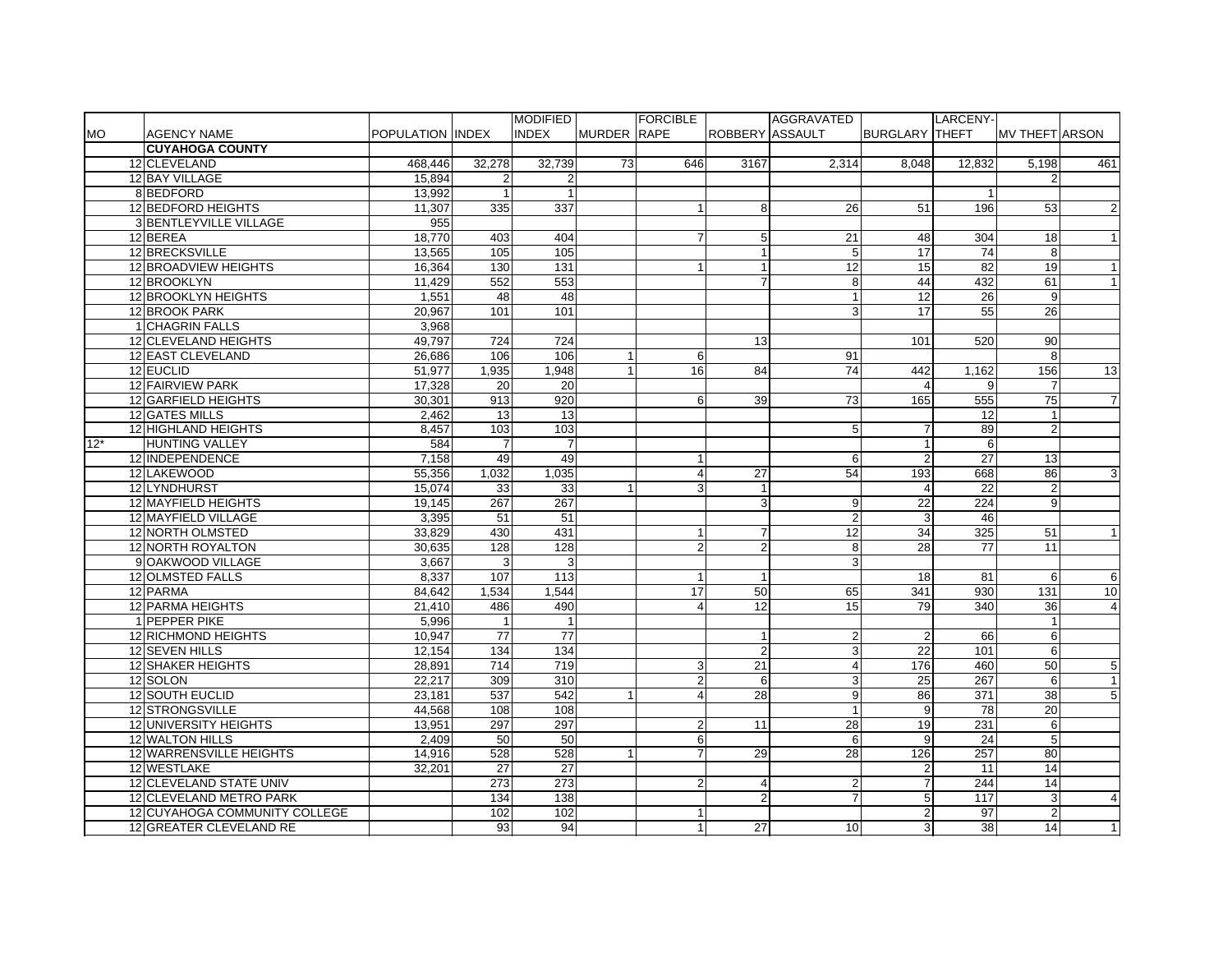|           |                                                    |                          |                | <b>MODIFIED</b> |                    | <b>FORCIBLE</b> |                  | AGGRAVATED                     |                       | LARCENY-       |                       |                 |
|-----------|----------------------------------------------------|--------------------------|----------------|-----------------|--------------------|-----------------|------------------|--------------------------------|-----------------------|----------------|-----------------------|-----------------|
| <b>MO</b> | <b>AGENCY NAME</b>                                 | <b>POPULATION IINDEX</b> |                | <b>INDEX</b>    | <b>MURDER RAPE</b> |                 | ROBBERY ASSAULT  |                                | <b>BURGLARY THEFT</b> |                | <b>MV THEFT ARSON</b> |                 |
|           |                                                    |                          |                |                 |                    |                 |                  |                                |                       |                |                       |                 |
|           | CUYAHOGA COUNTY TOTAL                              | 1,278,879                | 45,280         | 45,806          | 78                 | 744             | 3,559            | 2,910                          | 10,189                | 21,457         | 6,343                 | 526             |
|           |                                                    |                          |                |                 |                    |                 |                  |                                |                       |                |                       |                 |
|           | <b>DARKE COUNTY</b>                                |                          |                |                 |                    |                 |                  |                                |                       |                |                       |                 |
|           | 12 GREENVILLE                                      | 13,163                   | 632            | 635             |                    | 13              | 4                | 72                             | 109                   | 416            | 18                    | $\mathbf{3}$    |
|           | 12 ARCANUM                                         | 2,051                    | 43             | 43              |                    |                 |                  |                                | 12                    | 29             |                       |                 |
|           | 5 NEW MADISON                                      | 796                      | $\overline{2}$ | $\overline{2}$  |                    |                 |                  |                                |                       | $\overline{2}$ |                       |                 |
| $12*$     | <b>BRADFORD</b>                                    | 808                      | $6 \mid$       | 6               |                    |                 |                  | $\overline{2}$                 | $\overline{2}$        | $\overline{2}$ |                       |                 |
|           | 12 DARKE COUNTY SHERIFF                            | 33.359                   | 352            | 355             | 4                  | 9               |                  | $\overline{14}$                | 124                   | 185            | 15                    | 3               |
|           |                                                    |                          |                |                 |                    |                 |                  |                                |                       |                |                       |                 |
|           | DARKE COUNTY TOTAL                                 | 50.177                   | 1,035          | 1,041           | 4                  | 22              | 5                | 90                             | 247                   | 634            | 33                    | 6               |
|           |                                                    |                          |                |                 |                    |                 |                  |                                |                       |                |                       |                 |
|           | <b>DEFIANCE COUNTY</b>                             |                          |                |                 |                    |                 |                  |                                |                       |                |                       |                 |
|           | 12 HICKSVILLE                                      | 3,616                    |                | 186             |                    |                 |                  |                                |                       | 151            | 5 <sub>5</sub>        |                 |
|           | 12 DEFIANCE COUNTY SHERIFF                         |                          | 186            |                 |                    | 1               |                  | $\mathbf{1}$<br>$\overline{2}$ | 29                    |                |                       |                 |
|           |                                                    | 19,473                   | 336            | 338             |                    |                 |                  |                                | 98                    | 215            | 19                    | $\overline{2}$  |
|           |                                                    |                          |                |                 |                    |                 |                  |                                |                       |                |                       |                 |
|           | <b>DEFIANCE COUNTY TOTAL</b>                       | 23,089                   | 522            | 524             |                    | 1               | $\mathbf{1}$     | 3                              | 127                   | 366            | 24                    | $\overline{2}$  |
|           |                                                    |                          |                |                 |                    |                 |                  |                                |                       |                |                       |                 |
|           | <b>DELAWARE COUNTY</b>                             |                          |                |                 |                    |                 |                  |                                |                       |                |                       |                 |
| $12*$     | <b>COLUMBUS</b>                                    | 2,066                    | 187            | 187             |                    | $\overline{2}$  | 10               | 6                              | 44                    | 100            | 25                    |                 |
|           | 12 DELAWARE                                        | 26,503                   | 983            | 1,006           |                    | 32              | 16               | 17                             | 204                   | 677            | 37                    | 23              |
|           | 12 POWELL                                          | 6,792                    | 89             | 90              |                    |                 |                  |                                | 16                    | 73             |                       | $\overline{1}$  |
|           | 12 SUNBURY                                         | 2,892                    | 81             | 81              |                    |                 |                  |                                | 13                    | 64             | $\overline{4}$        |                 |
|           | 12 GENOA TOWNSHIP                                  | 11,971                   | 196            | 196             |                    | 1               |                  | 1                              | 50                    | 142            | $\overline{1}$        |                 |
| $12*$     | <b>DUBLIN</b>                                      | 4,454                    | 107            | 108             |                    |                 |                  | 1                              | 24                    | 77             | $\overline{4}$        | $\mathbf{1}$    |
| $12*$     | <b>WESTERVILLE</b>                                 | 6,044                    | 201            | 203             |                    | $\mathbf{1}$    | $\boldsymbol{2}$ | 3                              | 25                    | 165            | 5 <sub>5</sub>        | $\mathbf{L}$    |
|           | 12 DELAWARE COUNTY SHERIFF                         | 64,837                   | 1,273          | 1,279           |                    | 19              | 9                | 17                             | 451                   | 664            | 112                   | 6               |
|           |                                                    |                          |                |                 |                    |                 |                  |                                |                       |                |                       |                 |
|           | DELAWARE COUNTY TOTAL                              | 125,559                  | 3,117          | 3,150           |                    | 55              | 39               | 45                             | 827                   | 1,962          | 188                   | 33              |
|           |                                                    |                          |                |                 |                    |                 |                  |                                |                       |                |                       |                 |
|           | <b>ERIE COUNTY</b>                                 |                          |                |                 |                    |                 |                  |                                |                       |                |                       |                 |
|           | 12 SANDUSKY                                        | 27,391                   | 1,824          | 1,826           |                    | 11              | 26               | 78                             | 338                   | 1,300          | 71                    | $\mathbf{2}$    |
|           | 12 HURON                                           | 7,840                    | 177            | 178             |                    | 1               |                  |                                | 26                    | 145            | $5\overline{)}$       | $\mathbf{1}$    |
| $12*$     | <b>VERMILION</b>                                   | 4,879                    | 179            | 179             |                    |                 |                  | 3                              | 47                    | 124            | $5\overline{)}$       |                 |
|           | <b>12 PERKINS TOWNSHIP</b>                         | 12,467                   | 168            | 168             |                    | $\overline{2}$  |                  | $\overline{c}$                 | 9                     | 154            |                       |                 |
|           | 12 ERIE COUNTY SHERIFF                             | 26,363                   | 432            | 434             |                    | 9               | $\overline{4}$   | 22                             | 136                   | 238            | 23                    | $\overline{2}$  |
|           |                                                    |                          |                |                 |                    |                 |                  |                                |                       |                |                       |                 |
|           | <b>ERIE COUNTY TOTAL</b>                           | 78,940                   | 2.780          | 2,785           |                    | 23              | 31               | 105                            | 556                   | 1,961          | 104                   | $5\overline{)}$ |
|           |                                                    |                          |                |                 |                    |                 |                  |                                |                       |                |                       |                 |
|           | <b>FAIRFIELD COUNTY</b>                            |                          |                |                 |                    |                 |                  |                                |                       |                |                       |                 |
| $12*$     | <b>COLUMBUS</b>                                    | 7,868                    | 689            | 691             |                    | $\overline{7}$  | 37               | 24                             | 161                   | 367            | 92                    | $\overline{2}$  |
|           | 12 LANCASTER                                       | 36,127                   | 1,577          | 1,591           |                    | 14              | $\overline{37}$  | 31                             | 236                   | 1,178          | 81                    | 14              |
| $12*$     | <b>PICKERINGTON</b>                                | 11,065                   | 300            | 300             |                    | 1               | 8                | $\mathbf{1}$                   | 50                    | 230            | 10 <sup>1</sup>       |                 |
| $12*$     |                                                    | 3                        |                |                 |                    |                 |                  |                                |                       |                |                       |                 |
|           | <b>BUCKEYE LAKE</b><br>12 FAIRFIELD COUNTY SHERIFF | 73.537                   | 1.179          |                 |                    | 10 <sup>1</sup> | 9                |                                | 401                   | 663            | 89                    |                 |
|           |                                                    |                          |                | 1.196           |                    |                 |                  |                                |                       |                |                       | 17              |
|           |                                                    |                          |                |                 |                    |                 |                  |                                |                       |                |                       |                 |
|           | <b>FAIRFIELD COUNTY TOTAL</b>                      | 128,600                  | 3,745          | 3,778           |                    | 32              | 91               | 63                             | 848                   | 2,438          | 272                   | 33              |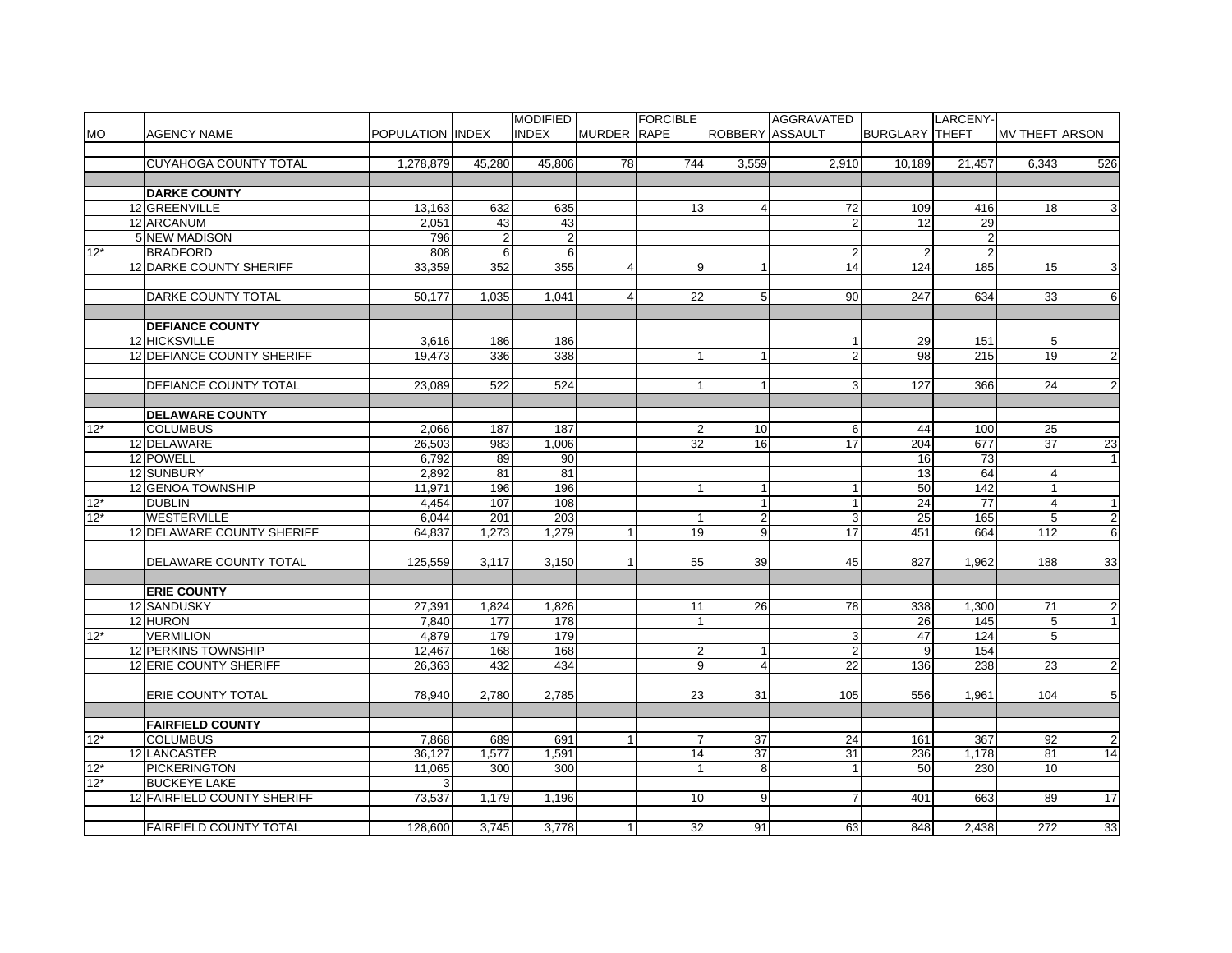|                    |                                 |                  |                | <b>MODIFIED</b>  |                    | <b>FORCIBLE</b> |                        | AGGRAVATED      |                       | LARCENY-       |                 |                  |
|--------------------|---------------------------------|------------------|----------------|------------------|--------------------|-----------------|------------------------|-----------------|-----------------------|----------------|-----------------|------------------|
| <b>MO</b>          | <b>AGENCY NAME</b>              | POPULATION INDEX |                | <b>INDEX</b>     | <b>MURDER RAPE</b> |                 | <b>ROBBERY ASSAULT</b> |                 | <b>BURGLARY THEFT</b> |                | IMV THEFTIARSON |                  |
|                    |                                 |                  |                |                  |                    |                 |                        |                 |                       |                |                 |                  |
|                    | <b>FAYETTE COUNTY</b>           |                  |                |                  |                    |                 |                        |                 |                       |                |                 |                  |
|                    | 12 WASHINGTON COURT HOUSE       | 13,275           | 697            | 698              |                    | $5\phantom{.0}$ | 11                     | $\overline{7}$  | 170                   | 483            | 21              | $\overline{1}$   |
|                    | 12 FAYETTE COUNTY SHERIFF       | 14,937           | 696            | 698              | $\mathbf{1}$       |                 | 8 <sup>1</sup>         | $\overline{7}$  | 172                   | 486            | 22              | $\overline{2}$   |
|                    |                                 |                  |                |                  |                    |                 |                        |                 |                       |                |                 |                  |
|                    | <b>FAYETTE COUNTY TOTAL</b>     | 28,212           | 1,393          | 1,396            | $\mathbf{1}$       | 5               | 19                     | 14              | 342                   | 969            | 43              | 3                |
|                    |                                 |                  |                |                  |                    |                 |                        |                 |                       |                |                 |                  |
|                    | <b>FRANKLIN COUNTY</b>          |                  |                |                  |                    |                 |                        |                 |                       |                |                 |                  |
| $12*$              | <b>COLUMBUS</b>                 | 716,217          | 61,677         | 61,837           | 108                | 606             | 3,285                  | 2.129           | 14.445                | 32,876         | 8.228           | 160              |
| $12*$              | <b>PICKERINGTON</b>             | 95               | $\overline{2}$ | 2                |                    |                 |                        |                 |                       | $\overline{2}$ |                 |                  |
|                    | 12 BEXLEY                       | 12,866           | 530            | 533              |                    | 3               | 32                     | 3               | 146                   | 328            | 18              | $\mathbf{3}$     |
| $12*$              | <b>DUBLIN</b>                   | 28.330           | 676            | 679              |                    | $\mathbf{3}$    | 3                      | 3               | 150                   | 488            | 29              | $\mathbf{3}$     |
|                    | 12 GAHANNA                      | 33,545           | 857            | 860              |                    | 6               | 16                     | 13              | 180                   | 617            | 25              | $\overline{3}$   |
|                    | 12 GRANDVIEW HEIGHTS            | 6.496            | 254            | 255              |                    |                 | $\boldsymbol{2}$       | $\overline{c}$  | 66                    | 169            | 15              | $\vert$ 1        |
|                    | 12 HILLIARD                     | 25,384           | 727            | 742              |                    | $\overline{7}$  | 5 <sub>5</sub>         | 3               | 136                   | 545            | 31              | 15               |
| $12*$              | <b>REYNOLDSBURG</b>             | 26,967           | 1,158          | 1,163            | $\overline{1}$     | 8               | 34                     | 32              | 168                   | 854            | 61              | 5                |
| $\frac{1}{12^{*}}$ | <b>WESTERVILLE</b>              | 29,521           | 980            | 989              |                    | 5               | $\overline{11}$        | $\overline{16}$ | 120                   | 804            | $\overline{24}$ | $\overline{9}$   |
|                    | 12 WHITEHALL                    | 18,875           | 1,817          | 1,840            | $\overline{3}$     | 14              | 112                    | 28              | 353                   | 1,170          | 137             | 23               |
|                    | 12 WORTHINGTON                  | 13,860           | 406            | 407              |                    | 5               | 10                     | 3               | 51                    | 318            | 19              | $\vert$ 1        |
|                    | 7 NEW ALBANY                    | 4,824            | 123            | 123              |                    |                 |                        | $\overline{4}$  | 58                    | 60             |                 |                  |
|                    | <b>12 OHIO STATE UNIVERSITY</b> |                  | 1,445          | 1,449            |                    | $\mathbf{3}$    | 11                     | 5               | 316                   | 1.077          | 33              | $\overline{a}$   |
|                    | 12 CLINTON TOWNSHIP             | 4.228            | 626            | 629              | $\overline{2}$     | $\overline{4}$  | $\overline{36}$        | $\overline{14}$ | 87                    | 406            | 77              | $\overline{3}$   |
|                    | <b>12 COLUMBUS STATE COMM</b>   |                  | 277            | 277              |                    |                 |                        | 5               | 6                     | 263            | 3               |                  |
|                    | 12 PORT COLUMBUS INTNL          |                  | 124            | 124              |                    |                 |                        |                 | 9                     | 97             | 17              |                  |
|                    | 12 FRANKLIN COUNTY SHERIFF      | 89,822           | 4,374          | 4,404            | 13                 | 43              | $\overline{121}$       | 97              | 912                   | 2,624          | 564             | 30               |
|                    |                                 |                  |                |                  |                    |                 |                        |                 |                       |                |                 |                  |
|                    | <b>FRANKLIN COUNTY TOTAL</b>    | 1,011,030        | 76,053         | 76,313           | 127                | 707             | 3,679                  | 2,357           | 17,203                | 42,698         | 9,282           | 260              |
|                    |                                 |                  |                |                  |                    |                 |                        |                 |                       |                |                 |                  |
|                    | <b>FULTON COUNTY</b>            |                  |                |                  |                    |                 |                        |                 |                       |                |                 |                  |
|                    | 12 ARCHBOLD                     | 4,466            | 87             | 88               |                    | $\mathbf{1}$    |                        |                 | 15                    | 67             | $\overline{4}$  | $\mathbf{1}$     |
|                    | 1 DELTA                         | 2,950            | $\mathbf{1}$   | $\mathbf{1}$     |                    |                 |                        |                 |                       | $\mathbf{1}$   |                 |                  |
|                    | 12 FAYETTE                      | 1,352            | 41             | 41               |                    |                 |                        | $\mathbf{1}$    | 6                     | 31             | 3               |                  |
| $12*$              | <b>SWANTON</b>                  | 3.331            | 166            | 166              |                    | $\mathbf{1}$    |                        | $\overline{23}$ | 14                    | 120            | 8               |                  |
|                    | 7 WAUSEON                       | 7,204            | 56             | 57               |                    |                 |                        |                 | $\overline{a}$        | 50             | $\overline{2}$  | $\mathbf{1}$     |
|                    | 12 FULTON COUNTY SHERIFF        | 23.324           | 380            | 384              |                    | $\overline{2}$  | 1                      | 7               | 87                    | 243            | 40              | $\overline{4}$   |
|                    |                                 |                  |                |                  |                    |                 |                        |                 |                       |                |                 |                  |
|                    | <b>FULTON COUNTY TOTAL</b>      | 42.627           | 731            | $\overline{737}$ |                    | $\overline{4}$  | $\overline{1}$         | 31              | 126                   | 512            | 57              | $6 \overline{6}$ |
|                    |                                 |                  |                |                  |                    |                 |                        |                 |                       |                |                 |                  |
|                    | <b>GALLIA COUNTY</b>            |                  |                |                  |                    |                 |                        |                 |                       |                |                 |                  |
|                    | 12 GALLIA COUNTY SHERIFF        | 27,161           | 936            | 946              | $\overline{3}$     | 8               | 11                     | 31              | 372                   | 448            | 63              | 10               |
|                    |                                 |                  |                |                  |                    |                 |                        |                 |                       |                |                 |                  |
|                    | <b>GALLIA COUNTY TOTAL</b>      | 27,161           | 936            | 946              | 3                  | 8               | 11                     | 31              | 372                   | 448            | 63              | 10               |
|                    |                                 |                  |                |                  |                    |                 |                        |                 |                       |                |                 |                  |
|                    | <b>GEAUGA COUNTY</b>            |                  |                |                  |                    |                 |                        |                 |                       |                |                 |                  |
| $12*$              | <b>HUNTING VALLEY</b>           | 144              |                |                  |                    |                 |                        |                 |                       |                |                 |                  |
|                    | 12 CHARDON                      | 5,190            | 96             | 96               |                    |                 |                        |                 |                       | 93             |                 |                  |
|                    | 12 MIDDLEFIELD                  | 2,251            | 63             | 63               |                    |                 |                        |                 |                       | 57             | $\overline{4}$  |                  |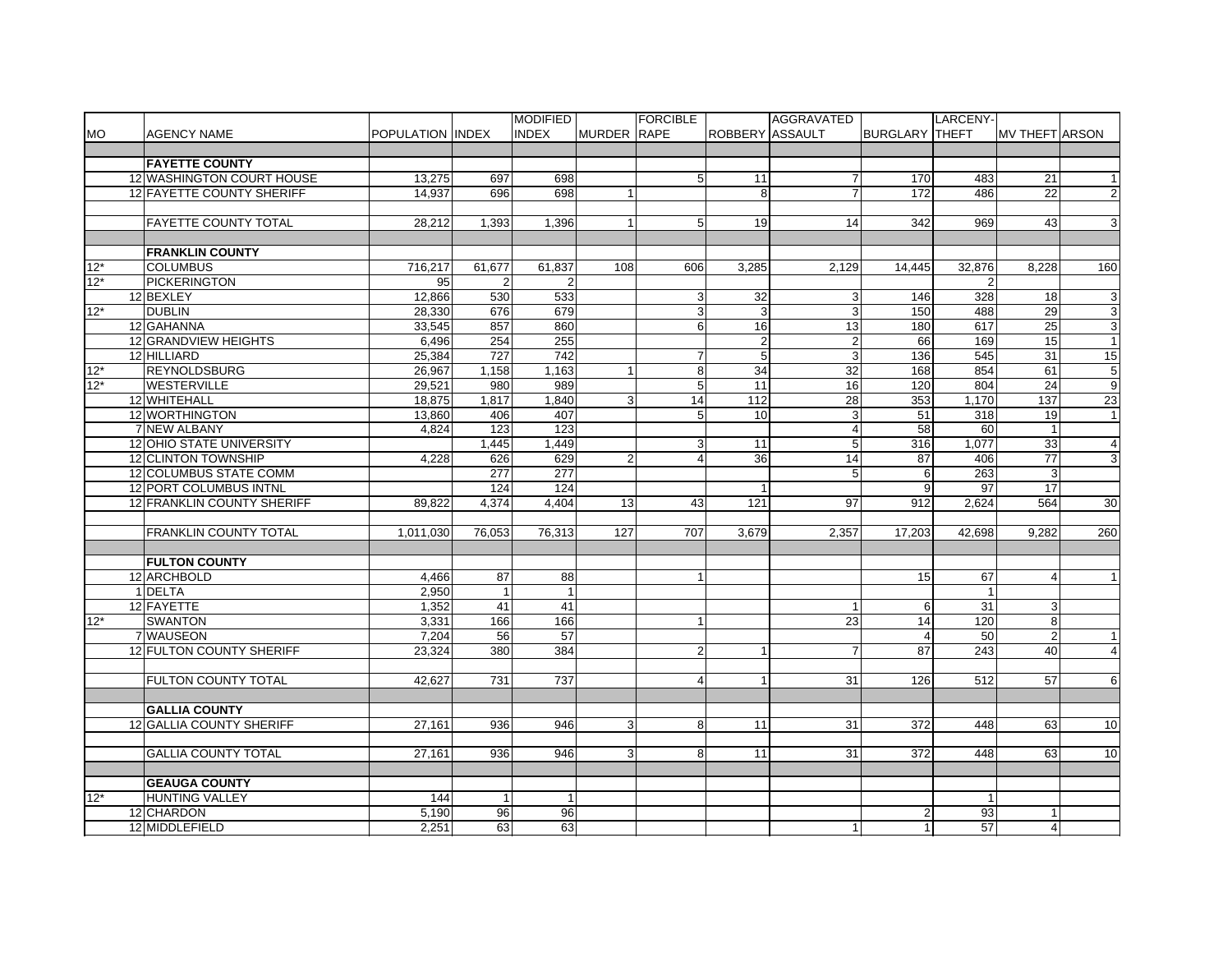|           |                              |                  |                  | <b>MODIFIED</b> |                | <b>FORCIBLE</b>      |                 | AGGRAVATED     |                       | LARCENY-         |                       |                                                          |
|-----------|------------------------------|------------------|------------------|-----------------|----------------|----------------------|-----------------|----------------|-----------------------|------------------|-----------------------|----------------------------------------------------------|
| <b>MO</b> | <b>AGENCY NAME</b>           | POPULATION INDEX |                  | <b>INDEX</b>    | MURDER RAPE    |                      | ROBBERY ASSAULT |                | <b>BURGLARY THEFT</b> |                  | <b>MV THEFT ARSON</b> |                                                          |
|           | 12 SOUTH RUSSELL             | 4.004            | 17               | 17              |                |                      |                 |                |                       | 13               |                       |                                                          |
|           | 12 BAINBRIDGE TOWNSHIP       | 11,065           | 262              | 262             |                |                      |                 | 5              | 25                    | $\overline{226}$ | $5\overline{)}$       |                                                          |
|           | 12 GEAUGA COUNTY SHERIFF     | 52,234           | 442              | 444             |                | $\overline{1}$       |                 | $\overline{7}$ | 130                   | 282              | 22                    | $\overline{c}$                                           |
|           |                              |                  |                  |                 |                |                      |                 |                |                       |                  |                       |                                                          |
|           | <b>GEAUGA COUNTY TOTAL</b>   | 74,888           | 881              | 883             |                | $\overline{2}$       |                 | 14             | 160                   | 672              | 33                    | $\overline{2}$                                           |
|           |                              |                  |                  |                 |                |                      |                 |                |                       |                  |                       |                                                          |
|           | <b>GREENE COUNTY</b>         |                  |                  |                 |                |                      |                 |                |                       |                  |                       |                                                          |
|           | 12 FAIRBORN                  | 32,500           | 1,710            | 1,714           |                | 15                   | 26              | 24             | 343                   | 1,183            | 118                   | $\overline{4}$                                           |
|           | 12 XENIA                     | 24,191           | 1,363            | 1,377           |                |                      | $\overline{21}$ | $\overline{2}$ | 206                   | 1,092            | 42                    | 14                                                       |
|           | <b>12 YELLOW SPRINGS</b>     | 3.756            | 175              | 175             |                | $\mathbf{1}$         | 3               | $\overline{7}$ | 14                    | 146              | $\overline{4}$        |                                                          |
|           | 12 BELLBROOK                 | 7.017            | 169              | 169             |                | $\mathbf{1}$         | $\overline{2}$  | $\overline{c}$ | 14                    | 145              | 5 <sub>1</sub>        |                                                          |
|           | 12 BEAVERCREEK               | 38.094           | 1.409            | 1,418           |                | $\overline{7}$       | 25              | $\overline{4}$ | 150                   | 1.165            | 58                    | 9                                                        |
|           | 12 WRIGHT STATE UNIVERSITY   |                  | 309              | 310             |                | 5                    |                 | $\mathbf{1}$   | 7                     | 287              | 8                     | 1                                                        |
|           | 12 SUGARCREEK TOWNSHIP       | 6,737            | 115              | 115             |                | $\mathbf{1}$         | $\overline{2}$  | $\mathbf{1}$   | $\overline{2}$        | 105              | $\overline{4}$        |                                                          |
|           | 12 GREENE COUNTY SHERIFF     | 37,860           | 530              | 530             | $\overline{2}$ | 10                   |                 | 3              | 131                   | 350              | 34                    |                                                          |
|           |                              |                  |                  |                 |                |                      |                 |                |                       |                  |                       |                                                          |
|           | <b>GREENE COUNTY TOTAL</b>   | 150,155          | 5,780            | 5,808           | $\overline{3}$ | 40                   | 80              | 44             | 867                   | 4,473            | 273                   | 28                                                       |
|           |                              |                  |                  |                 |                |                      |                 |                |                       |                  |                       |                                                          |
|           | <b>GUERNSEY COUNTY</b>       |                  |                  |                 |                |                      |                 |                |                       |                  |                       |                                                          |
|           | 12 CAMBRIDGE                 | 11,518           | 1,241            | 1,244           | $\mathbf{1}$   | $\overline{4}$       | 14              | 39             | 137                   | 987              | 59                    | 3                                                        |
|           |                              |                  |                  |                 |                |                      |                 |                |                       |                  |                       |                                                          |
|           | <b>GUERNSEY COUNTY TOTAL</b> | 11.518           | 1.241            | 1.244           | $\mathbf{1}$   | $\overline{4}$       | 14              | 39             | 137                   | 987              | 59                    | 3                                                        |
|           |                              |                  |                  |                 |                |                      |                 |                |                       |                  |                       |                                                          |
|           |                              |                  |                  |                 |                |                      |                 |                |                       |                  |                       |                                                          |
|           | <b>HAMILTON COUNTY</b>       |                  |                  |                 |                |                      |                 |                |                       |                  |                       |                                                          |
|           | 12 CINCINNATI                | 324,297          | 27,898           | 28,141          | 72             | 319                  | 2,184           | 1,081          | 5,931                 | 14,856           | 3,455                 | 243                                                      |
| $12*$     | <b>MILFORD</b>               | 38               |                  |                 |                |                      |                 |                |                       |                  |                       |                                                          |
|           | 12 ADDYSTON                  | 1,000            | 35               | 35              |                |                      |                 | $\overline{4}$ |                       | 25               | $\overline{2}$        |                                                          |
|           | 3 AMBERLEY VILLAGE           | 3,431            | 6                | $6\phantom{1}$  |                |                      |                 |                |                       | 5                |                       |                                                          |
|           | <b>6 ARLINGTON HEIGHTS</b>   | 877              | 8                | $\overline{8}$  |                |                      |                 | $\mathbf{1}$   | 3                     |                  | $\overline{4}$        |                                                          |
|           | 8 CHEVIOT                    | 8,776            | 93               | 93              |                |                      | 3               | $\overline{4}$ | 15                    | 69               | $\overline{2}$        |                                                          |
|           | 12 CLEVES                    | 2,714            | 83               | 83              |                |                      |                 | 17             | $\overline{4}$        | 61               | 1                     |                                                          |
|           | 12 DEER PARK                 | 5,947            | 136              | 140             |                |                      | $\overline{4}$  | 3              | 12                    | 109              | 8                     | $\overline{4}$                                           |
|           | 12 DELHI TOWNSHIP            | 29.926           | 423              | 426             |                | $\mathbf{1}$         | 8               | 14             | 47                    | 337              | 16 <sup>1</sup>       | 3                                                        |
|           | 12 FAIRFAX                   | 1,885            | 15               | 15              |                |                      |                 |                | $\overline{1}$        | 14               |                       |                                                          |
|           | 12 FOREST PARK               | 19,184           | 695              | 700             |                | 8                    | 21              | $\overline{7}$ | 89                    | 521              | 49                    |                                                          |
|           | 12 GLENDALE                  | 2,179            | 45               | 46              |                |                      |                 |                | 15                    | 29               | 1                     | $\mathbf{1}$                                             |
|           | 12 HARRISON                  | 7,466            | $\overline{272}$ | 276             |                |                      | 3               | $\overline{2}$ | 11                    | 250              | 6                     | $\overline{4}$                                           |
|           | 12 INDIAN HILL               | 6,085            | 66               | 66              |                | $\mathbf{1}$         |                 | $\mathbf{1}$   | 17                    | 47               |                       |                                                          |
|           | 12 LOCKLAND                  | 3,604            | 190              | 192             |                | $\infty$             | 14              | 10             | 27                    | 98               | 33                    |                                                          |
|           | 12 MADEIRA                   | 8,786            | 84               | 84              |                |                      |                 | $\mathbf{1}$   | 10                    | $\overline{71}$  |                       |                                                          |
|           | 12 MARIEMONT                 | 3,324            | 64               | 65              |                | $\overline{2}$       | $\overline{2}$  |                | 6                     | 52               | $\overline{2}$        | $\mathbf{1}$                                             |
|           | 12 MONTGOMERY                | 10,024           | 248              | 251             |                |                      |                 | 5              | $\overline{23}$       | 208              | 12                    |                                                          |
|           | 12 MOUNT HEALTHY             | 7,006            | 293              | 296             |                | $\mathbf{3}$         | 10              | 11             | 47                    | 195              | 27                    | ω                                                        |
|           | <b>12 NEWTOWN</b>            | 2.400            | 52               | 52              |                | $\mathbf{1}$         |                 | 5              | 3                     | 35               | 8                     |                                                          |
|           | 12 NORTH COLLEGE HILL        | 9,894            | 479              | 480             |                | $\mathbf{1}$         | $\overline{22}$ | $\overline{4}$ | 62                    | 358              | $\overline{31}$       | $\mathbf{1}$                                             |
|           | 12 NORWOOD<br>12 READING     | 21,012<br>11,026 | 1,551<br>506     | 1,551<br>510    |                | 14<br>$\overline{2}$ | 79<br>14        | 34<br>27       | 206<br>76             | 1,095<br>334     | 123<br>53             | $5\overline{)}$<br>2 <sub>1</sub><br>3<br>$\overline{4}$ |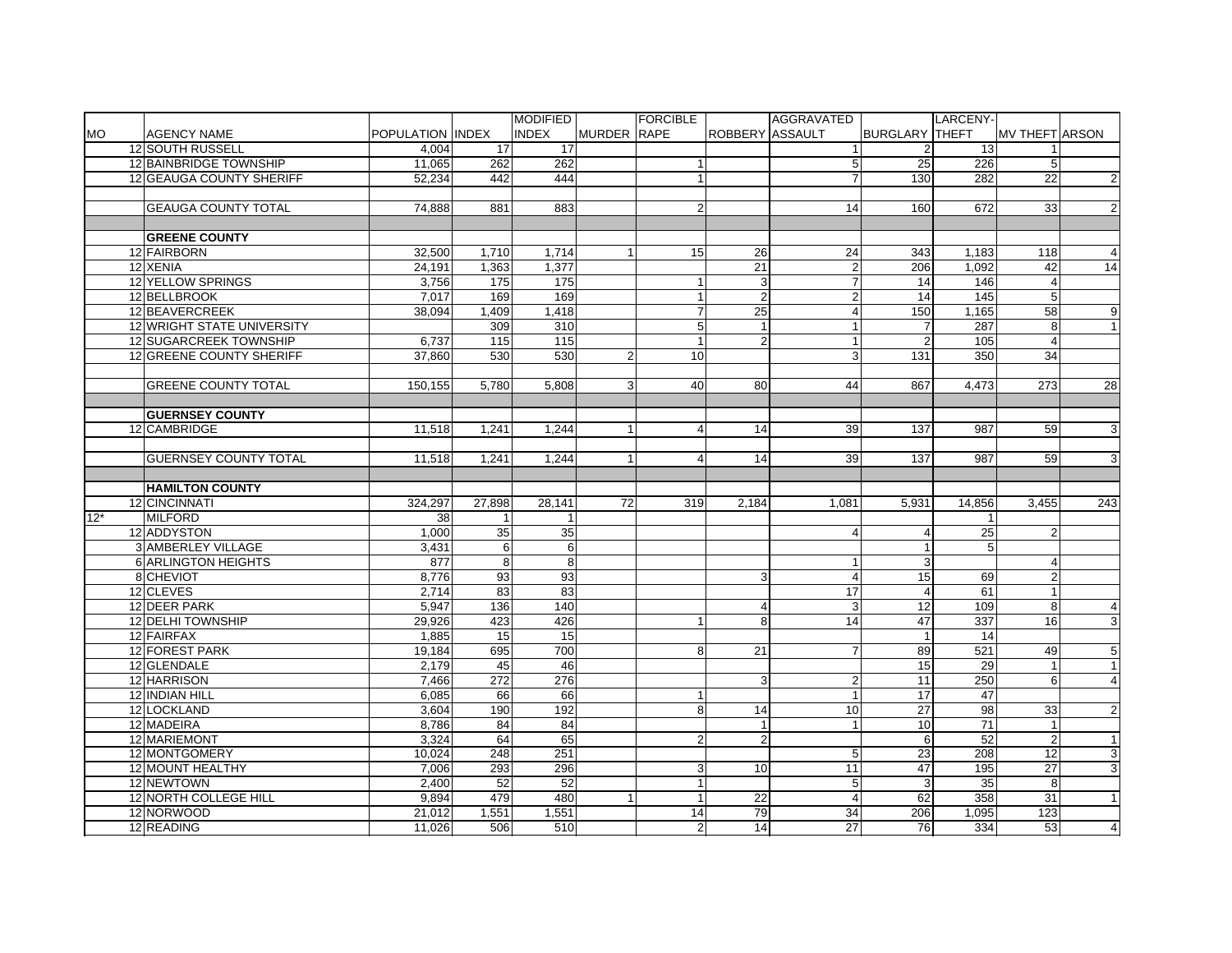|           |                                             |                   |                      | <b>MODIFIED</b>     |                    | <b>FORCIBLE</b> |                 | AGGRAVATED              |                       | LARCENY-                |                       |                |
|-----------|---------------------------------------------|-------------------|----------------------|---------------------|--------------------|-----------------|-----------------|-------------------------|-----------------------|-------------------------|-----------------------|----------------|
| <b>MO</b> | <b>AGENCY NAME</b>                          | POPULATION IINDEX |                      | <b>INDEX</b>        | <b>MURDER RAPE</b> |                 | ROBBERY ASSAULT |                         | <b>BURGLARY THEFT</b> |                         | <b>MV THEFT ARSON</b> |                |
|           | 12 ST. BERNARD                              | 4.777             | 222                  | 222                 |                    | $\overline{2}$  | 6               | 11                      | 27                    | 156                     | 20                    |                |
| $12*$     | <b>SHARONVILLE</b>                          | 11,450            | 603                  | 606                 | $\overline{2}$     | 8               | 18              | 12                      | 68                    | 466                     | 29                    | $\overline{3}$ |
|           | 12 SILVERTON                                | 5,060             | 221                  | 221                 |                    | $\overline{2}$  | 5               | $\overline{2}$          | 40                    | 138                     | 34                    |                |
|           | 12 SPRINGDALE                               | 10,356            | 1,273                | 1,273               | $\overline{c}$     | $\mathbf{1}$    | 21              | 9                       | 53                    | 1,104                   | 83                    |                |
|           | 12 SPRINGFIELD TOWNSHIP                     | 37,394            | 775                  | 775                 | $\overline{2}$     | 25              | $\overline{27}$ | $\overline{22}$         | 93                    | 545                     | 61                    |                |
|           | 12 WOODLAWN                                 | 2,752             | 210                  | 211                 |                    | $\overline{2}$  | 5               | 14                      | 26                    | 141                     | $\overline{22}$       | $\mathbf{1}$   |
|           | 12 WYOMING                                  | 8,119             | 94                   | 94                  |                    |                 | 3               |                         | 14                    | $\overline{70}$         |                       |                |
|           | 12 UNIVERSITY OF CINCINNATI                 |                   | 844                  | 844                 |                    | $\mathbf{3}$    | 8               | $\overline{2}$          | 136                   | 691                     | $\overline{4}$        |                |
|           | 12 HAMILTON COUNTY PARK                     |                   | 59                   | 61                  |                    | $\mathbf{1}$    |                 |                         | $\overline{a}$        | 53                      |                       | $\overline{2}$ |
|           | <b>12 HAMILTON COUNTY SHERIFF</b>           | 222.350           | 7.942                | 8.017               | $\mathbf{1}$       | 49              | 160             | 67                      | 1.078                 | 6.180                   | 407                   | 75             |
|           |                                             |                   |                      |                     |                    |                 |                 |                         |                       |                         |                       |                |
|           | <b>HAMILTON COUNTY TOTAL</b>                | 793,139           | 45.486               | 45.841              | 80                 | 453             | 2,618           | 1,370                   | 8.149                 | 28,314                  | 4.502                 | 355            |
|           |                                             |                   |                      |                     |                    |                 |                 |                         |                       |                         |                       |                |
|           | <b>HANCOCK COUNTY</b>                       |                   |                      |                     |                    |                 |                 |                         |                       |                         |                       |                |
|           | 12 FINDLAY                                  | 39,496            | 2,130                | 2,135               |                    | 37              | 25              | 35                      | 420                   | 1,564                   | 49                    | 5 <sub>5</sub> |
|           | <b>3 HANCOCK COUNTY SHERIFF</b>             | 30.997            | $\overline{4}$       | $\overline{4}$      |                    |                 |                 |                         |                       | $\overline{\mathbf{A}}$ |                       |                |
|           |                                             |                   |                      |                     |                    |                 |                 |                         |                       |                         |                       |                |
|           | HANCOCK COUNTY TOTAL                        | 70,493            | 2,134                | 2,139               |                    | 37              | 25              | 35                      | 420                   | 1,568                   | 49                    | 5 <sub>5</sub> |
|           | <b>HARDIN COUNTY</b>                        |                   |                      |                     |                    |                 |                 |                         |                       |                         |                       |                |
|           |                                             |                   | $\blacktriangleleft$ |                     |                    |                 |                 |                         |                       |                         |                       |                |
|           | 1 FOREST<br><b>12 HARDIN COUNTY SHERIFF</b> | 1.482             | 240                  | $\mathbf{1}$<br>240 |                    |                 |                 | $\mathbf{1}$            |                       | 135                     | 38                    |                |
|           |                                             | 16.495            |                      |                     |                    |                 |                 |                         | 66                    |                         |                       |                |
|           | <b>HARDIN COUNTY TOTAL</b>                  | 17.977            | 241                  | 241                 |                    |                 |                 | $\mathbf{1}$            | 66                    | 136                     | 38                    |                |
|           |                                             |                   |                      |                     |                    |                 |                 |                         |                       |                         |                       |                |
|           | <b>HARRISON COUNTY</b>                      |                   |                      |                     |                    |                 |                 |                         |                       |                         |                       |                |
|           | 12 CADIZ                                    | 3,347             | 67                   | 69                  |                    |                 |                 |                         | 18                    | 45                      | 3                     | $2 \vert$      |
|           | 12 HARRISON COUNTY SHERIFF                  | 12,563            | 183                  | 184                 |                    | $\overline{4}$  | 3               | 3                       | 70                    | 86                      | 17                    | $\overline{1}$ |
|           |                                             |                   |                      |                     |                    |                 |                 |                         |                       |                         |                       |                |
|           | HARRISON COUNTY TOTAL                       | 15,910            | 250                  | 253                 |                    | $\overline{4}$  | 3 <sup>1</sup>  | $\overline{4}$          | 88                    | 131                     | 20                    | $\overline{3}$ |
|           |                                             |                   |                      |                     |                    |                 |                 |                         |                       |                         |                       |                |
|           | <b>HENRY COUNTY</b>                         |                   |                      |                     |                    |                 |                 |                         |                       |                         |                       |                |
|           | 10 NAPOLEON                                 | 9.353             | 202                  | 203                 |                    | 5               | 2               |                         | 27                    | 167                     |                       | $\overline{1}$ |
|           | 8 DESHLER                                   | 1,855             | 15 <sup>1</sup>      | 15                  |                    |                 |                 | 1                       | 6                     | 8                       |                       |                |
|           | 12 HENRY COUNTY SHERIFF                     | 14.937            | 129                  | 129                 |                    | $\vert$ 1       |                 | $\overline{\mathbf{4}}$ | 35                    | 89                      |                       |                |
|           |                                             |                   |                      |                     |                    |                 |                 |                         |                       |                         |                       |                |
|           | <b>HENRY COUNTY TOTAL</b>                   | 26,145            | 346                  | $\overline{347}$    |                    | 6               | $\overline{2}$  | 5                       | 68                    | 264                     | $\mathbf{1}$          | $\mathbf{1}$   |
|           |                                             |                   |                      |                     |                    |                 |                 |                         |                       |                         |                       |                |
|           | <b>HIGHLAND COUNTY</b>                      |                   |                      |                     |                    |                 |                 |                         |                       |                         |                       |                |
|           | 12 GREENFIELD                               | 4,965             | 668                  | 669                 |                    | 6               | 8               | 31                      | 52                    | 548                     | 23                    | $\mathbf{1}$   |
|           | 12 HILLSBORO                                | 6,559             | 315                  | 315                 | $\overline{1}$     | $\overline{a}$  | 4               | $\overline{2}$          | 50                    | 248                     | 6                     |                |
|           | 12 VILLAGE OF LEESBURG                      | 1,297             | 19                   | 19                  |                    |                 |                 | $\mathbf{1}$            | 10                    | 8                       |                       |                |
|           | 12 HIGHLAND COUNTY SHERIFF                  | 29,083            | 391                  | 392                 |                    |                 |                 | 29                      | 169                   | 173                     | 20                    | $\vert$ 1      |
|           |                                             |                   |                      |                     |                    |                 |                 |                         |                       |                         |                       |                |
|           | <b>HIGHLAND COUNTY TOTAL</b>                | 41.904            | 1.393                | 1,395               | 1 <sup>1</sup>     | 10              | 12              | 63                      | 281                   | 977                     | 49                    | $\overline{2}$ |
|           |                                             |                   |                      |                     |                    |                 |                 |                         |                       |                         |                       |                |
|           | <b>HOCKING COUNTY</b>                       |                   |                      |                     |                    |                 |                 |                         |                       |                         |                       |                |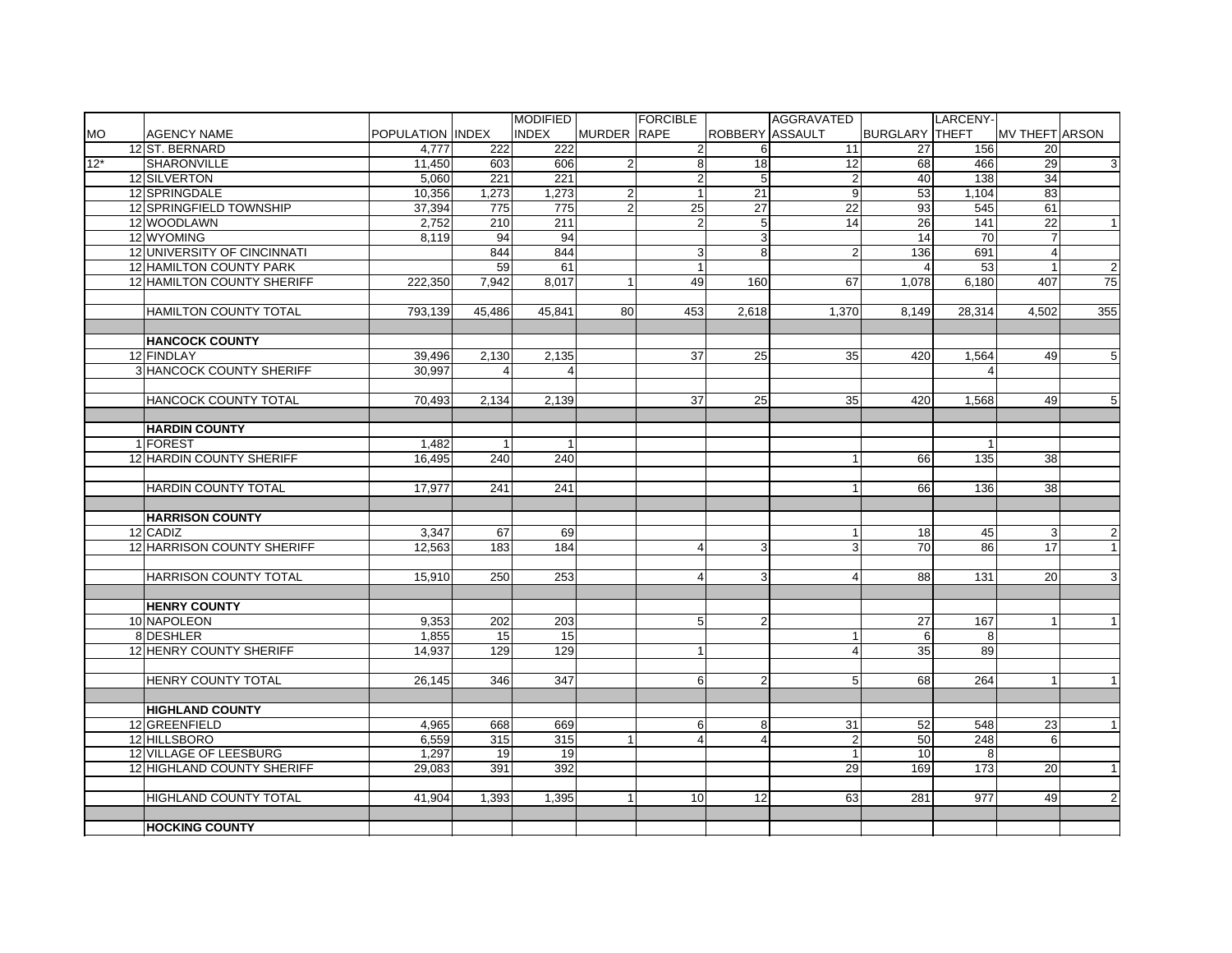|           |                                  |                  |                 | <b>MODIFIED</b> |                    | <b>FORCIBLE</b> |                 | AGGRAVATED      |                       | LARCENY-       |                       |                 |
|-----------|----------------------------------|------------------|-----------------|-----------------|--------------------|-----------------|-----------------|-----------------|-----------------------|----------------|-----------------------|-----------------|
| <b>MO</b> | <b>AGENCY NAME</b>               | POPULATION INDEX |                 | <b>INDEX</b>    | <b>MURDER RAPE</b> |                 | ROBBERY ASSAULT |                 | <b>BURGLARY THEFT</b> |                | <b>MV THEFT ARSON</b> |                 |
|           | 12 LOGAN                         | 6.815            | 406             | 406             |                    | 5               |                 | $\mathbf{1}$    | 75                    | 296            | 27                    |                 |
|           | 12 HOCKING COUNTY SHERIFF        | 21,702           | 439             | 444             |                    | 10              | $\mathbf{1}$    | 15              | 136                   | 216            | 61                    | 5               |
|           |                                  |                  |                 |                 |                    |                 |                 |                 |                       |                |                       |                 |
|           | <b>HOCKING COUNTY TOTAL</b>      | 28,517           | 845             | 850             |                    | 15              | 3               | 16              | 211                   | 512            | 88                    | 5 <sup>1</sup>  |
|           |                                  |                  |                 |                 |                    |                 |                 |                 |                       |                |                       |                 |
|           | <b>HOLMES COUNTY</b>             |                  |                 |                 |                    |                 |                 |                 |                       |                |                       |                 |
|           | 9 HOLMES COUNTY SHERIFF          | 36,791           | 186             | 187             | $\mathbf{1}$       | $\overline{2}$  | 1               | 5               | 48                    | 117            | 12                    | 1               |
|           |                                  |                  |                 |                 |                    |                 |                 |                 |                       |                |                       |                 |
|           | <b>HOLMES COUNTY TOTAL</b>       | 36,791           | 186             | 187             | 1                  | $\overline{2}$  | $\mathbf{1}$    | 5               | 48                    | 117            | 12                    | 1               |
|           |                                  |                  |                 |                 |                    |                 |                 |                 |                       |                |                       |                 |
|           | <b>HURON COUNTY</b>              |                  |                 |                 |                    |                 |                 |                 |                       |                |                       |                 |
|           | 12 NORWALK                       | 16,333           | 359             | 359             |                    |                 |                 | 6               | 71                    | 263            | 19                    |                 |
|           | 12 WILLARD                       | 6,861            | 387             | 387             |                    |                 | 3               |                 | 39                    | 338            |                       |                 |
|           | 9 GREENWICH                      | 1,539            | $\overline{7}$  | $\overline{7}$  |                    |                 |                 |                 | $\overline{1}$        | 5 <sup>1</sup> | $\mathbf{1}$          |                 |
|           | 9 MONROEVILLE                    | 1,421            | $\overline{7}$  | $\overline{7}$  |                    |                 |                 | -1              |                       | 5 <sub>5</sub> |                       |                 |
| $03*$     | PLYMOUTH                         | 864              | $\mathbf{1}$    | $\mathbf{1}$    |                    |                 |                 |                 |                       | $\mathbf{1}$   |                       |                 |
|           | 12 HURON COUNTY SHERIFF          | 29,242           | 384             | 385             |                    | $\mathbf{1}$    | $\mathbf{1}$    | 10              | 134                   | 212            | 26                    | $\overline{1}$  |
|           |                                  |                  |                 |                 |                    |                 |                 |                 |                       |                |                       |                 |
|           | HURON COUNTY TOTAL               | 56,260           | 1,145           | 1,146           |                    | $\mathbf{1}$    | 4               | 17              | 246                   | 824            | 53                    | $\vert$ 1       |
|           |                                  |                  |                 |                 |                    |                 |                 |                 |                       |                |                       |                 |
|           | <b>JACKSON COUNTY</b>            |                  |                 |                 |                    |                 |                 |                 |                       |                |                       |                 |
|           | 8 WELLSTON                       | 5.987            | 131             | 133             |                    |                 | $\overline{1}$  | $\overline{1}$  | 29                    | 90             | 10                    | $\overline{2}$  |
|           | <b>12 JACKSON COUNTY SHERIFF</b> | 20,759           | 249             | 251             |                    |                 |                 | $\overline{13}$ | 95                    | 103            | 38                    | $\overline{2}$  |
|           |                                  |                  |                 |                 |                    |                 |                 |                 |                       |                |                       |                 |
|           | JACKSON COUNTY TOTAL             | 26,746           | 380             | 384             |                    |                 | -1              | 14              | 124                   | 193            | 48                    | $\overline{4}$  |
|           |                                  |                  |                 |                 |                    |                 |                 |                 |                       |                |                       |                 |
|           | <b>JEFFERSON COUNTY</b>          |                  |                 |                 |                    |                 |                 |                 |                       |                |                       |                 |
|           | 12 STEUBENVILLE                  | 19,713           | 1,064           | 1,064           | $\mathbf{1}$       | $\overline{7}$  | 31              | 93              | 125                   | 747            | 60                    |                 |
|           | 12 MINGO JUNCTION                | 3,521            | 109             | 109             |                    |                 |                 | 39              | 23                    | 39             | 8                     |                 |
|           | 12 TORONTO                       | 5,503            | 130             | 130             |                    |                 | $\mathbf{1}$    | 8               | $\overline{31}$       | 89             | $\mathbf{1}$          |                 |
|           | 12 WINTERSVILLE                  | 3.840            | 91              | 91              |                    |                 | $\overline{2}$  |                 | 9                     | 76             | $\overline{4}$        |                 |
|           | 12 JEFFERSON COUNTY SHERIFF      | 39.917           | 369             | 373             | 1                  | 3               | 18              | 32              | 76                    | 209            | 30                    | $\overline{4}$  |
|           |                                  |                  |                 |                 |                    |                 |                 |                 |                       |                |                       |                 |
|           | JEFFERSON COUNTY TOTAL           | 72,494           | 1,763           | 1,767           | 2 <sub>l</sub>     | 10              | 52              | 172             | 264                   | 1,160          | 103                   | $\overline{4}$  |
|           |                                  |                  |                 |                 |                    |                 |                 |                 |                       |                |                       |                 |
|           | <b>KNOX COUNTY</b>               |                  |                 |                 |                    |                 |                 |                 |                       |                |                       |                 |
|           | 12 FREDERICKTOWN                 | 2,462            | 49              | 49              |                    |                 |                 | $\overline{1}$  |                       | 44             |                       |                 |
|           |                                  |                  |                 |                 |                    |                 |                 |                 |                       |                |                       |                 |
|           | <b>KNOX COUNTY TOTAL</b>         | 2.462            | 49              | 49              |                    |                 |                 | $\mathbf{1}$    | 4                     | 44             |                       |                 |
|           |                                  |                  |                 |                 |                    |                 |                 |                 |                       |                |                       |                 |
|           | <b>LAKE COUNTY</b>               |                  |                 |                 |                    |                 |                 |                 |                       |                |                       |                 |
|           | 12 MENTOR                        | 50,240           | 1,412           | 1,427           |                    | 15              | 15              | 10              | 139                   | 1,152          | 81                    | 15              |
|           | 12 EASTLAKE                      | 20,153           | 376             | 381             |                    |                 | $\overline{4}$  | 8               | 41                    | 286            | $\overline{37}$       | $5\overline{)}$ |
|           | 12 FAIRPORT HARBOR               | 3,161            | 159             | 159             |                    | $\overline{2}$  | $\overline{2}$  | 9               | $\overline{37}$       | 103            | 6                     |                 |
|           | 12 KIRTLAND HILLS                | 649              | 12              | $\overline{12}$ |                    |                 |                 | $\overline{c}$  |                       | 9              |                       |                 |
|           | 12 MENTOR-ON-THE-LAKE            | 8,216            | $\overline{97}$ | $\overline{97}$ |                    |                 | $\overline{2}$  | 3               | 14                    | 76             | $\overline{2}$        |                 |
|           | 12 WAITE HILL                    | 474              | 1               | $\mathbf{1}$    |                    |                 |                 | $\mathbf{1}$    |                       |                |                       |                 |
|           |                                  |                  |                 |                 |                    |                 |                 |                 |                       |                |                       |                 |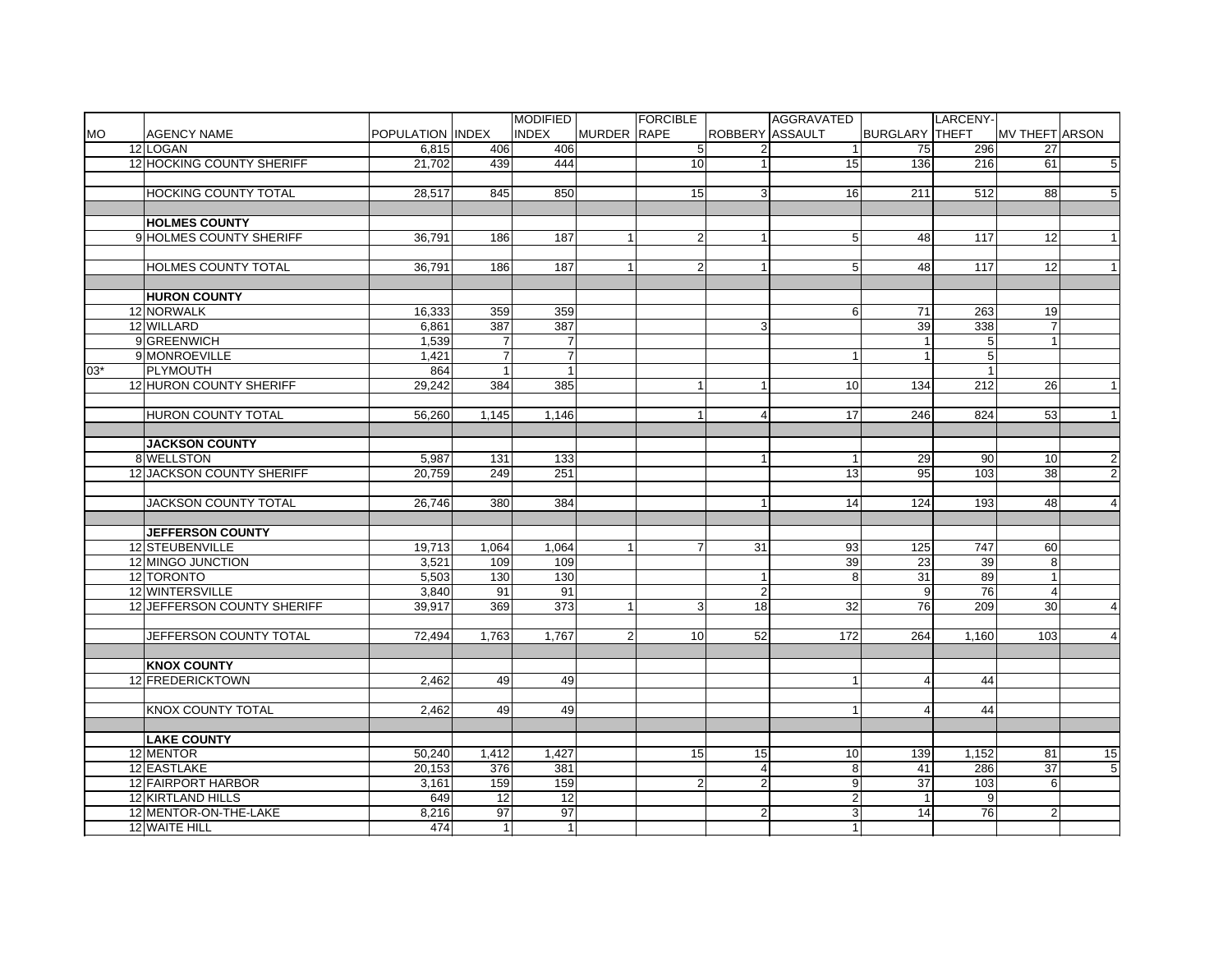|           |                               |                  |                  | <b>MODIFIED</b>  |                    | <b>FORCIBLE</b>         |                 | AGGRAVATED      |                       | LARCENY- |                       |                  |
|-----------|-------------------------------|------------------|------------------|------------------|--------------------|-------------------------|-----------------|-----------------|-----------------------|----------|-----------------------|------------------|
| <b>MO</b> | <b>AGENCY NAME</b>            | POPULATION INDEX |                  | <b>INDEX</b>     | <b>MURDER RAPE</b> |                         | ROBBERY ASSAULT |                 | <b>BURGLARY THEFT</b> |          | <b>MV THEFT ARSON</b> |                  |
|           | 7 WICKLIFFE                   | 13,360           | 14               | 14               |                    |                         |                 |                 |                       |          | 13                    |                  |
|           | 12 WILLOUGHBY                 | 22,611           | 521              | 525              |                    | $\overline{4}$          | 12              | 28              | 79                    | 363      | 35                    | $\overline{4}$   |
|           | 12 WILLOWICK                  | 14,206           | 192              | 192              |                    |                         |                 | 9               | 20                    | 150      | 12                    |                  |
|           | 12 MADISON TOWNSHIP           | 16,132           | 479              | 482              |                    | 10                      | 4               | $\overline{10}$ | 58                    | 366      | 31                    | 3                |
|           | 12 LAKELAND COMMUNITY COLLEGE |                  | 11               | 11               |                    |                         |                 | $\overline{2}$  |                       | 9        |                       |                  |
|           | 12 KIRTLAND                   | 6,917            | 73               | 74               |                    |                         |                 | $\overline{2}$  | 13                    | 56       | $\overline{2}$        | $\vert$ 1        |
|           | 12 LAKE COUNTY SHERIFF        | 47,076           | 707              | $\overline{713}$ |                    | $\overline{1}$          | 9               | 12              | 99                    | 551      | 35                    | $6 \overline{6}$ |
|           |                               |                  |                  |                  |                    |                         |                 |                 |                       |          |                       |                  |
|           | <b>LAKE COUNTY TOTAL</b>      | 203.195          | 4.054            | 4.088            |                    | 32                      | 49              | 96              | 501                   | 3.122    | 254                   | 34               |
|           |                               |                  |                  |                  |                    |                         |                 |                 |                       |          |                       |                  |
|           | <b>LAWRENCE COUNTY</b>        |                  |                  |                  |                    |                         |                 |                 |                       |          |                       |                  |
|           | 12 LAWRENCE COUNTY SHERIFF    | 51.032           | 216              | 219              |                    |                         |                 | 17              | 61                    | 118      | 20                    | 3 <sup>1</sup>   |
|           |                               |                  |                  |                  |                    |                         |                 |                 |                       |          |                       |                  |
|           | LAWRENCE COUNTY TOTAL         | 51,032           | 216              | 219              |                    |                         |                 | 17              | 61                    | 118      | 20                    | $\overline{3}$   |
|           |                               |                  |                  |                  |                    |                         |                 |                 |                       |          |                       |                  |
|           | <b>LICKING COUNTY</b>         |                  |                  |                  |                    |                         |                 |                 |                       |          |                       |                  |
| $12*$     | REYNOLDSBURG                  | 5,871            | 252              | 253              |                    | $\overline{2}$          | $\overline{7}$  | $\overline{7}$  | 37                    | 186      | 13                    | $\vert$ 1        |
|           | 12 NEWARK                     | 46,503           | 2,114            | 2,150            | 1                  | $\overline{21}$         | 35              | $\overline{21}$ | 490                   | 1,461    | 85                    | 36               |
|           | 12 GRANVILLE                  | 3,192            | 57               | 58               |                    |                         |                 | $\overline{2}$  | 11                    | 44       |                       | $\vert$ 1        |
|           | 12 HEATH                      | 8,682            | 552              | 552              |                    | $\mathbf{3}$            | 6               | $\overline{5}$  | 59                    | 462      | 17                    |                  |
|           | 12 HEBRON                     | 2.074            | 107              | 107              |                    |                         | $\mathbf{1}$    | $\overline{1}$  | 9                     | 92       | $\overline{4}$        |                  |
|           | 12 JOHNSTOWN                  | 3.507            | 86               | 88               |                    | $\mathbf{1}$            |                 |                 | 10                    | 74       |                       | $2 \vert$        |
|           | 12 PATASKALA                  | 10,568           | 318              | 321              |                    | $\mathbf{3}$            | 5               | 5               | 87                    | 205      | 13                    | 3 <sup>1</sup>   |
| $12*$     | <b>BUCKEYE LAKE</b>           | 3,066            | <b>20</b>        | 20               |                    | $\overline{2}$          | $\overline{2}$  |                 | $\overline{7}$        |          | 8                     |                  |
|           | 12 LICKING COUNTY SHERIFF     | 61,824           | 791              | 800              |                    | $\overline{4}$          | $\overline{4}$  | $\overline{18}$ | 178                   | 524      | 63                    | 9                |
|           |                               |                  |                  |                  |                    |                         |                 |                 |                       |          |                       |                  |
|           | <b>LICKING COUNTY TOTAL</b>   | 145,287          | 4,297            | 4,349            | $\mathbf{1}$       | 36                      | 60              | 59              | 888                   | 3,049    | 204                   | 52               |
|           |                               |                  |                  |                  |                    |                         |                 |                 |                       |          |                       |                  |
|           | <b>LOGAN COUNTY</b>           |                  |                  |                  |                    |                         |                 |                 |                       |          |                       |                  |
|           | 12 BELLEFONTAINE              | 12,986           | 618              | 618              |                    | $\overline{4}$          | 10              | 15              | 153                   | 422      | 14                    |                  |
|           | 12 LOGAN COUNTY SHERIFF       | 33,335           | 397              | 398              | 1                  | $\overline{\mathbf{A}}$ | $\mathbf{1}$    | 40              | 101                   | 220      | 30                    | $\vert$ 1        |
|           |                               |                  |                  |                  |                    |                         |                 |                 |                       |          |                       |                  |
|           | <b>LOGAN COUNTY TOTAL</b>     | 46.321           | 1.015            | 1.016            | 1                  | 8                       | 11              | 55              | 254                   | 642      | 44                    | $\vert$ 1        |
|           |                               |                  |                  |                  |                    |                         |                 |                 |                       |          |                       |                  |
|           | <b>LORAIN COUNTY</b>          |                  |                  |                  |                    |                         |                 |                 |                       |          |                       |                  |
| $12*$     | <b>VERMILION</b>              | 6,002            | 222              | 223              |                    | $\mathbf{1}$            |                 | 3               | 59                    | 152      | $\overline{7}$        | $\overline{1}$   |
|           | 12 AMHERST                    | 11,733           | $\overline{212}$ | 214              |                    |                         | $\overline{2}$  | $\overline{6}$  | 35                    | 169      |                       | $\overline{2}$   |
|           | 12 AVON                       | 13,026           | 223              | 225              |                    | $\mathbf{1}$            |                 | 11              | 37                    | 160      | 14                    | $\overline{2}$   |
|           | 12 AVON LAKE                  | 19,155           | 187              | 187              |                    | $\overline{4}$          | $\mathbf{1}$    | 8               | 28                    | 137      | 9                     |                  |
|           | 12 LORAIN                     | 67,790           | 2,286            | 2,299            | $5\overline{)}$    | 10                      | 93              | 168             | 566                   | 1,344    | 100                   | 13               |
|           | 12 NORTH RIDGEVILLE           | 23,427           | 443              | 443              |                    | 6                       | 3               | 28              | 90                    | 278      | 38                    |                  |
|           | 12 SHEFFIELD LAKE             | 9,260            | 206              | 207              |                    | $\mathbf 2$             | $\overline{4}$  | 3               | 40                    | 147      | 10                    | $\vert$ 1        |
|           | 12 LORAIN COUNTY SHERIFF      | 67.451           | 1,125            | 1,155            |                    | 18                      | 13              | $\overline{25}$ | 544                   | 477      | 48                    | 30               |
|           | <b>LORAIN COUNTY TOTAL</b>    | 217.844          |                  | 4,953            | 5 <sub>1</sub>     | 42                      | 116             | 252             | 1.399                 |          | 226                   | 49               |
|           |                               |                  | 4.904            |                  |                    |                         |                 |                 |                       | 2.864    |                       |                  |
|           |                               |                  |                  |                  |                    |                         |                 |                 |                       |          |                       |                  |
|           | <b>LUCAS COUNTY</b>           |                  |                  |                  |                    |                         |                 |                 |                       |          |                       |                  |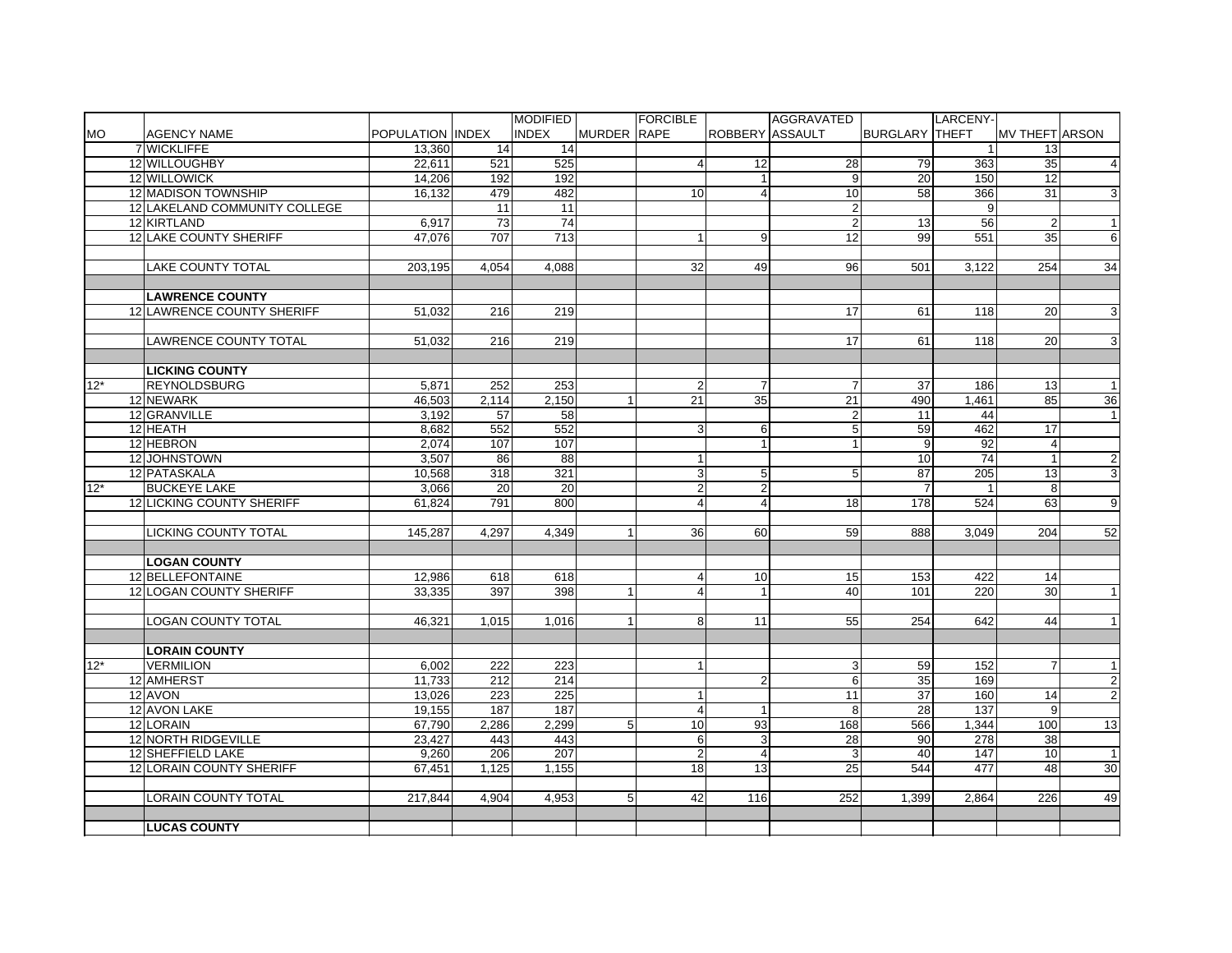|           |                                |                  |                 | <b>MODIFIED</b> |                    | <b>FORCIBLE</b> |                 | AGGRAVATED      |                       | LARCENY-        |                       |                |
|-----------|--------------------------------|------------------|-----------------|-----------------|--------------------|-----------------|-----------------|-----------------|-----------------------|-----------------|-----------------------|----------------|
| <b>MO</b> | <b>AGENCY NAME</b>             | POPULATION INDEX |                 | <b>INDEX</b>    | <b>MURDER RAPE</b> |                 | ROBBERY ASSAULT |                 | <b>BURGLARY THEFT</b> |                 | <b>MV THEFT ARSON</b> |                |
|           | 12 TOLEDO                      | 309,499          | 26,341          | 26,775          | 21                 | 152             | 1,354           | 1.655           | 5,664                 | 14,383          | 3,112                 | 434            |
| $12*$     | <b>SWANTON</b>                 | 26               | $\mathbf{1}$    |                 |                    |                 |                 |                 |                       |                 |                       |                |
|           | 12 MAUMEE                      | 14,863           | 587             | 589             |                    | $\overline{2}$  | 10              | $\overline{1}$  | 65                    | 490             | 19                    | 2              |
|           | 12 OREGON                      | 19,463           | 1,197           | 1,199           | $\mathbf{1}$       | $6 \,$          | 22              | 26              | 111                   | 983             | 48                    | $\overline{2}$ |
|           | 12 OTTAWA HILLS                | 4,612            | 44              | 46              |                    |                 |                 | $\overline{2}$  | 9                     | 30              |                       | $\overline{2}$ |
|           | 12 SYLVANIA                    | 19,004           | 286             | 289             |                    |                 |                 | 3               | $\overline{38}$       | 226             | 12                    | $\mathbf{3}$   |
|           | 12 SYLVANIA TOWNSHIP           | 25,867           | 799             | 800             |                    |                 |                 | $\overline{12}$ | 78                    | 646             | 55                    | $\overline{1}$ |
|           | 12 HOLLAND                     | 1,320            | 67              | 67              |                    |                 |                 |                 | 5                     | 62              |                       |                |
|           | 12 UNIVERSITY OF TOLEDO        |                  | 393             | 396             |                    |                 | $\overline{2}$  | $\overline{2}$  | 61                    | 315             | 12                    | $\overline{3}$ |
|           | 12 WATERVILLE TOWNSHIP         | 4.764            | 23              | $\overline{23}$ |                    |                 |                 |                 | 5                     | 17              |                       |                |
|           | 3 TOLEDO-LUCAS CNTY PO         |                  |                 | $\overline{1}$  |                    |                 |                 |                 |                       | $\overline{1}$  |                       |                |
|           | <b>12 LUCAS COUNTY SHERIFF</b> | 49.533           | 1.612           | 1.630           |                    | 12              | 26              | 39              | 314                   | 1.090           | 131                   | 18             |
|           |                                |                  |                 |                 |                    |                 |                 |                 |                       |                 |                       |                |
|           | <b>LUCAS COUNTY TOTAL</b>      | 448.951          | 31,351          | 31.816          | 22                 | 174             | 1.429           | 1.740           | 6.350                 | 18.244          | 3.392                 | 465            |
|           |                                |                  |                 |                 |                    |                 |                 |                 |                       |                 |                       |                |
|           | <b>MADISON COUNTY</b>          |                  |                 |                 |                    |                 |                 |                 |                       |                 |                       |                |
|           | 12 LONDON                      | 8,886            | 371             | 372             | 1                  | $\overline{4}$  | 11              | 4               | 87                    | 249             | 15                    | $\overline{1}$ |
|           | 12 WEST JEFFERSON              | 4,298            | 148             | 148             |                    |                 | $\overline{2}$  | 5               | 14                    | 113             | 14                    |                |
|           | 12 MOUNT STERLING              | 1,827            | 55              | 55              |                    |                 |                 | 21              | 5                     | 28              |                       |                |
| $01*$     | <b>PLAIN CITY</b>              | 2.057            | 2               | $\overline{2}$  |                    | $\mathbf{1}$    |                 |                 |                       |                 |                       |                |
|           | 12 SOUTH SOLON                 | 396              |                 |                 |                    |                 |                 |                 |                       |                 |                       |                |
|           |                                |                  |                 |                 |                    |                 |                 |                 |                       |                 |                       |                |
|           | <b>MADISON COUNTY TOTAL</b>    | 17.464           | 576             | 577             | 1                  | 5               | 13              | 30              | 106                   | 391             | 30                    | $\overline{1}$ |
|           |                                |                  |                 |                 |                    |                 |                 |                 |                       |                 |                       |                |
|           | <b>MAHONING COUNTY</b>         |                  |                 |                 |                    |                 |                 |                 |                       |                 |                       |                |
|           | 12 BOARDMAN                    | 41,718           | 2,425           | 2,425           | $\mathbf{1}$       | 3               | 49              | 21              | 319                   | 1,796           | 236                   |                |
|           | 12 YOUNGSTOWN                  | 80,128           | 5,601           | 5,858           | 19                 | 60              | 286             | 403             | 1,763                 | 2,568           | 502                   | 257            |
|           | 12 CAMPBELL                    | 9,161            | 148             | 148             |                    | $\overline{1}$  | 4               | 6               | 56                    | 57              | $\overline{23}$       |                |
|           | 11 CANFIELD                    | 7,251            | 71              | 71              |                    | $\overline{2}$  |                 |                 | 12                    | 52              | $\overline{4}$        |                |
|           | 10 LOWELLVILLE                 | 1,226            | 10              | 10              |                    |                 |                 |                 | $\overline{2}$        | $\overline{5}$  | 3                     |                |
|           | 12 POLAND VILLAGE              | 2,808            | 43              | 43              |                    |                 |                 | 3               | 14                    | 23              | 3                     |                |
|           | 12 SEBRING                     | 4,813            | 178             | 178             |                    |                 |                 | $\overline{11}$ | 21                    | 133             | 13                    |                |
|           | 12 STRUTHERS                   | 11.469           | 301             | 304             |                    |                 | 4               | 3               | 48                    | 219             | $\overline{27}$       | $\mathbf{3}$   |
|           | 12 NEW MIDDLETOWN              | 1,657            | 28              | 29              |                    |                 |                 |                 | $\overline{7}$        | 18              | 3                     | $\vert$ 1      |
|           | 12 BEAVER TOWNSHIP             | 6.158            | 159             | 162             |                    |                 | $\mathbf{1}$    | 3               | 39                    | 100             | 16                    | $\mathbf{3}$   |
|           | 12 YOUNGSTOWN STATE UNIVERSITY |                  | 178             | 178             |                    | $\mathbf{1}$    |                 |                 | $\overline{4}$        | 170             | 3                     |                |
|           | <b>12 SMITH TOWNSHIP</b>       | 4.948            | $\overline{57}$ | $\overline{57}$ |                    |                 |                 | 6               | 14                    | $\overline{34}$ | 3                     |                |
|           | 12 MILTON TOWNSHIP             | 2,882            | 63              | 65              |                    |                 |                 | 1               | 23                    | 32              | $\overline{7}$        | $\overline{2}$ |
|           | 12 POLAND TOWNSHIP             | 11,681           | 118             | 118             |                    |                 | $\mathbf{1}$    |                 | 32                    | 82              | 3                     |                |
|           | 12 COITSVILLE TOWNSHIP         | 1,637            | 58              | 58              |                    |                 | $\mathbf{1}$    | $\mathbf{1}$    | 19                    | 36              | $\mathbf{1}$          |                |
| $12*$     | <b>ALLIANCE</b>                | 60               | $\overline{4}$  | $\overline{4}$  |                    |                 |                 |                 | $\overline{1}$        | 3               |                       |                |
|           | 12 MAHONING COUNTY SHERIFF     | 18,471           | 244             | 244             |                    | 11              | $\mathbf{1}$    | 9               | 86                    | 120             | 17                    |                |
|           |                                |                  |                 |                 |                    |                 |                 |                 |                       |                 |                       |                |
|           | <b>MAHONING COUNTY TOTAL</b>   | 206.068          | 9.686           | 9.952           | 21                 | 78              | 348             | 467             | 2.460                 | 5.448           | 864                   | 266            |
|           |                                |                  |                 |                 |                    |                 |                 |                 |                       |                 |                       |                |
|           | <b>MARION COUNTY</b>           |                  |                 |                 |                    |                 |                 |                 |                       |                 |                       |                |
|           | 12 MARION                      | 37,155           | 2,110           | 2,119           | 1 <sup>1</sup>     | 21              | 29              | 29              | 550                   | 1,422           | 58                    | 9              |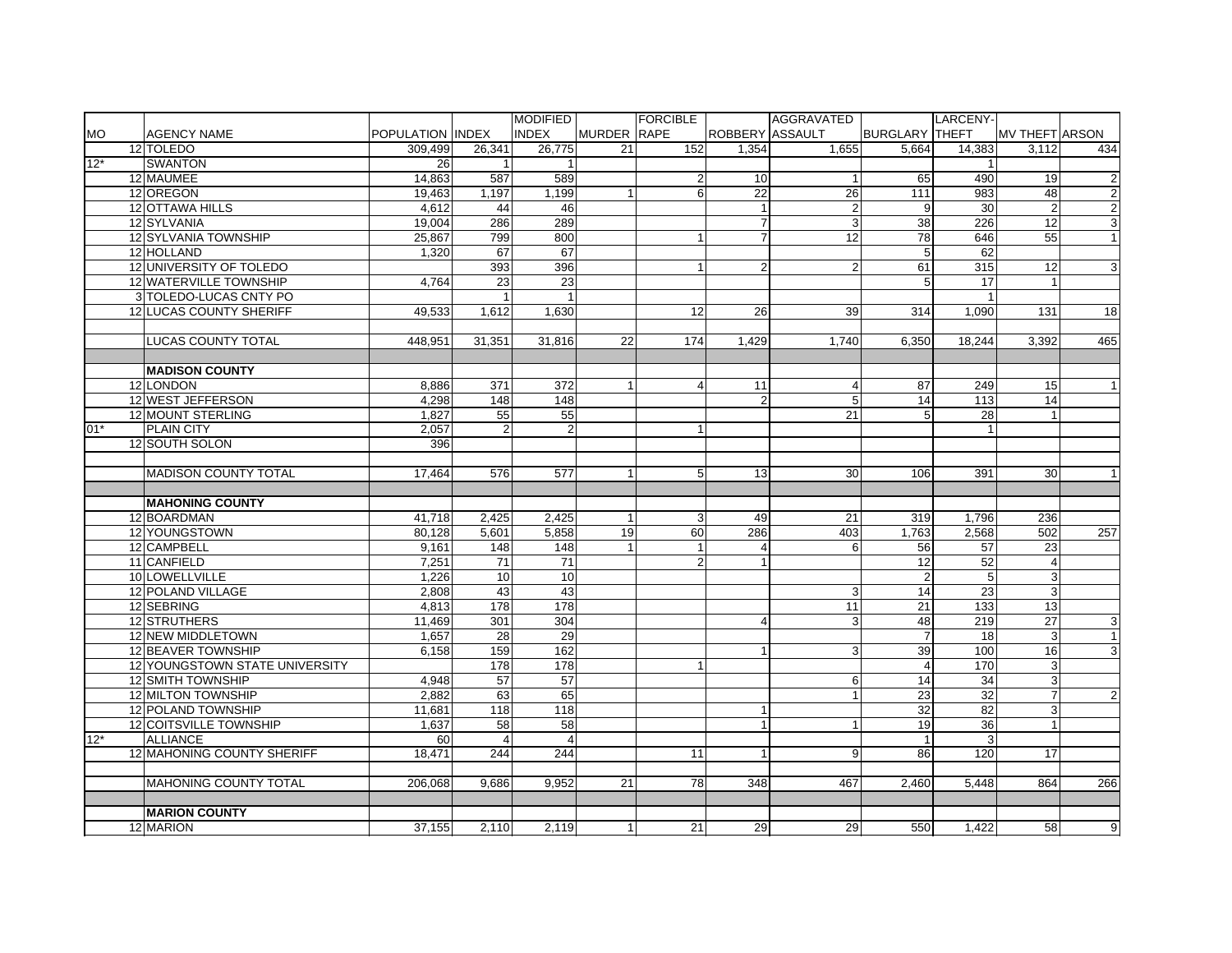|           |                                        |                  |                 | <b>MODIFIED</b>  |                                  | FORCIBLE       |                 | AGGRAVATED          |                       | LARCENY-        |                       |                |
|-----------|----------------------------------------|------------------|-----------------|------------------|----------------------------------|----------------|-----------------|---------------------|-----------------------|-----------------|-----------------------|----------------|
| <b>MO</b> | <b>AGENCY NAME</b>                     | POPULATION INDEX |                 | <b>INDEX</b>     | MURDER RAPE                      |                |                 | ROBBERY ASSAULT     | <b>BURGLARY THEFT</b> |                 | <b>MV THEFT ARSON</b> |                |
|           | <b>12 MARION COUNTY SHERIFF</b>        | 28,957           | 1,136           | 1,139            |                                  | $\overline{2}$ | $\overline{12}$ | 8                   | 246                   | 817             | 51                    | 3              |
|           |                                        |                  |                 |                  |                                  |                |                 |                     |                       |                 |                       |                |
|           | <b>MARION COUNTY TOTAL</b>             | 66.112           | 3,246           | 3,258            | 1 <sup>1</sup>                   | 23             | 41              | 37                  | 796                   | 2,239           | 109                   | 12             |
|           |                                        |                  |                 |                  |                                  |                |                 |                     |                       |                 |                       |                |
|           | <b>MEDINA COUNTY</b>                   |                  |                 |                  |                                  |                |                 |                     |                       |                 |                       |                |
|           | 12 WADSWORTH                           | 19,095           | 365             | 367              |                                  | 9              | 4               | $\overline{2}$      | 61                    | 273             | 16                    | $\overline{2}$ |
|           | 2 SEVILLE                              | 2,217            | 9               | 9                |                                  |                |                 |                     |                       | $\overline{7}$  |                       |                |
|           | 10 HINCKLEY TOWNSHIP                   | 7,067            | $\overline{2}$  | $\boldsymbol{2}$ |                                  |                |                 | $\overline{2}$      |                       |                 |                       |                |
|           | 12 MONTVILLE TOWNSHIP                  | 5,655            | 49              | 49               |                                  |                |                 | $\overline{2}$      | 13                    | 34              |                       |                |
| $12^{*}$  | <b>RITTMAN</b>                         | 108              | $\mathbf{1}$    | $\mathbf{1}$     |                                  |                |                 |                     |                       | 1               |                       |                |
| $12*$     | <b>CRESTON</b>                         | 35               | $\mathbf{1}$    | $\mathbf{1}$     |                                  |                |                 |                     |                       | 1               |                       |                |
|           |                                        |                  |                 |                  |                                  |                |                 |                     |                       |                 |                       |                |
|           | <b>MEDINA COUNTY TOTAL</b>             | 34,177           | 427             | 429              |                                  | 9              | 4               | 6                   | 75                    | 316             | 17                    | $\overline{2}$ |
|           |                                        |                  |                 |                  |                                  |                |                 |                     |                       |                 |                       |                |
|           | <b>MEIGS COUNTY</b>                    |                  |                 |                  |                                  |                |                 |                     |                       |                 |                       |                |
|           | <b>12 MEIGS COUNTY SHERIFF</b>         | 20.630           | 181             | 184              | 1 <sup>1</sup>                   | 1              | $\overline{a}$  | 6                   | 71                    | 88              | 12                    | 3              |
|           |                                        |                  |                 |                  |                                  |                |                 |                     |                       |                 |                       |                |
|           | <b>MEIGS COUNTY TOTAL</b>              | 20.630           | 181             | 184              | 1 <sup>1</sup>                   | 1              | $\overline{2}$  | 6                   | 71                    | 88              | 12                    | $\mathbf{3}$   |
|           |                                        |                  |                 |                  |                                  |                |                 |                     |                       |                 |                       |                |
|           | <b>MERCER COUNTY</b>                   |                  |                 |                  |                                  |                |                 |                     |                       |                 |                       |                |
|           | 12 CELINA                              | 10,259           | 416             | 419              |                                  | 3              | 6               | 5                   | 56                    | 330             | 16                    | 3              |
|           | 12 COLDWATER                           | 4,468            | 93              | 93               |                                  | 3              |                 |                     | 26                    | 62              | $\overline{2}$        |                |
|           | 11 FORT RECOVERY                       | 1,293            | 13              | 13               |                                  |                |                 |                     | $\overline{2}$        | 11              |                       |                |
|           | 10 ST. HENRY                           | 2,298            | $\overline{17}$ | $\overline{17}$  |                                  |                |                 |                     | 5                     | $\overline{12}$ |                       |                |
|           | 12 MERCER COUNTY SHERIFF               |                  | 222             | 224              |                                  |                |                 | $\overline{7}$      |                       |                 |                       |                |
|           |                                        | 21,439           |                 |                  |                                  | $\overline{4}$ |                 |                     | 64                    | 133             | 13                    | $\overline{2}$ |
|           | <b>MERCER COUNTY TOTAL</b>             | 39,757           | 761             | 766              |                                  | 10             | $\overline{7}$  | $\overline{12}$     | 153                   | 548             | 31                    | 5 <sup>1</sup> |
|           |                                        |                  |                 |                  |                                  |                |                 |                     |                       |                 |                       |                |
|           |                                        |                  |                 |                  |                                  |                |                 |                     |                       |                 |                       |                |
| $12*$     | <b>MIAMI COUNTY</b><br><b>BRADFORD</b> |                  | $\overline{7}$  | 7                |                                  |                |                 |                     |                       | 3               |                       |                |
|           | 12 PIQUA                               | 1,030<br>20,726  | 1,344           | 1,348            |                                  |                | 16              | $\overline{c}$<br>9 | $\overline{2}$<br>178 | 1,090           | 45                    | $\overline{4}$ |
|           |                                        |                  |                 |                  |                                  | 6              |                 |                     |                       |                 |                       |                |
|           | 12 TIPP CITY<br>12 TROY                | 9,245            | 228             | 231              | $\overline{2}$<br>1 <sup>1</sup> | 3              |                 | $\overline{4}$      | 20                    | 186             | 13                    | $\mathbf{3}$   |
|           |                                        | 22,057           | 826             | 830              |                                  | 21             | 10              | $\mathbf 5$         | 125                   | 636             | 28                    | $\overline{4}$ |
|           | 12 COVINGTON                           | 2,556            | 52              | 52               |                                  | $\mathbf{1}$   | $\mathbf{1}$    | $\overline{2}$      | 21                    | 26              | $\mathbf{1}$          |                |
| $12*$     | <b>HUBER HEIGHTS</b>                   | 52               | $\mathbf{1}$    | $\mathbf{1}$     |                                  |                |                 |                     |                       | $\mathbf{1}$    |                       |                |
|           | 9 MIAMI COUNTY SHERIFF                 | 44,047           | 184             | 184              |                                  | $\overline{4}$ | $\overline{2}$  | 3                   | 30                    | 131             | 14                    |                |
|           |                                        |                  |                 |                  |                                  |                |                 |                     |                       |                 |                       |                |
|           | <b>MIAMI COUNTY TOTAL</b>              | 99,713           | 2,642           | 2,653            | 3 <sup>1</sup>                   | 35             | 29              | 25                  | 376                   | 2,073           | 101                   | 11             |
|           |                                        |                  |                 |                  |                                  |                |                 |                     |                       |                 |                       |                |
|           | <b>MONROE COUNTY</b>                   |                  |                 |                  |                                  |                |                 |                     |                       |                 |                       |                |
|           | 3 WOODSFIELD                           | 2,552            | 6               | 6                |                                  |                |                 | $\overline{1}$      |                       | 6               |                       |                |
|           | 4 MONROE COUNTY SHERIFF                | 12,440           | 10              | 10               |                                  | $\mathbf{1}$   |                 |                     | 3                     | $\overline{2}$  | 3                     |                |
|           |                                        |                  |                 |                  |                                  |                |                 |                     |                       |                 |                       |                |
|           | MONROE COUNTY TOTAL                    | 14,992           | 16              | 16               |                                  |                |                 |                     | 3                     | 8               | 3 <sup>1</sup>        |                |
|           |                                        |                  |                 |                  |                                  |                |                 |                     |                       |                 |                       |                |
|           | <b>MONTGOMERY COUNTY</b>               |                  |                 |                  |                                  |                |                 |                     |                       |                 |                       |                |
|           | 12 DAYTON                              | 162,876          | 14,925          | 15,098           | 30 <sup>1</sup>                  | 175            | 951             | 501                 | 3,821                 | 6,902           | 2,545                 | 173            |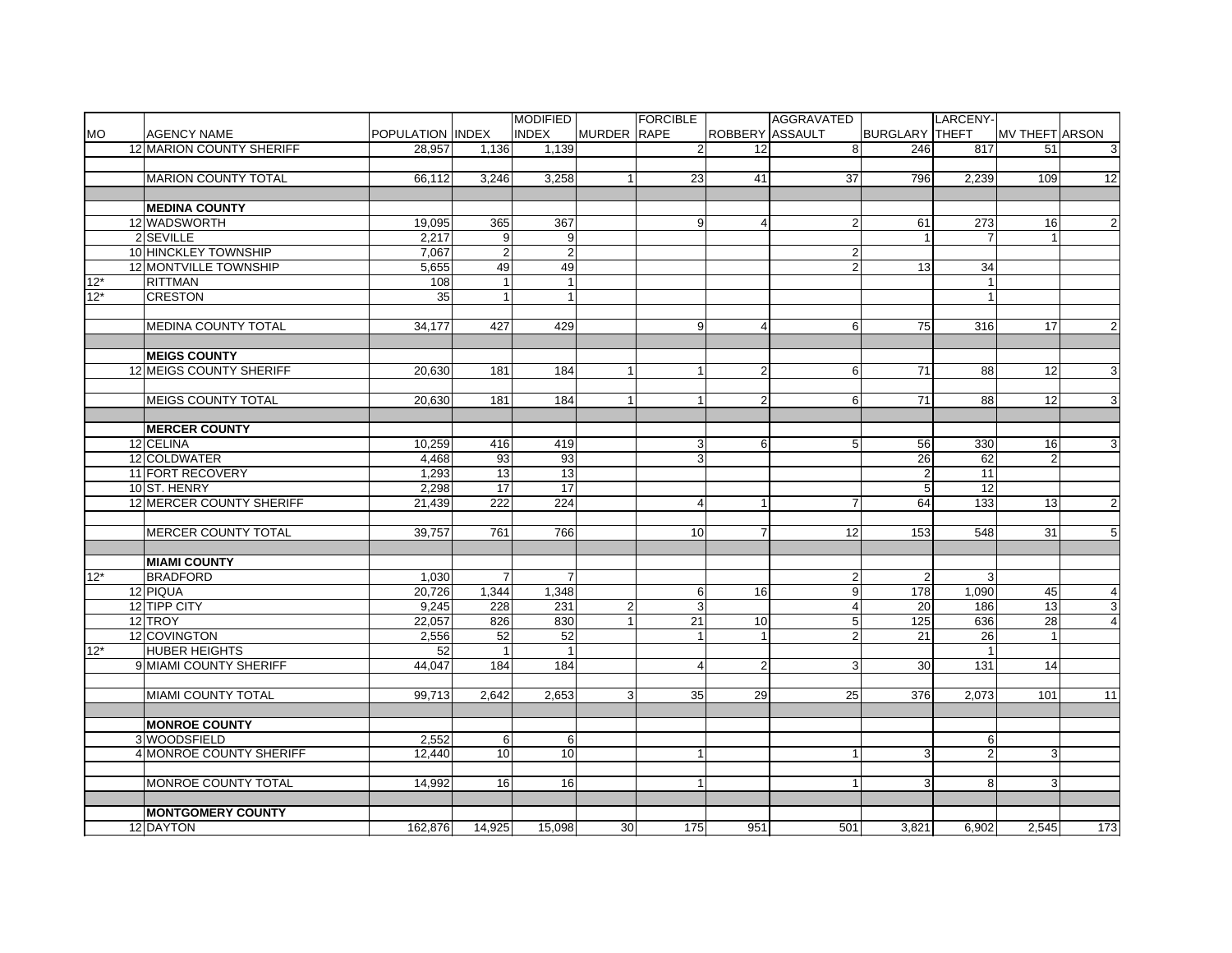|           |                               |                  |                | <b>MODIFIED</b>  |                    | <b>FORCIBLE</b> |                        | AGGRAVATED      |                       | LARCENY-        |                       |                |
|-----------|-------------------------------|------------------|----------------|------------------|--------------------|-----------------|------------------------|-----------------|-----------------------|-----------------|-----------------------|----------------|
| <b>MO</b> | <b>AGENCY NAME</b>            | POPULATION INDEX |                | <b>INDEX</b>     | <b>MURDER RAPE</b> |                 | <b>ROBBERY ASSAULT</b> |                 | <b>BURGLARY THEFT</b> |                 | <b>MV THEFT ARSON</b> |                |
|           | 12 CENTERVILLE                | 23,101           | 606            | 610              |                    | $\overline{2}$  | 10                     | 13              | 109                   | 446             | 26                    | $\overline{4}$ |
|           | 12 GERMANTOWN                 | 4,943            | 141            | 141              |                    | $\overline{2}$  |                        | $\overline{4}$  | 19                    | 105             | 11                    |                |
|           | 12 KETTERING                  | 56,752           | 2,246          | 2,253            |                    | 18              | 34                     | 16              | 409                   | 1,605           | 164                   | $\overline{7}$ |
|           | 12 MIAMISBURG                 | 19,814           | 1,197          | 1,208            |                    | $\overline{7}$  | $\overline{24}$        | $\overline{22}$ | 216                   | 816             | 112                   | 11             |
|           | 12 MORAINE                    | 6,868            | 577            | 577              |                    | 6               | 6                      | $\overline{8}$  | 88                    | 411             | 57                    |                |
|           | 9 OAKWOOD                     | 8,995            | 182            | 182              |                    |                 | $\overline{2}$         | $\overline{2}$  | 47                    | 123             | 8                     |                |
|           | 12 VANDALIA                   | 14,481           | 488            | 491              |                    | $\overline{7}$  | $\overline{7}$         | $\overline{2}$  | $\frac{1}{24}$        | 315             | 33                    | $\mathbf{3}$   |
| $12*$     | <b>HUBER HEIGHTS</b>          | 38,051           | 1,531          | 1,545            | 1                  | $\overline{21}$ | 50                     | 17              | 286                   | 1,078           | $\overline{78}$       | 14             |
|           | 12 WEST CARROLLTON            | 13,579           | 573            | 577              |                    | $6 \mid$        | 14                     | 8               | 90                    | 374             | 81                    | $\overline{4}$ |
|           | 12 BROOKVILLE                 | 5.256            | 136            | 136              |                    |                 | 2                      | $\overline{4}$  | 34                    | 83              | 13                    |                |
|           | 12 ENGLEWOOD                  | 12.406           | 643            | 646              |                    | 8 <sup>1</sup>  | 17                     | 12              | 69                    | 502             | 35                    | 3              |
|           | 12 RIVERSIDE                  | 23.479           | 1.118          | 1.124            |                    | 11              | 38                     | 24              | 302                   | 571             | 172                   | 6              |
|           | 12 GERMAN TOWNSHIP            | 3.166            | 94             | 95               |                    |                 |                        | 3               | $\overline{22}$       | 59              | 10                    | $\mathbf{1}$   |
|           | 12 SINCLAIR COMMUNITY COLLEGE |                  | 131            | $\overline{131}$ |                    |                 |                        |                 |                       | 129             | 1                     |                |
| $12*$     | CARLISLE                      | 286              | 5 <sup>1</sup> | 5                |                    |                 |                        |                 |                       | 4               |                       |                |
| $12*$     | <b>SPRINGBORO</b>             | 205              | $\overline{4}$ | $\overline{4}$   |                    |                 |                        |                 | $\overline{1}$        | 3               |                       |                |
|           | 3 MONTGOMERY COUNTY SHERIFF   | 98,167           | 571            | 574              |                    | 17              | 18                     | 19              | 111                   | 291             | 114                   | 3              |
|           |                               |                  |                |                  |                    |                 |                        |                 |                       |                 |                       |                |
|           | MONTGOMERY COUNTY TOTAL       | 492,425          | 25,168         | 25,397           | 33                 | 280             | 1,174                  | 655             | 5,749                 | 13,817          | 3,460                 | 229            |
|           |                               |                  |                |                  |                    |                 |                        |                 |                       |                 |                       |                |
|           | <b>MORGAN COUNTY</b>          |                  |                |                  |                    |                 |                        |                 |                       |                 |                       |                |
|           | 12 MORGAN COUNTY SHERIFF      | 12.989           | 165            | 165              |                    | 1               |                        | $\overline{1}$  | 48                    | 94              | <b>20</b>             |                |
|           |                               |                  |                |                  |                    |                 |                        |                 |                       |                 |                       |                |
|           | <b>MORGAN COUNTY TOTAL</b>    | 12.989           | 165            | 165              |                    | $\mathbf{1}$    |                        |                 | 48                    | 94              | <b>20</b>             |                |
|           |                               |                  |                |                  |                    |                 |                        |                 |                       |                 |                       |                |
|           | <b>MORROW COUNTY</b>          |                  |                |                  |                    |                 |                        |                 |                       |                 |                       |                |
|           | 12 MOUNT GILEAD               | 3,447            | 60             | 60               |                    | $\mathbf{1}$    |                        |                 | 11                    | 47              |                       |                |
|           | 10 CARDINGTON                 | 1,962            | $\overline{7}$ | $\overline{7}$   |                    | $\mathbf{1}$    |                        |                 | $\overline{2}$        | $\overline{4}$  |                       |                |
|           | 4 EDISON                      | 446              | 3 <sup>1</sup> | 3                |                    |                 |                        |                 | $\overline{2}$        |                 |                       |                |
|           | 12 MORROW COUNTY SHERIFF      | 27,163           | 421            | 421              |                    | 1               |                        | 5               | 196                   | 167             | 51                    |                |
|           |                               |                  |                |                  |                    |                 |                        |                 |                       |                 |                       |                |
|           | MORROW COUNTY TOTAL           | 33,018           | 491            | 491              |                    | 3               | $\overline{2}$         | 5               | 211                   | 219             | 51                    |                |
|           |                               |                  |                |                  |                    |                 |                        |                 |                       |                 |                       |                |
|           | <b>MUSKINGUM COUNTY</b>       |                  |                |                  |                    |                 |                        |                 |                       |                 |                       |                |
|           | 12 ZANESVILLE                 | 25,479           | 2.065          | 2.093            | 5 <sub>5</sub>     | 21              | 51                     | 35              | 353                   | 1,515           | 85                    | 28             |
| $12*$     | <b>ROSEVILLE</b>              | 763              | 10             | 10               |                    |                 |                        |                 | 2                     | 8               |                       |                |
|           | 12 SOUTH ZANESVILLE           | 1,991            | 44             | $\overline{45}$  |                    | 1               |                        |                 | 6                     | $\overline{32}$ | 5 <sup>1</sup>        | $\mathbf{1}$   |
|           | 12 MUSKINGUM COUNTY SHERIFF   | 55,952           | 1.370          | 1,373            |                    | $\overline{11}$ | 9                      | 3               | 373                   | 860             | 114                   | ω              |
|           |                               |                  |                |                  |                    |                 |                        |                 |                       |                 |                       |                |
|           | MUSKINGUM COUNTY TOTAL        | 84,185           | 3.489          | 3,521            | 5 <sup>1</sup>     | 33              | 60                     | 38              | 734                   | 2,415           | 204                   | 32             |
|           |                               |                  |                |                  |                    |                 |                        |                 |                       |                 |                       |                |
|           | <b>OTTAWA COUNTY</b>          |                  |                |                  |                    |                 |                        |                 |                       |                 |                       |                |
|           | 12 PORT CLINTON               | 6,329            | 332            | 332              |                    |                 |                        | 3               | 61                    | 260             | $\overline{7}$        |                |
|           |                               |                  |                |                  |                    |                 |                        |                 |                       |                 |                       |                |
|           | OTTAWA COUNTY TOTAL           | 6.329            | 332            | 332              |                    |                 |                        | 3               | 61                    | 260             | $\overline{7}$        |                |
|           |                               |                  |                |                  |                    |                 |                        |                 |                       |                 |                       |                |
|           | <b>PAULDING COUNTY</b>        |                  |                |                  |                    |                 |                        |                 |                       |                 |                       |                |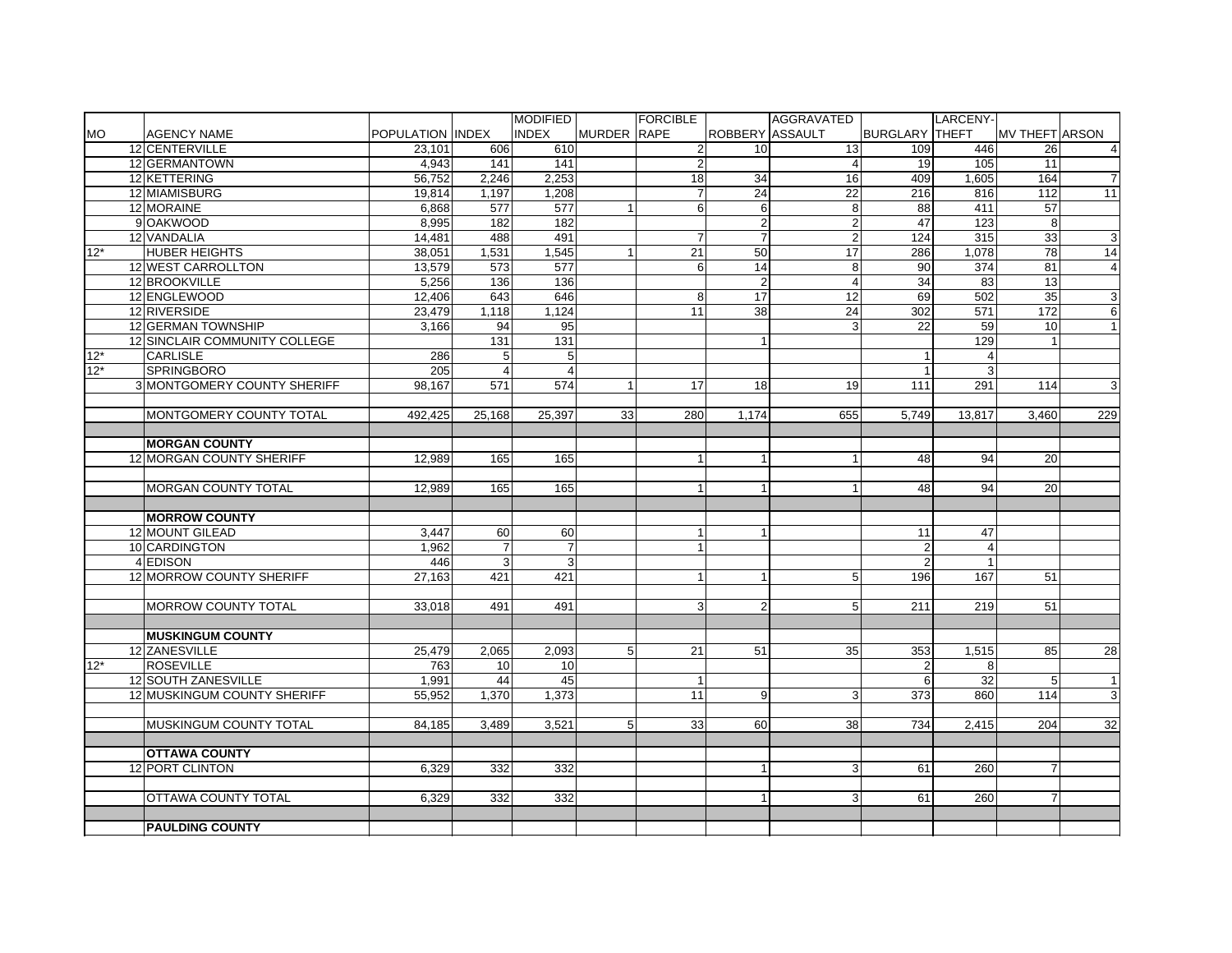|                |                                 |                  |                       | <b>MODIFIED</b>     |                | <b>FORCIBLE</b>                    |                 | AGGRAVATED                   |                         | LARCENY-       |                       |                 |
|----------------|---------------------------------|------------------|-----------------------|---------------------|----------------|------------------------------------|-----------------|------------------------------|-------------------------|----------------|-----------------------|-----------------|
| <b>MO</b>      | <b>AGENCY NAME</b>              | POPULATION INDEX |                       | <b>INDEX</b>        | MURDER RAPE    |                                    | ROBBERY ASSAULT |                              | <b>BURGLARY THEFT</b>   |                | <b>MV THEFT ARSON</b> |                 |
|                | 10 PAYNE                        | 1,164            | 12                    | 12                  |                |                                    |                 |                              | 6                       | 6              |                       |                 |
|                | 12 PAULDING COUNTY SHERIFF      | 15,213           | 284                   | 289                 | $\mathbf{1}$   | 3                                  |                 |                              | 98                      | 179            | 3                     | $5\overline{)}$ |
|                |                                 |                  |                       |                     |                |                                    |                 |                              |                         |                |                       |                 |
|                | PAULDING COUNTY TOTAL           | 16,377           | 296                   | 301                 |                | 3                                  |                 |                              | 104                     | 185            | 3                     | 5               |
|                |                                 |                  |                       |                     |                |                                    |                 |                              |                         |                |                       |                 |
|                | <b>PERRY COUNTY</b>             |                  |                       |                     |                |                                    |                 |                              |                         |                |                       |                 |
| $12*$          | <b>ROSEVILLE</b>                | 1,164            | 16                    | $\overline{17}$     |                |                                    |                 |                              | $\overline{2}$          | 13             |                       | $\mathbf{1}$    |
|                | 12 NEW LEXINGTON                | 4,653            | 231                   | 231                 |                | 6                                  |                 | 3                            | 34                      | 173            | 14                    |                 |
|                | 12 PERRY COUNTY SHERIFF         | 25,423           | 405                   | 408                 |                | $\overline{5}$                     |                 | $\overline{8}$               | 131                     | 211            | 50                    | ω               |
|                |                                 |                  |                       |                     |                |                                    |                 |                              |                         |                |                       |                 |
|                | PERRY COUNTY TOTAL              | 31,240           | 652                   | 656                 |                | 11                                 |                 | 11                           | 167                     | 397            | 65                    | $\overline{a}$  |
|                |                                 |                  |                       |                     |                |                                    |                 |                              |                         |                |                       |                 |
|                | <b>PICKAWAY COUNTY</b>          |                  |                       |                     |                |                                    |                 |                              |                         |                |                       |                 |
|                | 12 CIRCLEVILLE                  | 13,537           | 837                   | 838                 |                | 6                                  | 13              | 20                           | 139                     | 631            | 28                    | $\mathbf{1}$    |
|                | 12 PICKAWAY COUNTY SHERIFF      | 39,968           | 806                   | 822                 |                | $6 \overline{6}$                   | 6               | 18                           | 365                     | 372            | 39                    | $\overline{16}$ |
|                |                                 |                  |                       |                     |                |                                    |                 |                              |                         |                |                       |                 |
|                | PICKAWAY COUNTY TOTAL           | 53,505           | 1,643                 | 1,660               |                | 12                                 | 19              | 38                           | 504                     | 1,003          | 67                    | 17              |
|                |                                 |                  |                       |                     |                |                                    |                 |                              |                         |                |                       |                 |
|                | <b>PIKE COUNTY</b>              |                  |                       |                     |                |                                    |                 |                              |                         |                |                       |                 |
|                | 12 WAVERLY                      | 4,396            | 310                   | 310                 |                |                                    | $\overline{2}$  |                              | 14                      | 283            | 11                    |                 |
|                |                                 |                  |                       |                     |                |                                    |                 |                              |                         |                |                       |                 |
|                | PIKE COUNTY TOTAL               | 4,396            | 310                   | 310                 |                |                                    | $\overline{2}$  |                              | 14                      | 283            | 11                    |                 |
|                |                                 |                  |                       |                     |                |                                    |                 |                              |                         |                |                       |                 |
|                | <b>PORTAGE COUNTY</b>           |                  |                       |                     |                |                                    |                 |                              |                         |                |                       |                 |
|                | 12 AURORA<br>12 KENT            | 14,263<br>27,777 | 195<br>872            | 195<br>929          |                | 14                                 | 17              | 39                           | 38<br>159               | 155<br>601     | $\overline{2}$<br>42  | 57              |
|                | 12 RAVENNA                      |                  | 748                   | 748                 |                |                                    |                 | $\overline{26}$              |                         | 628            | 31                    |                 |
|                | 12 WINDHAM                      | 11,607           |                       |                     |                | $\overline{4}$<br>$6 \overline{6}$ | 9               |                              | 50<br>36                | 136            |                       | $\overline{1}$  |
|                | <b>3 BRADY LAKE</b>             | 2,797<br>510     | 196<br>$\overline{1}$ | 197<br>$\mathbf{1}$ |                |                                    |                 | 9<br>$\mathbf{1}$            |                         |                | 9                     |                 |
|                | 12 KENT STATE UNIVERSITY        |                  | 283                   | 284                 |                |                                    |                 |                              | 17                      | 262            |                       | $\mathbf{1}$    |
|                | 12 STREETSBORO                  | 12,582           | 374                   | 376                 |                | $\mathbf{1}$                       | 5               | $\sqrt{2}$<br>$\overline{7}$ | 57                      | 291            | $\overline{2}$<br>13  | $\overline{2}$  |
|                | <b>MOGADORE</b>                 |                  | 10                    |                     |                |                                    |                 |                              | $\overline{2}$          | $\overline{7}$ | $\mathbf{1}$          |                 |
| $12*$<br>$12*$ | <b>TALLMADGE</b>                | 955<br>232       | 5 <sup>5</sup>        | 10<br>5             |                |                                    |                 |                              | $\overline{\mathbf{1}}$ | 4              |                       |                 |
|                |                                 |                  |                       |                     |                |                                    |                 |                              |                         |                |                       |                 |
|                | PORTAGE COUNTY TOTAL            | 70,723           | 2,684                 | 2,745               |                | 25                                 | 31              | 84                           | 360                     | 2,084          | 100 <sup>1</sup>      | 61              |
|                |                                 |                  |                       |                     |                |                                    |                 |                              |                         |                |                       |                 |
|                | <b>PREBLE COUNTY</b>            |                  |                       |                     |                |                                    |                 |                              |                         |                |                       |                 |
|                | 12 EATON                        | 8,258            | 396                   | 398                 |                | $\mathbf{1}$                       | 3               | $\overline{c}$               | 70                      | 306            | 14                    | $\overline{c}$  |
|                | 10 NEW PARIS                    | 1.631            | 11                    | 11                  |                |                                    |                 |                              | $\overline{4}$          | $\overline{7}$ |                       |                 |
|                | <b>12 PREBLE COUNTY SHERIFF</b> | 31,913           | 463                   | 465                 |                | 11                                 | 3               | 24                           | 149                     | 251            | 25                    | $\overline{2}$  |
|                |                                 |                  |                       |                     |                |                                    |                 |                              |                         |                |                       |                 |
|                | <b>PREBLE COUNTY TOTAL</b>      | 41,802           | 870                   | 874                 |                | 12                                 | 6               | $\overline{26}$              | 223                     | 564            | 39                    | $\overline{4}$  |
|                |                                 |                  |                       |                     |                |                                    |                 |                              |                         |                |                       |                 |
|                | <b>PUTNAM COUNTY</b>            |                  |                       |                     |                |                                    |                 |                              |                         |                |                       |                 |
|                | 8 KALIDA                        | 1,096            | 3                     | 3                   |                |                                    |                 |                              |                         | 3 <sup>1</sup> |                       |                 |
|                | 12 PUTNAM COUNTY SHERIFF        | 26,899           | 162                   | 166                 | $\overline{2}$ | $\mathbf{1}$                       |                 | 3                            | 53                      | 100            | 3                     | $\overline{4}$  |
|                |                                 |                  |                       |                     |                |                                    |                 |                              |                         |                |                       |                 |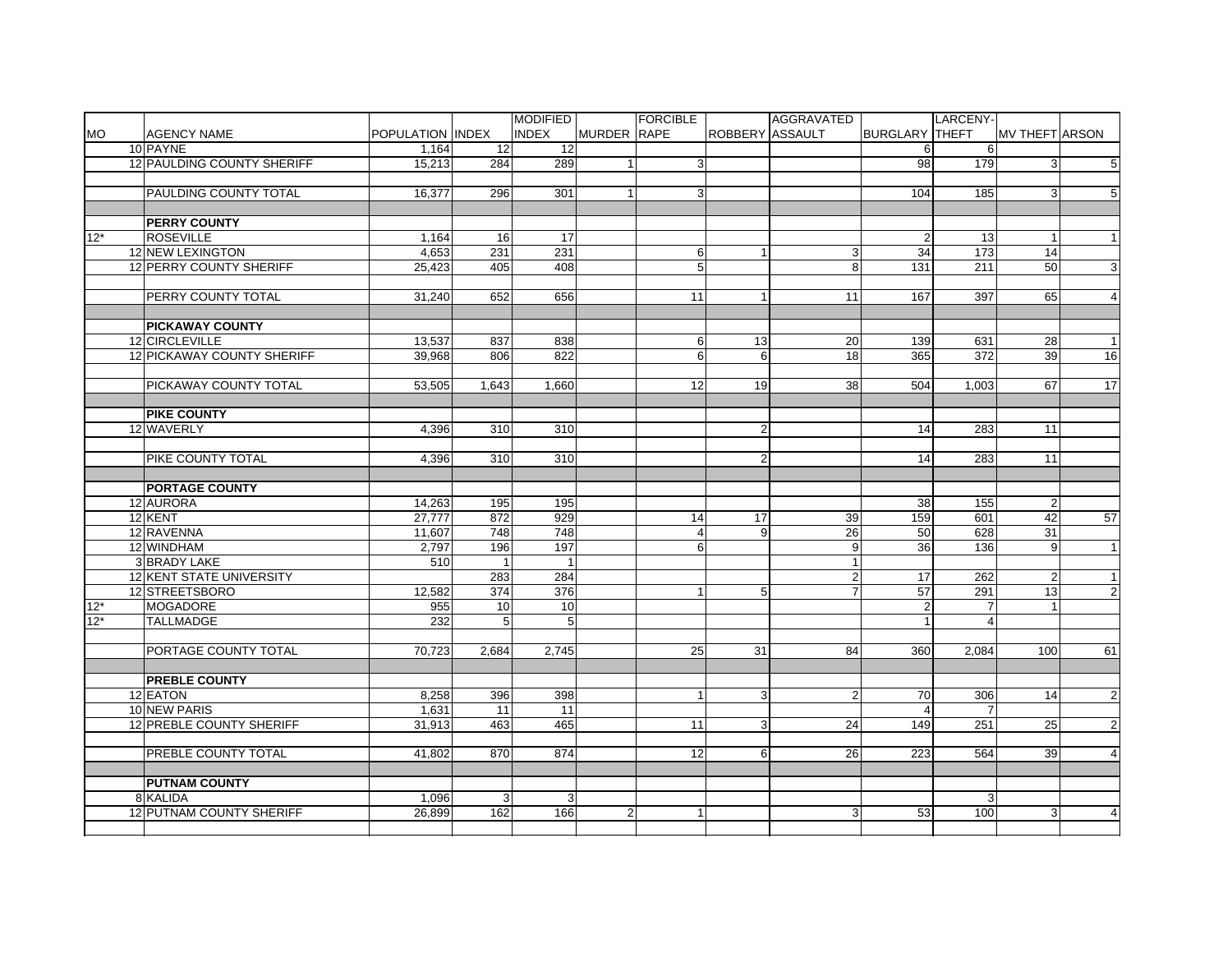|           |                              |                  |       | <b>MODIFIED</b> |                | FORCIBLE        |                 | AGGRAVATED              |                       | LARCENY- |                 |                |
|-----------|------------------------------|------------------|-------|-----------------|----------------|-----------------|-----------------|-------------------------|-----------------------|----------|-----------------|----------------|
| <b>MO</b> | <b>AGENCY NAME</b>           | POPULATION INDEX |       | <b>INDEX</b>    | MURDER RAPE    |                 | ROBBERY ASSAULT |                         | <b>BURGLARY THEFT</b> |          | MV THEFT ARSON  |                |
|           | PUTNAM COUNTY TOTAL          | 27.995           | 165   | 169             | $\overline{2}$ |                 |                 | 3                       | 53                    | 103      | 3               | $\overline{4}$ |
|           |                              |                  |       |                 |                |                 |                 |                         |                       |          |                 |                |
|           | <b>RICHLAND COUNTY</b>       |                  |       |                 |                |                 |                 |                         |                       |          |                 |                |
|           | 12 MANSFIELD                 | 50,812           | 3,644 | 3,668           | $\overline{7}$ | 22              | 100             | 33                      | 822                   | 2,507    | 153             | 24             |
| $12*$     | <b>CRESTLINE</b>             |                  |       |                 |                |                 |                 |                         |                       |          |                 |                |
|           | 12 ONTARIO                   | 5,268            | 550   | 550             |                | $\overline{2}$  |                 |                         | 41                    | 496      | 9               |                |
| $03*$     | PLYMOUTH                     | 982              |       |                 |                |                 |                 |                         |                       |          |                 |                |
|           | 12 SHELBY                    | 9,604            | 394   | 395             |                | 5               | $\mathbf{1}$    | $\overline{\mathbf{c}}$ | 65                    | 310      | $\overline{11}$ | $\vert$ 1      |
|           | 12 BELLVILLE                 | 1,747            | 93    | 93              |                |                 | 3               | $\mathbf{1}$            | 10                    | 77       | $\overline{c}$  |                |
|           | 12 BUTLER                    | 907              | 18    | 18              |                |                 |                 |                         | $\overline{4}$        | 11       | 3 <sup>1</sup>  |                |
|           | 12 LEXINGTON                 | 4,119            | 69    | 69              |                | $\mathbf{1}$    |                 | $\mathbf{1}$            | 14                    | 53       |                 |                |
|           | 12 RICHLAND COUNTY SHERIFF   | 54,725           | 1,324 | 1,331           |                | 10              | 7               | $\overline{13}$         | 405                   | 829      | 60              | $\overline{7}$ |
|           |                              |                  |       |                 |                |                 |                 |                         |                       |          |                 |                |
|           | <b>RICHLAND COUNTY TOTAL</b> | 128.167          | 6.093 | 6,125           | $\overline{7}$ | 40              | 113             | 50                      | 1.361                 | 4.284    | 238             | 32             |
|           |                              |                  |       |                 |                |                 |                 |                         |                       |          |                 |                |
|           | <b>ROSS COUNTY</b>           |                  |       |                 |                |                 |                 |                         |                       |          |                 |                |
|           | 12 CHILLICOTHE               | 22,173           | 2,520 | 2,533           | $\mathbf{1}$   | 11              | $\overline{37}$ | 16                      | 404                   | 1,942    | 109             | 13             |
|           | 1 ROSS COUNTY SHERIFF        | 52.391           |       |                 |                |                 |                 |                         |                       |          |                 |                |
|           |                              |                  |       |                 |                |                 |                 |                         |                       |          |                 |                |
|           | <b>ROSS COUNTY TOTAL</b>     | 74,564           | 2,520 | 2,533           | $\overline{1}$ | 11              | $\overline{37}$ | 16                      | 404                   | 1,942    | 109             | 13             |
|           |                              |                  |       |                 |                |                 |                 |                         |                       |          |                 |                |
|           | <b>SANDUSKY COUNTY</b>       |                  |       |                 |                |                 |                 |                         |                       |          |                 |                |
|           | 12 CLYDE                     | 6,042            | 184   | 184             |                |                 |                 |                         | 29                    | 145      |                 |                |
|           | 12 FREMONT                   | 17,103           | 1,343 | 1,345           | 2 <sub>l</sub> | $\overline{4}$  | 15              | 19                      | 170                   | 1,090    | 43              | $\overline{2}$ |
|           | 12 GIBSONBURG                | 2,454            | 92    | 92              |                |                 |                 |                         | 9                     | 82       |                 |                |
|           |                              |                  |       |                 |                |                 |                 |                         |                       |          |                 |                |
|           | SANDUSKY COUNTY TOTAL        | 25,599           | 1,619 | 1,621           | $\overline{2}$ | 5 <sub>5</sub>  | 17              | 19                      | 208                   | 1,317    | 51              | $\overline{2}$ |
|           |                              |                  |       |                 |                |                 |                 |                         |                       |          |                 |                |
|           | <b>SCIOTO COUNTY</b>         |                  |       |                 |                |                 |                 |                         |                       |          |                 |                |
|           | 12 PORTSMOUTH                | 20,465           | 2.775 | 2,777           | $6 \mid$       | 31              | 70              | 101                     | 620                   | 1,780    | 167             | $\overline{2}$ |
|           |                              |                  |       |                 |                |                 |                 |                         |                       |          |                 |                |
|           | <b>SCIOTO COUNTY TOTAL</b>   | 20.465           | 2.775 | 2,777           | $6 \mid$       | 31              | 70              | 101                     | 620                   | 1.780    | 167             | $\overline{2}$ |
|           |                              |                  |       |                 |                |                 |                 |                         |                       |          |                 |                |
|           | <b>SENECA COUNTY</b>         |                  |       |                 |                |                 |                 |                         |                       |          |                 |                |
|           | 12 TIFFIN                    | 17,795           | 813   | 815             |                | 13              | 4               | 11                      | 140                   | 624      | 21              | $\overline{2}$ |
|           |                              |                  |       |                 |                |                 |                 |                         |                       |          |                 |                |
|           | SENECA COUNTY TOTAL          | 17,795           | 813   | 815             |                | 13              | 4               | 11                      | 140                   | 624      | 21              | $\overline{2}$ |
|           |                              |                  |       |                 |                |                 |                 |                         |                       |          |                 |                |
|           | <b>SHELBY COUNTY</b>         |                  |       |                 |                |                 |                 |                         |                       |          |                 |                |
|           | 12 SHELBY COUNTY SHERIFF     | 28,225           | 180   | 180             |                |                 | $\overline{c}$  | 3                       | 40                    | 126      | 9               |                |
|           |                              |                  |       |                 |                |                 |                 |                         |                       |          |                 |                |
|           | SHELBY COUNTY TOTAL          | 28,225           | 180   | 180             |                |                 | $\overline{2}$  | 3                       | 40                    | 126      | 9               |                |
|           |                              |                  |       |                 |                |                 |                 |                         |                       |          |                 |                |
|           | <b>STARK COUNTY</b>          |                  |       |                 |                |                 |                 |                         |                       |          |                 |                |
| $12*$     | <b>MAGNOLIA</b>              | 609              | 59    | 59              |                | $\overline{1}$  |                 |                         | 14                    | 38       | $\sqrt{5}$      |                |
| $12*$     | <b>ALLIANCE</b>              | 22,951           | 1,317 | 1,329           |                | $\overline{18}$ | 21              | 38                      | 212                   | 984      | 44              | 12             |
|           | 12 CANAL FULTON              | 5,039            | 160   | 160             |                |                 | $2 \vert$       | 16                      | 15                    | 124      | $\mathbf{3}$    |                |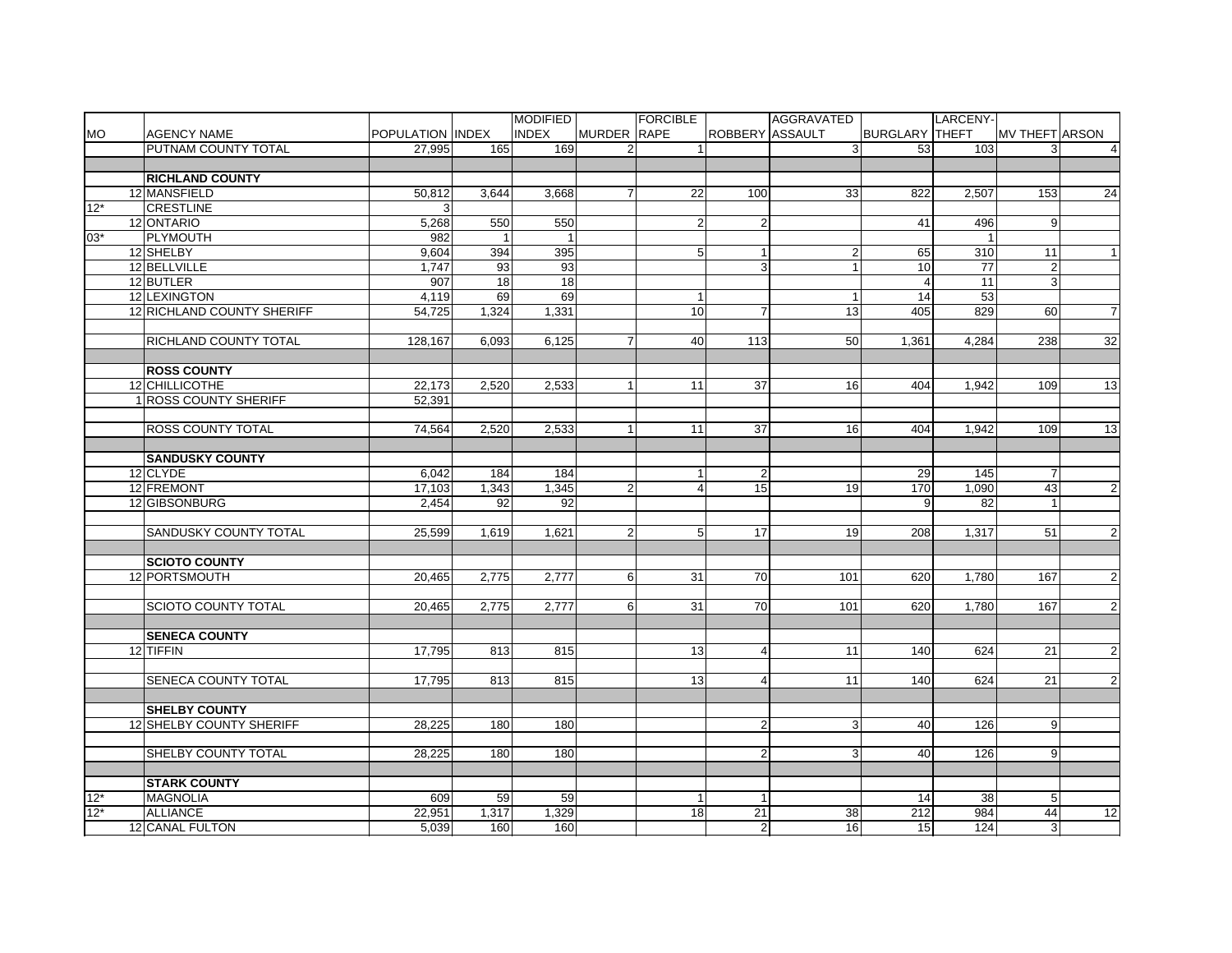|                |                                 |                  |                | <b>MODIFIED</b> |                    | <b>FORCIBLE</b> |                 | AGGRAVATED          |                       | LARCENY-        |                       |                   |
|----------------|---------------------------------|------------------|----------------|-----------------|--------------------|-----------------|-----------------|---------------------|-----------------------|-----------------|-----------------------|-------------------|
| <b>MO</b>      | <b>AGENCY NAME</b>              | POPULATION INDEX |                | <b>INDEX</b>    | <b>MURDER RAPE</b> |                 | ROBBERY ASSAULT |                     | <b>BURGLARY THEFT</b> |                 | <b>MV THEFT ARSON</b> |                   |
|                | 12 EAST CANTON                  | 1,619            | 40             | 40              |                    |                 |                 |                     | 4                     | 34              |                       |                   |
|                | 5 HARTVILLE                     | 2,242            | 16             | 16              |                    |                 |                 |                     |                       | 15              |                       |                   |
|                | 10 LOUISVILLE                   | 9,119            | 136            | $\frac{1}{137}$ |                    |                 | $\mathbf{1}$    | 1                   | 18                    | 111             | 5                     | $\vert$ 1         |
| $07*$          | <b>MINERVA</b>                  | 2,016            | 55             | 57              |                    | $\overline{1}$  |                 | 5                   | 5                     | 42              | $\overline{2}$        | 2                 |
|                | 12 NAVARRE                      | 1,412            | 29             | 30              |                    | $\mathbf{1}$    | 6               |                     | 9                     | $\overline{13}$ |                       | $\mathbf{1}$      |
|                | 12 NORTH CANTON                 | 16,597           | 411            | 412             | $\overline{2}$     | $\overline{2}$  | 9               | $\overline{2}$      | 87                    | 301             | 8                     | $\mathbf{1}$      |
|                | 3 BEACH CITY                    | 1,132            | $\overline{4}$ |                 |                    |                 |                 |                     |                       | 3               |                       |                   |
|                | 8 MARLBORO TOWNSHIP             | 4,356            | 21             | 21              |                    |                 |                 |                     | 8                     | 10              | 3                     |                   |
|                | 12 LAWRENCE TOWNSHIP            | 8,431            | 86             | 86              |                    |                 |                 | 10                  | 16                    | 55              | 4                     |                   |
|                | 12 PERRY TOWNSHIP               | 29,074           | 730            | 735             |                    | $\overline{4}$  | 6               | 29                  | 159                   | 477             | 55                    | 5 <sub>5</sub>    |
|                | 4 JACKSON TOWNSHIP              | 37.626           | 387            | 387             |                    |                 | 8 <sup>1</sup>  | 16                  | 85                    | 276             | $\overline{2}$        |                   |
|                | 12 UNIONTOWN                    | 2.823            | 110            | 111             |                    |                 | $\overline{2}$  |                     | 13                    | 94              |                       | $\vert$ 1         |
|                | <b>12 STARK COUNTY SHERIFF</b>  | 119.584          | 3.131          | 3.163           | $\overline{2}$     | 18              | 63              | 37                  | 860                   | 1.937           | 214                   | 32                |
|                |                                 |                  |                |                 |                    |                 |                 |                     |                       |                 |                       |                   |
|                | <b>STARK COUNTY TOTAL</b>       | 264.630          | 6.692          | 6.747           | $\overline{4}$     | 45              | 121             | 154                 | 1.506                 | 4.514           | 348                   | 55                |
|                |                                 |                  |                |                 |                    |                 |                 |                     |                       |                 |                       |                   |
|                | <b>SUMMIT COUNTY</b>            |                  |                |                 |                    |                 |                 |                     |                       |                 |                       |                   |
|                | 12 AKRON                        | 214.622          | 13,658         | 13,751          | 16 <sup>1</sup>    | 216             | 624             | 447                 | 3.209                 | 7.922           | 1.224                 | 93                |
|                | 12 BARBERTON                    | 27.698           | 1.239          | 1,245           |                    | 19              | 23              | $\overline{22}$     | 177                   | 933<br>519      | 65                    | 6                 |
|                | 5 CUYAHOGA FALLS                | 49,299           | 681            | 692             | 1                  | $\overline{7}$  | 6               | $\overline{25}$     | 90                    |                 | 33                    | 11                |
|                | 12 FAIRLAWN                     | 7,342            | 442            | 442             |                    | $\mathbf{1}$    | 8 <sup>1</sup>  | 3                   | 14                    | 396             | 20                    |                   |
|                | 12 HUDSON                       | 22,988           | 239            | 239             |                    | $\overline{2}$  | $\overline{2}$  |                     | 45                    | 177             | 12                    |                   |
|                | 12 LAKEMORE<br><b>MOGADORE</b>  | 2,520            | 112<br>32      | 112<br>32       |                    |                 |                 |                     | 8                     | 92<br>22        | 12<br>$\overline{2}$  |                   |
| $12*$<br>$12*$ |                                 | 3,003            |                |                 |                    |                 |                 |                     | 8                     |                 |                       |                   |
|                | <b>NORTON</b><br>12 STOW        | 11,593<br>33,956 | 445<br>750     | 447<br>756      |                    | 11              | 5<br>8          | 6<br>$\overline{4}$ | 68<br>116             | 323<br>594      | 43<br>17              | $\mathbf{2}$<br>6 |
| $12*$          | <b>TALLMADGE</b>                | 16,818           | 403            | 407             |                    | $\overline{7}$  | 10              | 8                   | $\overline{75}$       | 279             | $\overline{23}$       | $\overline{4}$    |
|                | 12 TWINSBURG                    | 17,283           | 229            | 230             |                    | 3               | 5               | $\overline{2}$      | 35                    | 176             | 8                     | $\mathbf{1}$      |
|                | 12 MUNROE FALLS                 | 5,327            | 64             | 64              |                    | $\mathbf{1}$    |                 |                     | $\overline{12}$       | 48              | 3                     |                   |
|                | 11 PENINSULA                    | 654              | 6              | 6               |                    |                 | $\mathbf{1}$    |                     | $\mathbf{1}$          | $\overline{4}$  |                       |                   |
|                | 12 SPRINGFIELD TOWNSHIP         | 15,529           | 797            | 803             |                    | 9               | 13              | 7                   | 161                   | 568             | 39                    | 6                 |
|                | 12 COPLEY TOWNSHIP              | 13,943           | 384            | 384             |                    | $\overline{2}$  | 8               | $\overline{2}$      | 42                    | 295             | 35                    |                   |
|                | 12 FRANKLIN TOWNSHIP            | 14.855           | 243            | 249             |                    | 3               | 2               | $\overline{4}$      | 89                    | 134             | 11                    | 6                 |
|                | <b>12 SUMMIT COUNTY SHERIFF</b> | 54.469           | 1.317          | 1.320           |                    | 18              | 25              | 15                  | 277                   | 910             | 72                    | 3 <sup>1</sup>    |
|                |                                 |                  |                |                 |                    |                 |                 |                     |                       |                 |                       |                   |
|                | SUMMIT COUNTY TOTAL             | 511,899          | 21,041         | 21,179          | 18                 | 299             | 740             | 546                 | 4,427                 | 13,392          | 1,619                 | 138               |
|                |                                 |                  |                |                 |                    |                 |                 |                     |                       |                 |                       |                   |
|                | <b>TRUMBULL COUNTY</b>          |                  |                |                 |                    |                 |                 |                     |                       |                 |                       |                   |
|                | 12 WARREN                       | 47.285           | 2,809          | 2,895           | 6                  | 32              | 153             | 177                 | 715                   | 1.444           | 282                   | 86                |
|                | 12 GIRARD                       | 10.780           | 547            | 548             | 1                  |                 | 7               | 5                   | 86                    | 401             | 47                    | $\overline{1}$    |
|                | 12 LIBERTY TOWNSHIP             | 12,564           | 517            | 522             |                    | 5               | 13              | $\overline{4}$      | 103                   | 322             | 70                    | 5 <sup>1</sup>    |
|                | 8 NEWTON FALLS                  | 4,947            | 113            | 113             |                    |                 | $\mathbf{1}$    | $\overline{1}$      | 8                     | 98              | $5\phantom{.0}$       |                   |
|                | 6 HOWLAND TOWNSHIP              | 17,412           | 30             | 30              |                    |                 |                 |                     | 3                     | $\overline{23}$ | $\overline{4}$        |                   |
|                | 12 BROOKFIELD TOWNSHIP          | 10,023           | 263            | 268             |                    |                 |                 | $\overline{4}$      | 57                    | 189             | 11                    | 5 <sub>5</sub>    |
|                | 12 LORDSTOWN                    | 3,673            | 47             | 47              |                    | $\overline{2}$  |                 | 3                   | 15                    | 19              | 8                     |                   |
|                | 12 BAZETTA TOWNSHIP             | 6,283            | 233            | 233             |                    |                 |                 |                     | 35                    | 178             | 20                    |                   |
|                | 12 WARREN TOWNSHIP              | 6,434            | 335            | 335             |                    | $\overline{2}$  | 9               | 76                  | 76                    | 146             | 26                    |                   |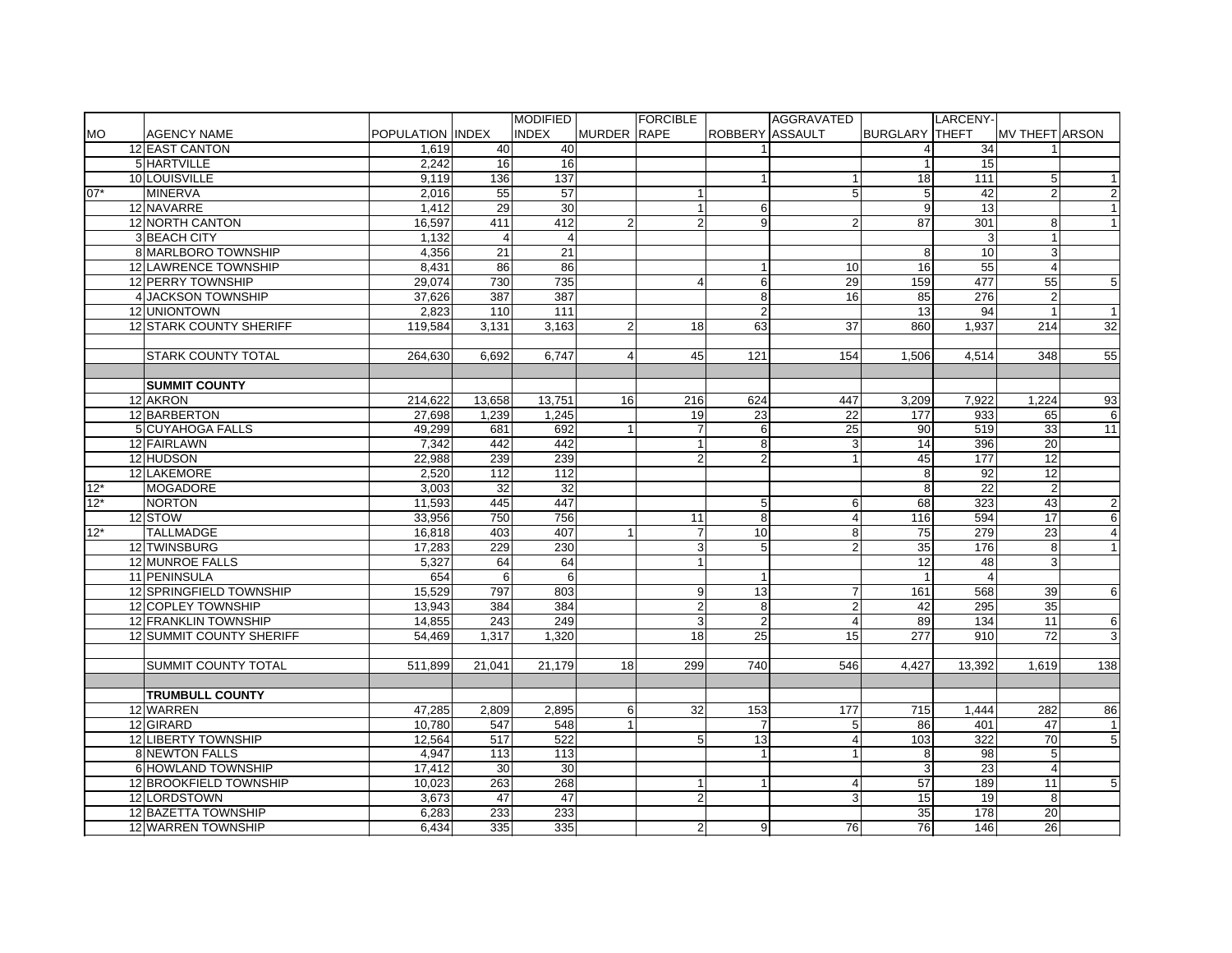|                     |                                |                  |                | <b>MODIFIED</b> |                | <b>FORCIBLE</b> |                        | AGGRAVATED      |                       | LARCENY-        |                       |                 |
|---------------------|--------------------------------|------------------|----------------|-----------------|----------------|-----------------|------------------------|-----------------|-----------------------|-----------------|-----------------------|-----------------|
| <b>MO</b>           | <b>AGENCY NAME</b>             | POPULATION INDEX |                | <b>INDEX</b>    | MURDER RAPE    |                 | <b>ROBBERY ASSAULT</b> |                 | <b>BURGLARY THEFT</b> |                 | <b>MV THEFT ARSON</b> |                 |
|                     | 12 TRUMBULL COUNTY SHERIFF     | 58.788           | 555            | 557             |                | $\overline{2}$  | 5                      | 14              | 201                   | 289             | 44                    | $\overline{2}$  |
|                     |                                |                  |                |                 |                |                 |                        |                 |                       |                 |                       |                 |
|                     | TRUMBULL COUNTY TOTAL          | 178,189          | 5,449          | 5,548           | $\overline{7}$ | 44              | 189                    | 284             | 1,299                 | 3,109           | 517                   | 99              |
|                     |                                |                  |                |                 |                |                 |                        |                 |                       |                 |                       |                 |
|                     | <b>TUSCARAWAS COUNTY</b>       |                  |                |                 |                |                 |                        |                 |                       |                 |                       |                 |
|                     | 9 DENNISON                     | 2,962            | 6              | 6               |                |                 |                        |                 |                       | $\overline{4}$  |                       |                 |
|                     | 12 DOVER                       | 12,280           | 201            | 202             |                |                 | 1                      | $\overline{2}$  | 31                    | 149             | 17                    | $\vert$ 1       |
|                     | 12 NEWCOMERSTOWN               | 3,993            | 105            | $\frac{105}{2}$ |                |                 |                        | 6               | $\overline{7}$        | 86              | 6                     |                 |
|                     | 12 NEW PHILADELPHIA            | 17,343           | 165            | 169             |                | 1               | 5                      | ვ               | 15                    | 135             | 6                     | $\overline{4}$  |
|                     | 2 SUGARCREEK                   | 2.170            | $\overline{1}$ | $\mathbf{1}$    |                |                 |                        |                 |                       | $\mathbf{1}$    |                       |                 |
|                     | 12 UHRICHSVILLE                | 5,678            | 226            | 226             | $\mathbf{1}$   |                 | $\mathbf{1}$           | $\overline{7}$  | 32                    | 174             | 11                    |                 |
|                     | 5 BOLIVAR                      | 902              | $\overline{4}$ | $\overline{4}$  |                | $\mathbf{1}$    |                        |                 |                       | $\overline{2}$  |                       |                 |
|                     | 11 STRASBURG                   | 2,376            | 70             | 70              |                |                 | 1                      | $\overline{c}$  | 13                    | 50              | 4                     |                 |
|                     | 12 TUSCARAWAS COUNTY SHERIFF   | 43.271           | 250            | 255             |                | 5               | $\mathbf{1}$           | 8               | 79                    | 124             | 33                    | $5\overline{)}$ |
|                     |                                |                  |                |                 |                |                 |                        |                 |                       |                 |                       |                 |
|                     | <b>TUSCARAWAS COUNTY TOTAL</b> | 90.975           | 1.028          | 1.038           | $\mathbf{1}$   | 8               | 9                      | 28              |                       | 725             | 79                    | 10              |
|                     |                                |                  |                |                 |                |                 |                        |                 | 178                   |                 |                       |                 |
|                     |                                |                  |                |                 |                |                 |                        |                 |                       |                 |                       |                 |
|                     | <b>UNION COUNTY</b>            |                  |                |                 |                |                 |                        |                 |                       |                 |                       |                 |
| $12*$<br>$01*$      | <b>DUBLIN</b>                  | 64               | $\mathbf{1}$   | $\mathbf{1}$    |                |                 |                        |                 |                       | $\mathbf{1}$    |                       |                 |
|                     | <b>PLAIN CITY</b>              | 1.001            |                |                 |                |                 |                        |                 |                       |                 |                       |                 |
|                     | 12 MARYSVILLE                  | 16,267           | 532            | 534             |                | 3               | $\overline{2}$         | 42              | 102                   | 367             | 16                    | $\mathbf{2}$    |
|                     |                                |                  |                |                 |                |                 |                        |                 |                       |                 |                       |                 |
|                     | <b>UNION COUNTY TOTAL</b>      | 17,332           | 533            | 535             |                | 3               | $\overline{2}$         | 42              | 102                   | 368             | 16                    | $\overline{2}$  |
|                     |                                |                  |                |                 |                |                 |                        |                 |                       |                 |                       |                 |
|                     | <b>VAN WERT COUNTY</b>         |                  |                |                 |                |                 |                        |                 |                       |                 |                       |                 |
|                     | 12 VAN WERT                    | 10,658           | 492            | 494             |                | 7               | 7                      | 14              | 87                    | 369             | 8                     | $\overline{2}$  |
|                     | 12 VAN WERT COUNTY SHERIFF     | 18,778           | 211            | 213             |                |                 |                        | 3               | 75                    | 120             | 13                    | $\overline{2}$  |
|                     |                                |                  |                |                 |                |                 |                        |                 |                       |                 |                       |                 |
|                     | VAN WERT COUNTY TOTAL          | 29.436           | 703            | 707             |                | $\overline{7}$  | $\overline{7}$         | 17              | 162                   | 489             | 21                    | $\overline{4}$  |
|                     |                                |                  |                |                 |                |                 |                        |                 |                       |                 |                       |                 |
|                     | <b>VINTON COUNTY</b>           |                  |                |                 |                |                 |                        |                 |                       |                 |                       |                 |
|                     | 12 VINTON COUNTY SHERIFF       | 13,145           | 384            | 384             | $\overline{2}$ |                 | 1                      |                 | 157                   | 194             | 30                    |                 |
|                     |                                |                  |                |                 |                |                 |                        |                 |                       |                 |                       |                 |
|                     | <b>VINTON COUNTY TOTAL</b>     | 13,145           | 384            | 384             | $\overline{2}$ |                 | $\mathbf{1}$           |                 | 157                   | 194             | 30                    |                 |
|                     |                                |                  |                |                 |                |                 |                        |                 |                       |                 |                       |                 |
|                     | <b>WARREN COUNTY</b>           |                  |                |                 |                |                 |                        |                 |                       |                 |                       |                 |
| $\frac{12^*}{12^*}$ | <b>MIDDLETOWN</b>              | 2,168            | 151            | 152             |                | $\mathbf{1}$    | 3                      | 3               | 29                    | $\frac{1}{108}$ | $\overline{7}$        | 1               |
|                     | <b>MONROE</b>                  | 178              | 11             | 11              |                |                 |                        | $\overline{1}$  | $\overline{2}$        | 8               |                       |                 |
|                     | 3 FRANKLIN                     | 11,763           | 165            | 165             |                |                 | 5                      | $\overline{2}$  | 37                    | 118             | 3                     |                 |
|                     | 12 LEBANON                     | 17,919           | 643            | 648             | $\mathbf{1}$   | 9               | $\overline{7}$         | $\overline{13}$ | 103                   | 474             | 36                    | 5               |
|                     | 12 MASON                       | 25,689           | 472            | 472             |                | $\mathbf{1}$    | 6                      |                 | 56                    | 391             | $\overline{18}$       |                 |
| $12*$               | <b>CARLISLE</b>                | 5.042            | 86             | 86              |                | $\mathbf{1}$    | 1                      |                 | 17                    | 62              | 5                     |                 |
| $12*$               | <b>SPRINGBORO</b>              | 13,983           | 267            | 267             |                | $\overline{2}$  | $\overline{2}$         | 3               | 51                    | 197             | $\overline{12}$       |                 |
|                     | 12 WAYNESVILLE                 | 2,728            | 32             | 32              |                |                 |                        |                 | 9                     | 22              |                       |                 |
|                     | 10 CLEARCREEK TOWNSHIP         | 9,812            | 103            | 104             |                | $\overline{c}$  |                        | $\overline{2}$  | 22                    | 63              | 13                    | $\vert$ 1       |
|                     | 12 WARREN COUNTY SHERIFF       | 85,791           | 1,349          | 1,355           | 21             | 3               | $\overline{12}$        | $\overline{4}$  | 313                   | 951             | 64                    | 6               |
|                     |                                |                  |                |                 |                |                 |                        |                 |                       |                 |                       |                 |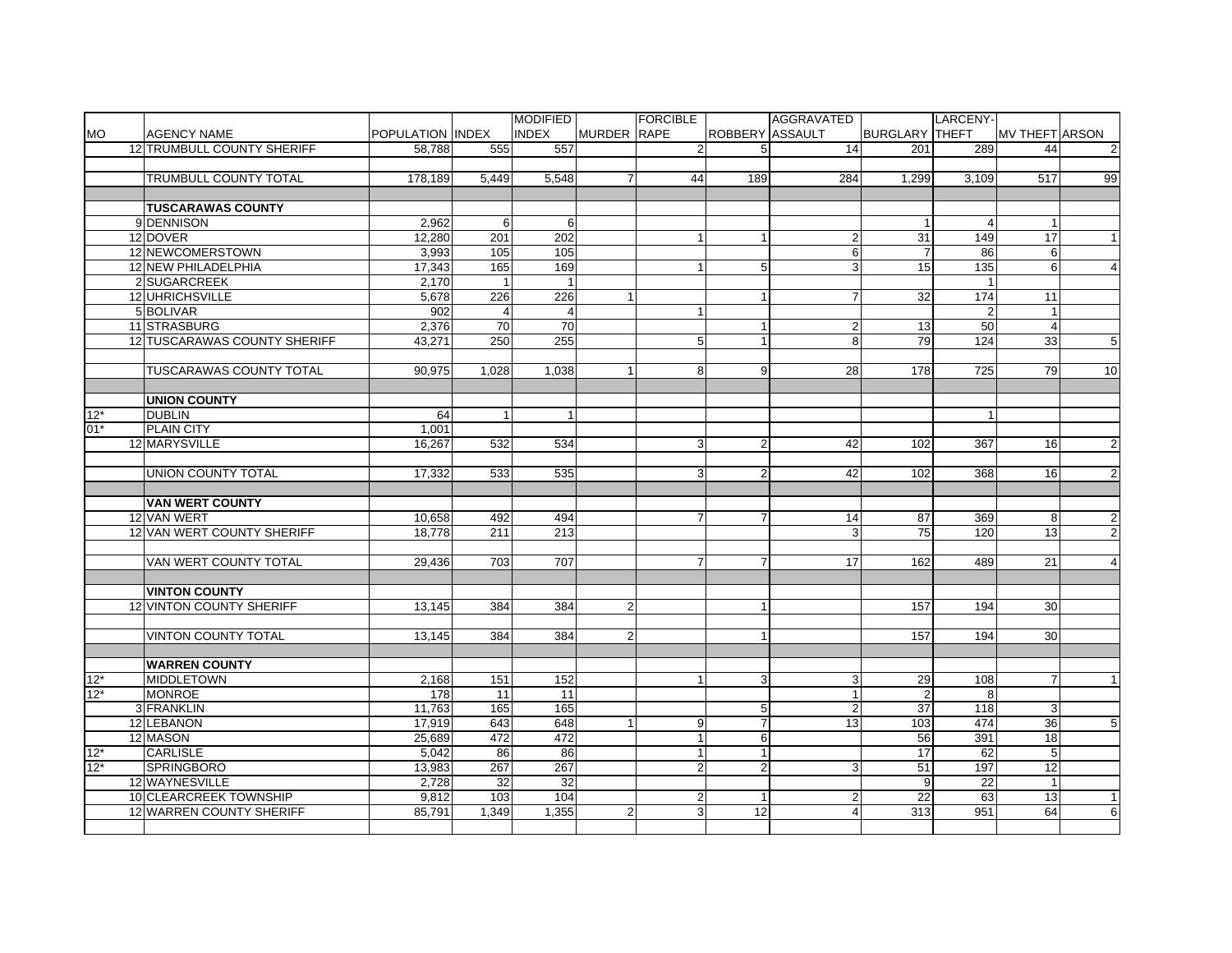|           |                                |                  |       | <b>MODIFIED</b> |              | <b>FORCIBLE</b> |                 | AGGRAVATED     |                       | LARCENY-        |                       |                |
|-----------|--------------------------------|------------------|-------|-----------------|--------------|-----------------|-----------------|----------------|-----------------------|-----------------|-----------------------|----------------|
| <b>MO</b> | <b>AGENCY NAME</b>             | POPULATION INDEX |       | <b>INDEX</b>    | MURDER RAPE  |                 | ROBBERY ASSAULT |                | <b>BURGLARY THEFT</b> |                 | <b>MV THEFT ARSON</b> |                |
|           | <b>WARREN COUNTY TOTAL</b>     | 175.073          | 3.279 | 3.292           | $\mathbf{3}$ | 19              | 37              | 28             | 639                   | 2.394           | 159                   | 13             |
|           |                                |                  |       |                 |              |                 |                 |                |                       |                 |                       |                |
|           | <b>WASHINGTON COUNTY</b>       |                  |       |                 |              |                 |                 |                |                       |                 |                       |                |
|           | 12 MARIETTA                    | 14,137           | 416   | 417             |              | 17              | 4               | 10             | 85                    | 291             | 9                     | $\mathbf{1}$   |
|           | 5 BELPRE                       | 6.564            | 17    | 17              |              |                 |                 |                | 5                     | 11              |                       |                |
|           | 12 MARIETTA COLLEGE            |                  | 32    | $\overline{32}$ |              |                 |                 |                | 6                     | $\overline{24}$ |                       |                |
|           | 12 WASHINGTON COUNTY SHERIFF   | 39,105           | 543   | 557             | $\mathbf{1}$ | 18              | $\overline{2}$  | 3              | 169                   | 313             | 37                    | 14             |
|           |                                |                  |       |                 |              |                 |                 |                |                       |                 |                       |                |
|           | <b>WASHINGTON COUNTY TOTAL</b> | 59,806           | 1,008 | 1,023           | $\mathbf{1}$ | 36              | $\overline{7}$  | 13             | 265                   | 639             | 47                    | 15             |
|           |                                |                  |       |                 |              |                 |                 |                |                       |                 |                       |                |
|           | <b>WAYNE COUNTY</b>            |                  |       |                 |              |                 |                 |                |                       |                 |                       |                |
| $12*$     | <b>NORTON</b>                  | 11               |       |                 |              |                 |                 |                |                       |                 |                       |                |
|           | 12 ORRVILLE                    | 8,558            | 172   | 176             |              | 6               |                 | 3              | 21                    | 139             | 3                     | $\overline{4}$ |
| $12*$     | <b>RITTMAN</b>                 | 6.180            | 75    | $\overline{75}$ |              |                 |                 | 16             | 13                    | 41              | 5                     |                |
| $12*$     | <b>CRESTON</b>                 | 2,125            | 57    | 57              |              |                 |                 | $\mathbf{1}$   | $\overline{7}$        | 45              | $\overline{4}$        |                |
|           | 12 SHREVE                      | 1,557            | 23    | 23              |              | $\overline{2}$  | $\mathbf{1}$    | 1              | 8                     | 10              | $\mathbf{1}$          |                |
|           | 1 WEST SALEM                   | 1,509            |       |                 |              |                 |                 |                |                       |                 |                       |                |
|           | 12 WAYNE COUNTY SHERIFF        | 62.553           | 642   | 651             |              | $\overline{7}$  | 3               | 20             | 225                   | 366             | 21                    | 9              |
|           |                                |                  |       |                 |              |                 |                 |                |                       |                 |                       |                |
|           | <b>WAYNE COUNTY TOTAL</b>      | 82.493           | 969   | 982             |              | 15              | 4               | 41             | 274                   | 601             | 34                    | 13             |
|           |                                |                  |       |                 |              |                 |                 |                |                       |                 |                       |                |
|           | <b>WILLIAMS COUNTY</b>         |                  |       |                 |              |                 |                 |                |                       |                 |                       |                |
|           | 12 BRYAN                       | 8,328            | 303   | 306             |              | $\overline{4}$  | 6               | 9              | 24                    | 240             | 20                    | $\mathbf{3}$   |
|           | 12 MONTPELIER                  | 4,241            | 199   | 200             |              | 6               | $\mathbf{1}$    | $\overline{5}$ | 36                    | 143             | 8                     | $\overline{1}$ |
|           | 12 WILLIAMS COUNTY SHERIFF     | 26,501           | 351   | 355             |              | $5\phantom{.0}$ |                 | $\overline{4}$ | 114                   | 218             | 10                    | $\overline{4}$ |
|           |                                |                  |       |                 |              |                 |                 |                |                       |                 |                       |                |
|           | <b>WILLIAMS COUNTY TOTAL</b>   | 39,070           | 853   | 861             |              | 15              | 7               | 18             | 174                   | 601             | 38                    | 8 <sup>1</sup> |
|           |                                |                  |       |                 |              |                 |                 |                |                       |                 |                       |                |
|           | <b>WOOD COUNTY</b>             |                  |       |                 |              |                 |                 |                |                       |                 |                       |                |
|           | 12 BOWLING GREEN               | 29,520           | 891   | 895             |              | 5               | 11              | 26             | 143                   | 676             | 30                    | $\overline{4}$ |
|           | 12 NORTH BALTIMORE             | 3,348            | 28    | 28              |              |                 |                 | $\overline{4}$ | 5                     | 18              |                       |                |
|           | 12 PERRYSBURG                  | 16,887           | 505   | 508             |              |                 | 3               | 11             | 41                    | 433             | 17                    | $\mathbf{3}$   |
|           | 12 ROSSFORD                    | 6.389            | 275   | 277             |              | $\mathbf{1}$    | 5 <sub>5</sub>  | $\overline{2}$ | 34                    | 227             | 6                     | 2              |
|           | 12 NORTHWOOD                   | 5,482            | 520   | 521             |              | $\overline{2}$  | $6 \mid$        | 5              | 64                    | 421             | 22                    | $\mathbf{1}$   |
|           | 12 WALBRIDGE                   | 3.121            | 72    | $\overline{72}$ |              | 1               | $\mathbf{1}$    |                | $\overline{2}$        | 63              | 5 <sub>5</sub>        |                |
|           | 12 BOWLING GREEN STATE         |                  | 269   | 271             |              | $\mathbf 2$     | $\mathbf{1}$    |                | 8                     | 255             | 3                     | $\overline{2}$ |
|           | <b>12 LAKE TOWNSHIP</b>        | 7,311            | 469   | 470             |              |                 | $\overline{1}$  | $\mathbf{1}$   | 48                    | 411             | 8                     | $\overline{1}$ |
|           | 12 WOOD COUNTY SHERIFF         | 50.485           | 668   | 668             |              | $\overline{4}$  | $\mathbf{1}$    | 12             | 167                   | 448             | 36                    |                |
|           |                                |                  |       |                 |              |                 |                 |                |                       |                 |                       |                |
|           | <b>WOOD COUNTY TOTAL</b>       | 122.543          | 3.697 | 3.710           |              | 15              | 29              | 61             | 512                   | 2.952           | 128                   | 13             |
|           |                                |                  |       |                 |              |                 |                 |                |                       |                 |                       |                |
|           | <b>WYANDOT COUNTY</b>          |                  |       |                 |              |                 |                 |                |                       |                 |                       |                |
|           | 11 UPPER SANDUSKY              | 6.484            | 265   | 265             |              |                 |                 |                | 26                    | 238             |                       |                |
|           | 12 WYANDOT COUNTY SHERIFF      | 12,444           | 126   | 126             |              |                 |                 | $\overline{2}$ | 69                    | 52              | $\overline{2}$        |                |
|           |                                |                  |       |                 |              |                 |                 |                |                       |                 |                       |                |
|           | WYANDOT COUNTY TOTAL           | 18,928           | 391   | 391             |              |                 |                 | $\overline{2}$ | 95                    | 290             | 3                     |                |
|           |                                |                  |       |                 |              |                 |                 |                |                       |                 |                       |                |